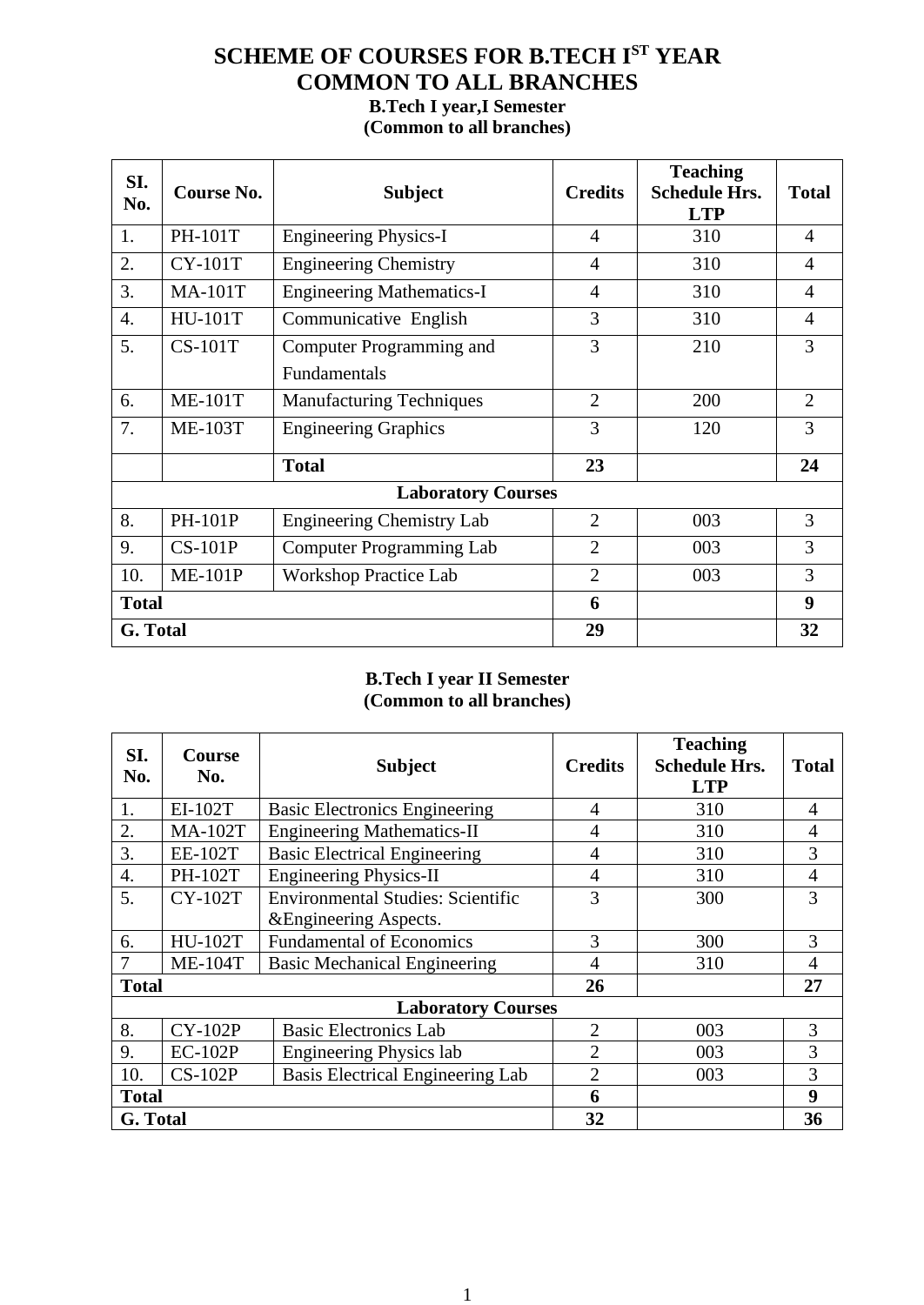| SI.<br>No.       | <b>Course</b><br>No. | <b>Subject</b>                       | <b>Credits</b> | <b>Teaching</b><br><b>Schedule Hrs.</b> | <b>Total</b>   |
|------------------|----------------------|--------------------------------------|----------------|-----------------------------------------|----------------|
|                  |                      |                                      |                | <b>LTP</b>                              |                |
| 1.               | $ME-201T$            | <b>Kinematics of Machines</b>        | 4              | 310                                     | 4              |
| 2.               | <b>ME-203T</b>       | <b>Production Processes-I</b>        | 4              | 310                                     | 4              |
| 3.               | <b>ME-205T</b>       | <b>Fluid Mechanics</b>               | 4              | 310                                     | 4              |
| $\overline{4}$ . | <b>MA-201T</b>       | <b>Engineering Mathematics - III</b> | $\overline{4}$ | 3 1 0                                   | 4              |
| 5.               | <b>ME-207T</b>       | <b>Material Science</b>              | 4              | 310                                     | 4              |
| 6.               | <b>ME-221T</b>       | Human Values and Professional        | $\overline{2}$ | 200                                     | $\overline{2}$ |
|                  |                      | Ethics-I                             |                |                                         |                |
|                  |                      | <b>Total</b>                         | 22             |                                         | 22             |
|                  |                      | <b>Laboratory Courses</b>            |                |                                         |                |
| 7.               | $ME-201P$            | Kinematics of Machines Lab           | $\overline{2}$ | 003                                     | 3              |
| 8.               | <b>ME-203P</b>       | Production lab                       | $\overline{2}$ | 003                                     | 3              |
| 9.               | <b>ME-205P</b>       | <b>Fluid Mechanics Lab</b>           | $\overline{2}$ | 003                                     | 3              |
|                  |                      | <b>Total</b>                         | 6              |                                         | 9              |
|                  |                      | G. Total                             | 28             |                                         | 31             |

# **B.Tech II year III Semester Mechanical Engineering**

# **B.Tech II year IV Semester Mechanical Engineering**

| SI.<br>No.         | <b>Course</b><br>No.      | <b>Subject</b>                         | <b>Credits</b> | <b>Teaching</b><br><b>Schedule Hrs.</b><br><b>LTP</b> | <b>Total</b>   |
|--------------------|---------------------------|----------------------------------------|----------------|-------------------------------------------------------|----------------|
| 1.                 | <b>ME-202T</b>            | <b>Dynamics of Machines</b>            | 4              | 310                                                   | $\overline{4}$ |
| 2.                 | <b>ME-204T</b>            | Mechanics of Solids-I                  | $\overline{4}$ | 310                                                   | $\overline{4}$ |
| 3.                 | <b>ME-206T</b>            | <b>Internal Combustion Engines</b>     | 4              | 310                                                   | 4              |
| $\boldsymbol{4}$ . | <b>ME-208T</b>            | <b>Production Processes-II</b>         | 4              | 310                                                   | 4              |
| 5.                 | <b>ME-222T</b>            | Human Values and Professional          | $\overline{2}$ | 200                                                   | $\overline{2}$ |
|                    |                           | Ethics-II                              |                |                                                       |                |
| 6.                 | <b>EE-202T</b>            | <b>Elements of Electrical Machines</b> | 3              | 210                                                   | 3              |
|                    |                           | <b>Total</b>                           | 21             |                                                       | 21             |
|                    | <b>Laboratory Courses</b> |                                        |                |                                                       |                |
| 7.                 | <b>ME-202P</b>            | Dynamics of Machines Lab               | $\overline{2}$ | 003                                                   | 3              |
| 8.                 | <b>ME-204P</b>            | I.C. Engines lab                       | $\overline{2}$ | 003                                                   | 3              |
| 9.                 | <b>ME-206P</b>            | Machine Drawing Lab                    | $\overline{2}$ | 003                                                   | 3              |
| 10.                | <b>ME-220P</b>            | Mini Project-I                         | $\overline{2}$ | 003                                                   | 3              |
| 11.                | <b>EE-202P</b>            | <b>Electrical Machines Lab</b>         | $\overline{2}$ | 003                                                   | 3              |
|                    |                           |                                        | 10             |                                                       | 15             |
|                    |                           | <b>Total</b>                           |                |                                                       |                |
|                    |                           | G. Total                               | 31             |                                                       | 36             |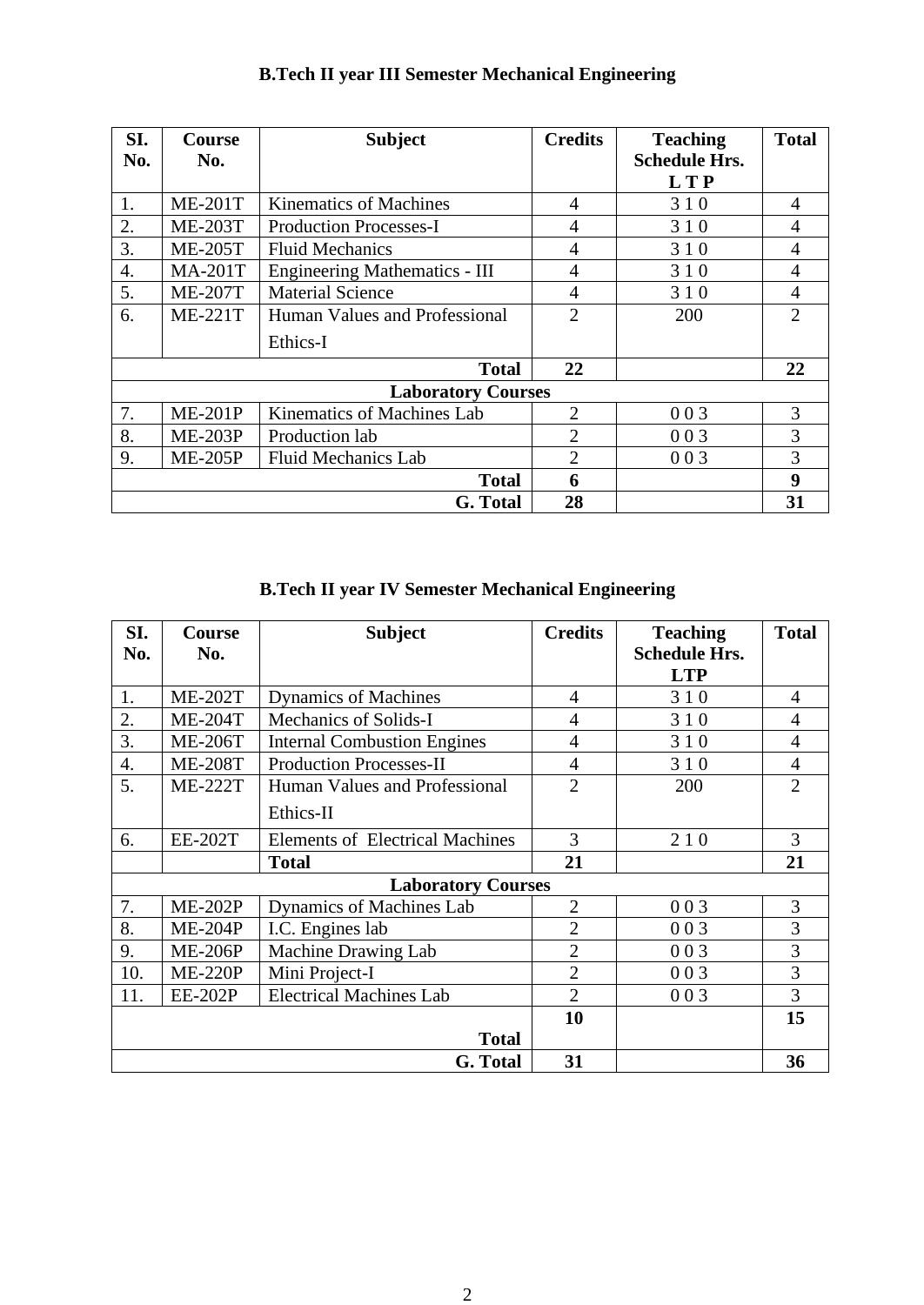| SI. | <b>Course</b>  | <b>Subject</b>                    | <b>Credits</b> | <b>Teaching</b> | <b>Total</b> |
|-----|----------------|-----------------------------------|----------------|-----------------|--------------|
| No. | No.            |                                   |                | <b>Schedule</b> |              |
|     |                |                                   |                | Hrs. LTP        |              |
| 1.  | <b>ME-301T</b> | Mechanics of Solids-II            | $\overline{4}$ | 310             | 4            |
| 2.  | <b>ME-303T</b> | Mechanical Engineering Design-I   | 4              | 310             | 4            |
| 3.  | <b>ME-305T</b> | <b>Energy Conversion</b>          | $\overline{4}$ | 310             | 4            |
| 4.  | <b>ME-307T</b> | <b>Heat Transfer</b>              | $\overline{4}$ | 310             | 4            |
| 5.  | <b>ME-309T</b> | Mechanical Measurement and        | $\overline{4}$ | 310             | 4            |
|     |                | Metrology                         |                |                 |              |
| 6.  | <b>ME-311T</b> | <b>Operations Management</b>      | $\overline{4}$ | 310             | 4            |
|     |                | <b>Total</b>                      | 24             |                 | 24           |
|     |                | <b>Laboratory Courses</b>         |                |                 |              |
| 7.  | <b>ME-301P</b> | Mechanics of Solid Lab            | $\overline{2}$ | 003             | 3            |
| 8.  | <b>ME-303P</b> | Heat & Mass Transfer lab          | 2              | 003             | 3            |
| 9.  | <b>ME-305P</b> | <b>Mechanical Measurement Lab</b> | $\overline{2}$ | 003             | 3            |
|     |                | <b>Total</b>                      | 6              |                 | 9            |
|     |                | G. Total                          | 30             |                 | 33           |

# **B.Tech III year V Semester Mechanical Engineering**

**B.Tech III year VI Semester Mechanical Engineering**

| SI.                       | Course         | <b>Subject</b>                   | <b>Credits</b> | <b>Teaching</b> | <b>Total</b> |
|---------------------------|----------------|----------------------------------|----------------|-----------------|--------------|
| No.                       | No.            |                                  |                | <b>Schedule</b> |              |
|                           |                |                                  |                | Hrs. LTP        |              |
| 1.                        | <b>ME-302T</b> | <b>Computer Aided Design</b>     |                | 310             | 4            |
| 2.                        | <b>ME-304T</b> | Mechanical Engineering Design-II | $\overline{4}$ | 310             | 4            |
| 3.                        | <b>ME-306T</b> | Production Planning & Control    | 4              | 310             | 4            |
| 4.                        | <b>ME-308T</b> | Turbo & Fluid Machinery          | $\overline{4}$ | 310             | 4            |
| 5.                        | <b>ME-310T</b> | <b>Operation Research</b>        | $\overline{4}$ | 300             | 4            |
| 6.                        | $ME-***$       | Elective-I                       | 3              | 310             | 4            |
|                           |                | <b>Total</b>                     | 23             |                 | 24           |
| <b>Laboratory Courses</b> |                |                                  |                |                 |              |
| 7.                        | <b>ME-302P</b> | CAD Lab                          | $\overline{2}$ | 003             | 3            |
| 8.                        | <b>ME-306P</b> | Turbo & Fluid Machinery Lab      | $\overline{2}$ | 003             | 3            |
| 9.                        | <b>ME-320P</b> | Mini Project-II                  | $\overline{2}$ | 003             | 3            |
|                           |                |                                  |                |                 |              |
|                           |                | <b>Total</b>                     | 6              |                 | 9            |
|                           |                | G. Total                         | 29             |                 | 33           |

Student has to undergo a summer training of 45 days at the end of VI Sem.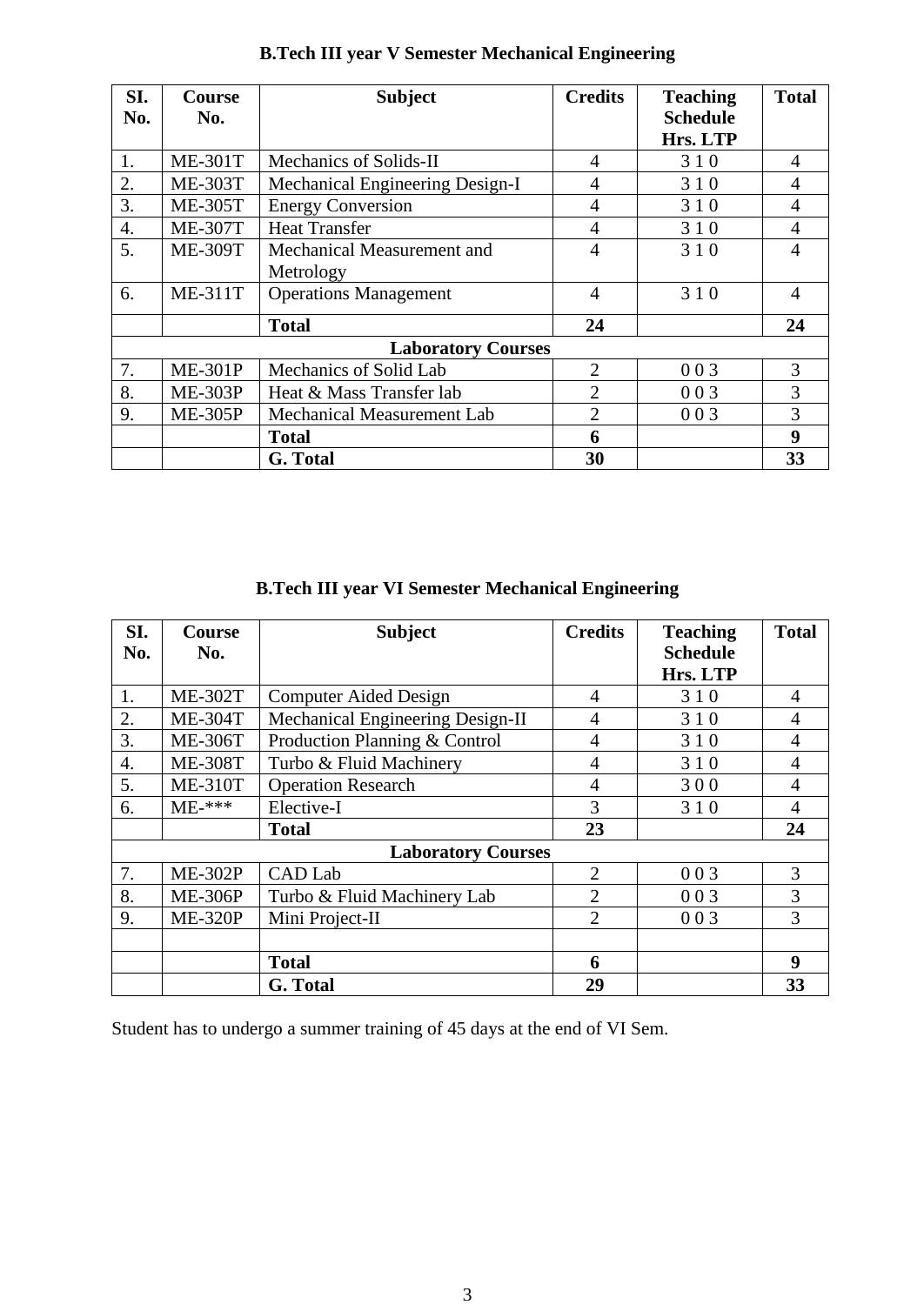| SI.<br>No. | <b>Subject</b><br><b>Course</b><br>No. |                                     | <b>Credits</b> | <b>Teaching</b><br><b>Schedule</b><br>Hrs. LTP | <b>Total</b>   |
|------------|----------------------------------------|-------------------------------------|----------------|------------------------------------------------|----------------|
| 1.         | $**$                                   | Open Elective (Offered by Science   | 3              | 300                                            | 3              |
|            |                                        | and Humanities Department.)         |                |                                                |                |
| 2.         | ***                                    | Pool Elective (Offered by           | 4              | 310                                            | 4              |
|            |                                        | Engineering departments.)           |                |                                                |                |
| 3.         | <b>ME-403T</b>                         | <b>Computer Aided Manufacturing</b> | $\overline{4}$ | 300                                            | $\overline{4}$ |
| 4.         | <b>ME-415T</b>                         | Value Engineering/Mooc,s            | $\overline{4}$ | 310                                            | 4              |
| 5.         | <b>ME-405T</b>                         | Seminar                             | $\overline{2}$ | 003                                            | 3              |
| 6.         | $ME-***$                               | Elective-II                         | $\overline{4}$ | 310                                            | 4              |
| 7.         | <b>ME-401</b>                          | Industrial Training (viva)          | 3              |                                                |                |
|            |                                        | <b>Total</b>                        | 24             |                                                | 22             |
|            |                                        | <b>Laboratory Courses</b>           |                |                                                |                |
| 8.         | <b>ME-401P</b>                         | Industrial Engg. Lab                | $\overline{2}$ | 003                                            | 3              |
| 9.         | <b>ME-403P</b>                         | <b>CAM Lab</b>                      | $\overline{2}$ | 003                                            | 3              |
| 10.        | <b>ME-405P</b>                         | Minor Project-I                     | $\overline{2}$ | 003                                            | 3              |
|            |                                        | <b>Total</b>                        | 6              |                                                | 9              |
|            |                                        | G. Total                            | 30             |                                                | 31             |

# **B.Tech IV year VII Semester Mechanical Engineering**

 **B.Tech IV year VIII Semester Mechanical Engineering**

| SI. | Course No.     | <b>Subject</b>                       | <b>Credits</b>              | <b>Teaching</b> | <b>Total</b> |
|-----|----------------|--------------------------------------|-----------------------------|-----------------|--------------|
| No. |                |                                      |                             | <b>Schedule</b> |              |
|     |                |                                      |                             | Hrs. LTP        |              |
| 1.  | $ME-***$       | Elective III                         | 4                           | 310             | 4            |
| 2.  | $ME-****$      | Elective-IV                          | 4                           | 310             | 4            |
| 3.  | <b>ME-406T</b> | Refrigeration & Air Conditioning     | 4                           | 310             | 4            |
| 4.  | $ME-****$      | $Electric-V$                         | 4                           | 310             | 4            |
|     |                | <b>Total</b>                         | 16                          |                 | 16           |
|     |                | <b>Laboratory Courses</b>            |                             |                 |              |
| 5.  | <b>ME-406P</b> | Refrigeration & Air Conditioning lab | $\mathcal{D}_{\mathcal{L}}$ | 003             | 3            |
| 6.  | <b>ME-404P</b> | Major Project-II                     | 10                          | 0 1 5           | 06           |
|     |                | <b>Total</b>                         | 12                          |                 | 09           |
|     |                | G. Total                             | 28                          |                 | 25           |

# **LIST OF POOL ELECTIVES**

| Course No.     | <b>Subject</b>                       |
|----------------|--------------------------------------|
| <b>ME-473T</b> | Work Study                           |
| <b>EC-475T</b> | <b>Audio Engineering</b>             |
| <b>EC-477T</b> | <b>Integrated Circuit Technology</b> |
| <b>CS-479T</b> | Artificial Intelligence              |
| $CS-481T$      | <b>Image Processing</b>              |
| <b>ME-475T</b> | Non Conventional Energy sources      |
|                |                                      |

**The above list is subject to expansion/modification.**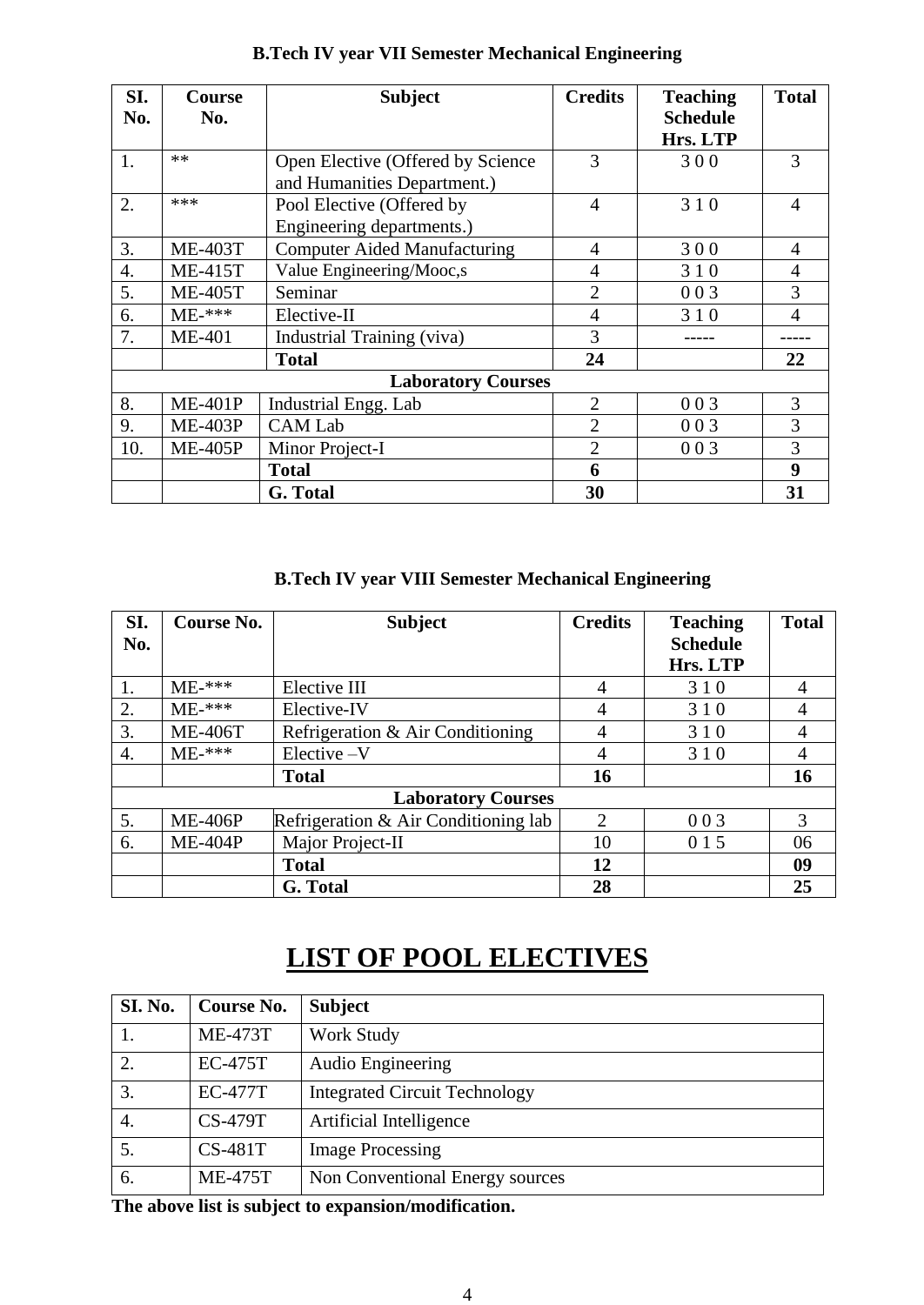# **LIST OF OPEN ELECTIVES**

| <b>SI. No.</b> | Course No.     | <b>Subject</b>                             |
|----------------|----------------|--------------------------------------------|
| 1.             | <b>HU-491T</b> | Principal of Management                    |
| 2.             | <b>MA-491T</b> | <b>Operations Research</b>                 |
| 3.             | <b>CY-491T</b> | Charge Transfer in Plasma                  |
| 4.             | <b>HU-493T</b> | Introduction to Psychology                 |
| 5.             | <b>CY-401T</b> | Polymeric Materials and their Applications |
| 6              | <b>PH-419T</b> | <b>Futuristic Materials</b>                |
| 7.             | PH-429T        | Material Imperfection and Applications     |
| 8.             | <b>HU-402T</b> | <b>Engineering Economics</b>               |
| 9.             | <b>HU-409T</b> | <b>Quantitative Methods in Economics</b>   |
| 10.            | <b>HU-407T</b> | Foreign Trade                              |

**The above list is subject to expansion/modification.**

# **LIST OF DEPARTMENTAL ELECTIVES**

|                | <b>Elective-I</b> |                                    |  |  |  |
|----------------|-------------------|------------------------------------|--|--|--|
| SI. No.        | Course No.        | <b>Subject</b>                     |  |  |  |
|                | <b>ME-312T</b>    | <b>Advance Welding Technology</b>  |  |  |  |
| $\overline{2}$ | <b>ME-314T</b>    | Powder Metallurgy                  |  |  |  |
| 3.             | ME-316T           | <b>Automotive Mechanics</b>        |  |  |  |
| 4.             | <b>ME-318T</b>    | <b>Statistical Quality Control</b> |  |  |  |
| 5.             | <b>ME-320T</b>    | <b>Advance Fluid Mechanics</b>     |  |  |  |

|         | <b>Elective-II</b> |                                       |  |  |  |
|---------|--------------------|---------------------------------------|--|--|--|
| SI. No. | Course No.         | <b>Subject</b>                        |  |  |  |
|         | <b>ME-407T</b>     | <b>Power Plant Engineering</b>        |  |  |  |
| 2.      | <b>ME-409T</b>     | <b>Composite Materials</b>            |  |  |  |
| 3.      | $ME-411T$          | <b>Fracture Mechanics</b>             |  |  |  |
| 4.      | <b>ME-413T</b>     | Tribology                             |  |  |  |
| 5.      | <b>ME-417T</b>     | <b>Advanced Manufacturing Systems</b> |  |  |  |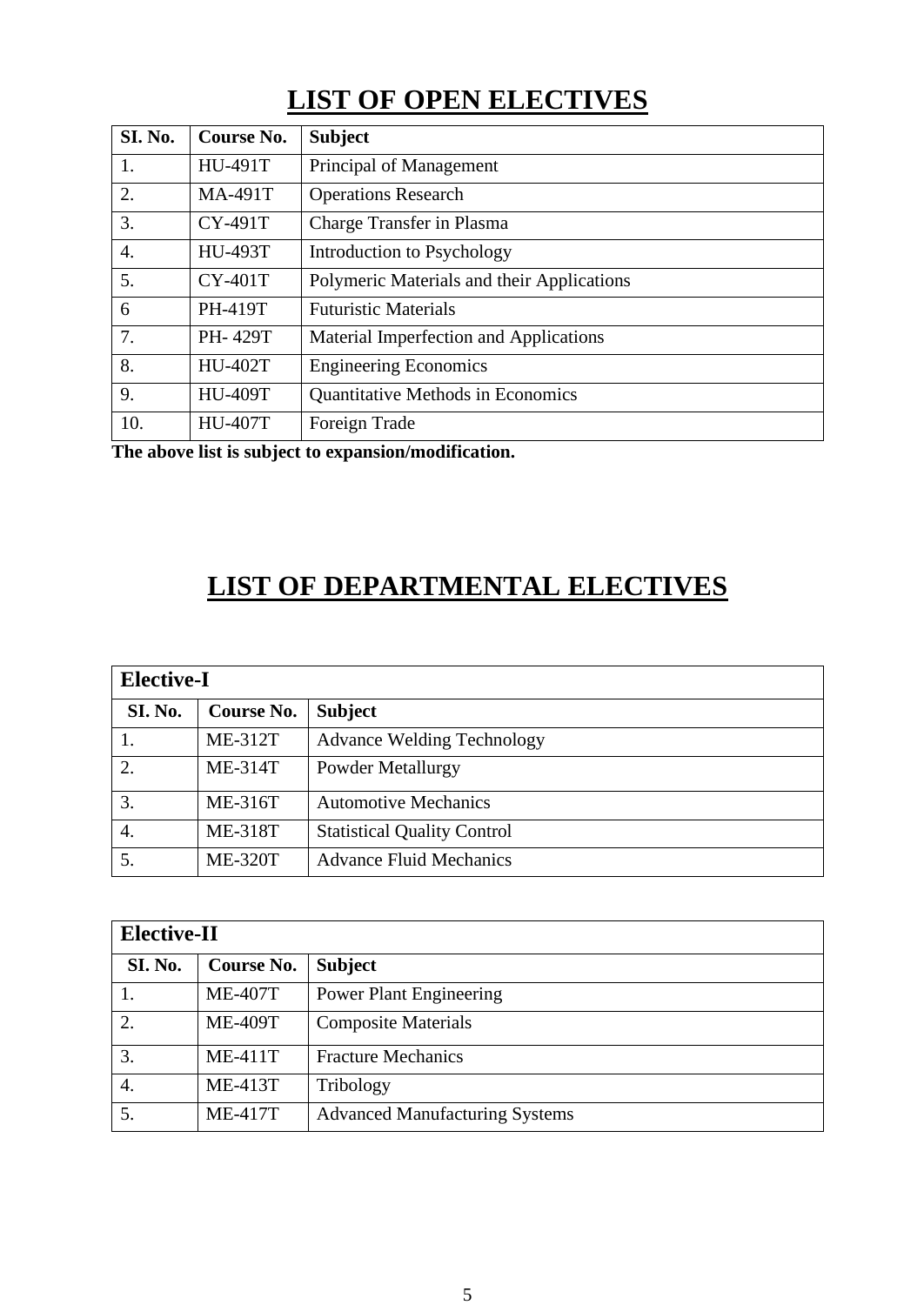| <b>Elective-III</b> |                   |                                              |
|---------------------|-------------------|----------------------------------------------|
| <b>SI. No.</b>      | <b>Course No.</b> | <b>Subject</b>                               |
|                     | <b>ME-402T</b>    | Cryogenic Engineering                        |
| 2.                  | <b>ME-404T</b>    | Industrial hydraulics                        |
| 3.                  | <b>ME-408T</b>    | <b>Advance Precision Machining Processes</b> |
| 4.                  | <b>ME-410T</b>    | <b>Metal Forming</b>                         |
|                     | <b>ME-430T</b>    | Non Destructive Testing                      |

| <b>Elective-IV</b> |                   |                             |
|--------------------|-------------------|-----------------------------|
| SI. No.            | <b>Course No.</b> | <b>Subject</b>              |
|                    | <b>ME-412T</b>    | <b>Mechanical Vibration</b> |
| 2.                 | <b>ME-416T</b>    | <b>Gas Dynamics</b>         |
| 3.                 | <b>ME-418T</b>    | Maintenance Management      |
| 4.                 | <b>ME-420T</b>    | <b>Failure Analysis</b>     |
| 5.                 | <b>ME-422T</b>    | Principles of Robotics      |

| <b>Elective-V</b> |                   |                                           |
|-------------------|-------------------|-------------------------------------------|
| <b>SI. No.</b>    | <b>Course No.</b> | <b>Subject</b>                            |
|                   | $ME-414T$         | <b>Industrial Management</b>              |
| 2.                | <b>ME-424T</b>    | <b>Heat Exchanger Design</b>              |
| 3.                | <b>ME-426T</b>    | <b>Computational Fluid Dynamics (CFD)</b> |
|                   | <b>ME-428T</b>    | <b>Finite Element Method</b>              |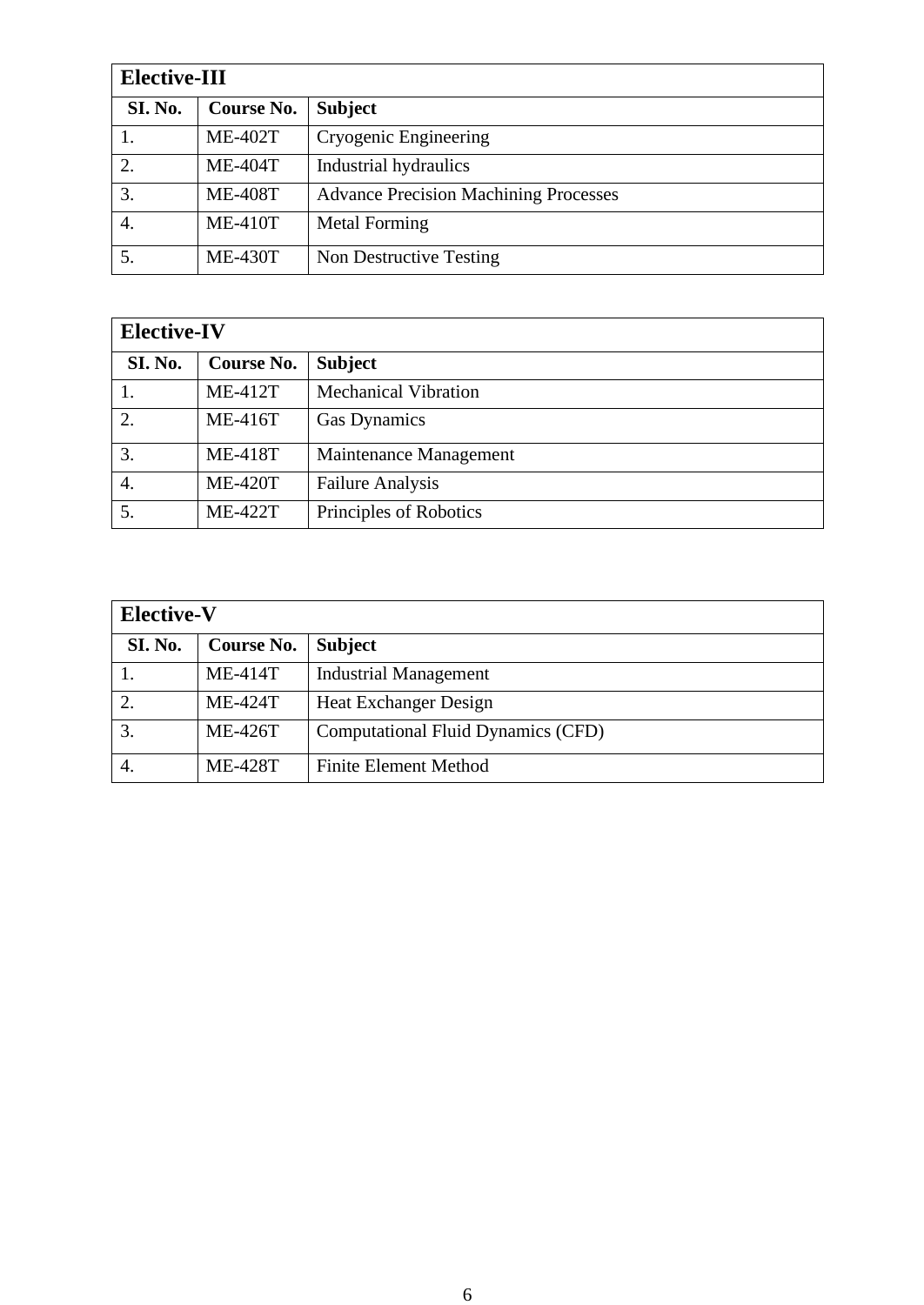| <b>ME.201T</b>    | <b>KINEMATICS OF MACHINES (III Sem)</b> |  |                                        |              |  |  |
|-------------------|-----------------------------------------|--|----------------------------------------|--------------|--|--|
| <b>Credits:04</b> |                                         |  | $\mathbf{L}$ $\mathbf{T}$ $\mathbf{P}$ | <b>Total</b> |  |  |
| Max. Marks:       |                                         |  | 3 1 0                                  | -04          |  |  |

- 1. Basic Concepts**:** Kinematic Quantities (Displacement, velocity, Acceleration), structure, machine, degree of freedom, mechanisms, Kinematic link, Kinematics Pairs, Kinematics chain, joints, Types of joints, inversion of Mechanism, four bar mechanism, Inversion of four bar mechanism, slider crank mechanism, Inversion of slider-crank mechanism, Inversion of double slider crank Mechanism, Grublers Equation, Kutzbach Criterion (Numerical problems).
- 2. Kinematic Synthesis of linkages: Type, Number and Dimensional Synthesis, Synthesis of dwell mechanisms Intermittent Rotory Motion problems Movability of four bar mechanism (Grashoffs Criterion), function generation, path generation, approximate & exact synthesis of function & path generation, chebyshev's spacing of accuracy points, function generation of four bar linkages (Freudenstein's Equation), function-generation of Slider-Crank mechanism using three accuracy points only, Three position synthesis, Bloch's Method of synthesis.
- 3. Velocity in Mechanism: Instantaneous Center Method-Analysis of reciprocating engine mechanism, Analysis of four bar mechanism, Number and types of instantaneous centres in mechanism, Method for locating an instantaneous Center, Kennedy Theorem, Procedure for locating instantaneous Centres, (Numerical problems).

Relative velocity method- Velocities in four bar chain, velocities in slider-crank mechanism, rubbing velocity, Mechanical advantage. (Numerical problems)

Acceleration in Mechanism: Acceleration of a body moving along a circular path, Acceleration diagram for a link, Acceleration diagram for slider-Crank mechanism, Acceleration of intermediate and affect points. Coriolis acceleration Component. (Numerical problems)

- 4 Analysis & Synthesis of cam follower mechanism, cam profile, pressure angle, cam size, Motions of followers, cycloidal motion, Cam profile construction with different followers.
- 5 Gear: Introduction, Classification of gears, Basic terminology, Law of gearing, velocity of sliding Cycloidal profile teeth, In volute profile teeth, length of path of contact, length of arc Contact, interference, minimum no of teeth to required to avoid interference wheel and pinion helical gears, Spiral gears. (Numerical problems).

Gear Train: Introduction, Types of gear trains-Simple, Compound, reverted, Epicyclic, velocity ratio of simple gear train, compound gear train, Epicyclic gear train, Sun and planet gear train, Compound epicyclic gear train. (Numerical problems)

# **Text Book:**

- (i) Theory of Machines by Jagdish Lal (ii) Theory of Machines by P.L.Baliney
- (iii)Theory of Machines by S.S. Rattan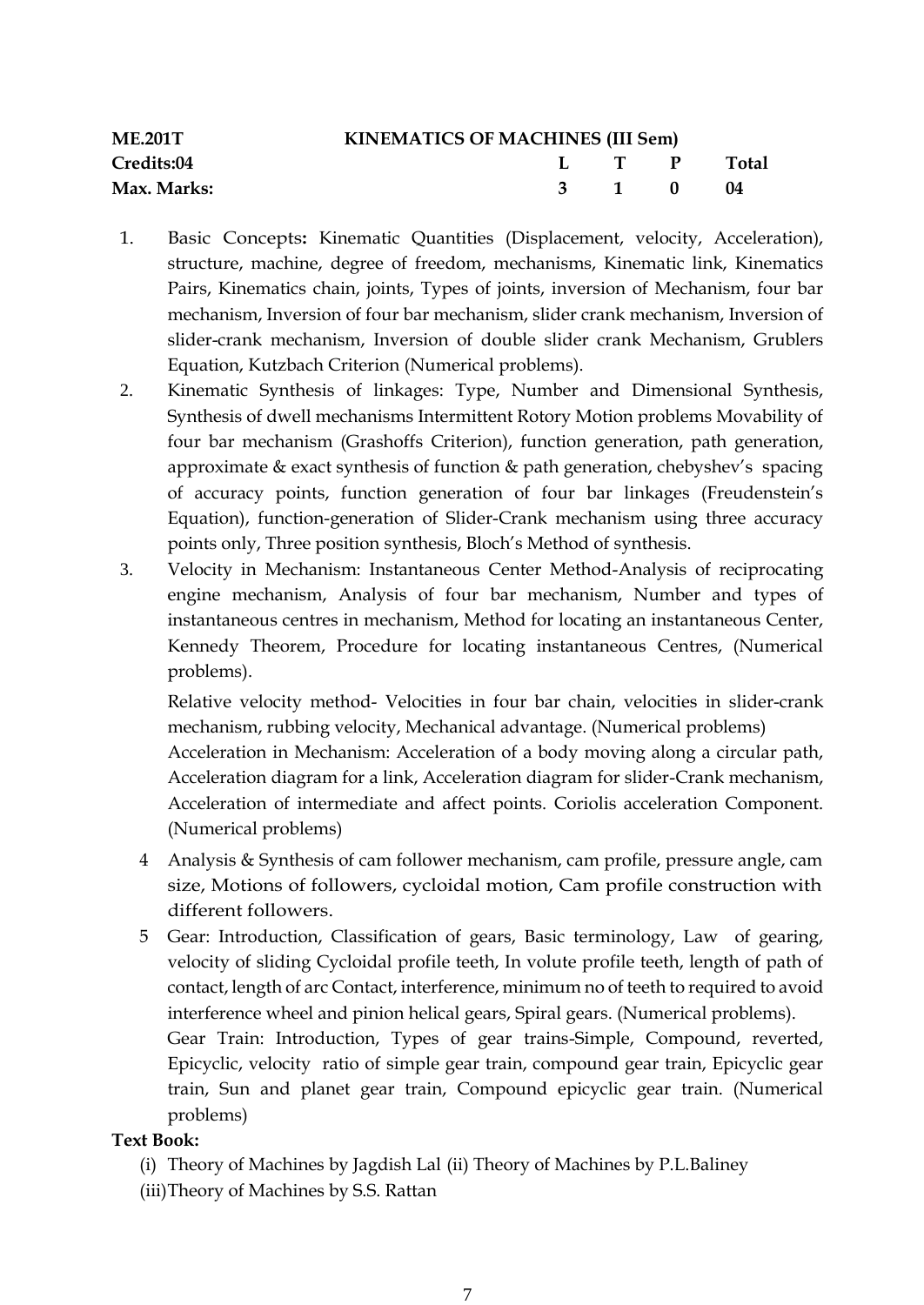| <b>ME.202T</b> |  |          | <b>DYNAMICS OF MACHINES (IV Sem)</b> |
|----------------|--|----------|--------------------------------------|
| Credit:04      |  |          | L T P Total                          |
| Max. Marks:    |  | 3 1 0 04 |                                      |

Unit:1 Static Force Analysis- Applied and Constraint forces, Free Body diagrams, Conditions for equilibrium, Friction-force models, Static force analysis with friction, gear force analysis.

Dynamic force Analysis- Inertia forces and D' Alembert's principle, Euler's Equations of motion, the principle of Superposition.

- Unit:2 Dynamical System- Force on reciprocating parts of an engine. Considering friction and inertia of moving parts, Turning moment on Crank-shaft, Turning moment diagrams for different types of engines, Fluctuation of energy, Fluctuation of speed of Crank-shaft, Fly wheels, calculation of fly wheel size operation of a fly wheel in a punching press (Numerical problems).
- Unit:3 Governors-Functions, type and analysis of following types of governors: Watt, Porter, Prowel, Hartnell, Willson Harnell, Pickering. Hunting, Isochronisms, Stability, Efforts and Power of governors. Sensitiveness, controlling forces (Numerical problems).
- Gyroscope-Principle and application of gyroscope. Gyroscopic Couple, Effect of Gyroscopic couple on the stability of automotive vehicles, Gyroscopic Power on the ships and aero-planes. (Numerical problem).
- Unit:4 Definitions, Types of friction, friction in screw jack, Limiting friction, friction in pivot and collar bearing, Disc and collars. Friction clutches-Disc clutch, Multi plate clutch, Centrifugal Clutch, Cone clutch.
- Brakes- Types of brakes, shoe brake, Band brake, Band and block brake, Internal expanding shoe brake. (Numerical problems).

Dynamometer- Absoption dynamometer, Transmission dynamometer, Torsiondynamometer. (Numerical problems).

- Power transmission in belt drives and gear trains, Condition of maximum power. Open flat belt drive, Cross belt drive, length of belt, ratio of belt tensions, Power transmitted by belt, V-belt drive, Rope drive, Chain drive, Centrifugal tension. (Numerical problems).
- Unit:5(a) Balancing of rotating masses-in one plane, in different planes, Balancing of Reciprocating masses. Balancing of radial, In-line, V-engines. (Numerical problem)
	- 5(b) Vibrations- Free and Forced vibrations, Types of vibrations, whirling speeds, Damped vibrations, Forced- Damped vibrations, Logarithmic decrement, Torsional vibrations. (Numerical problems)

#### **Reference Books:**

- 1. Theory of Machines and Mechanisms by Joseph Shigley,
- 2. Theory of Machine by P.L. Balianey
- 3. Theory of Machine and Mechanisms by J. Lal
- 4. Theory of Machine by Dr. R.K. Bansal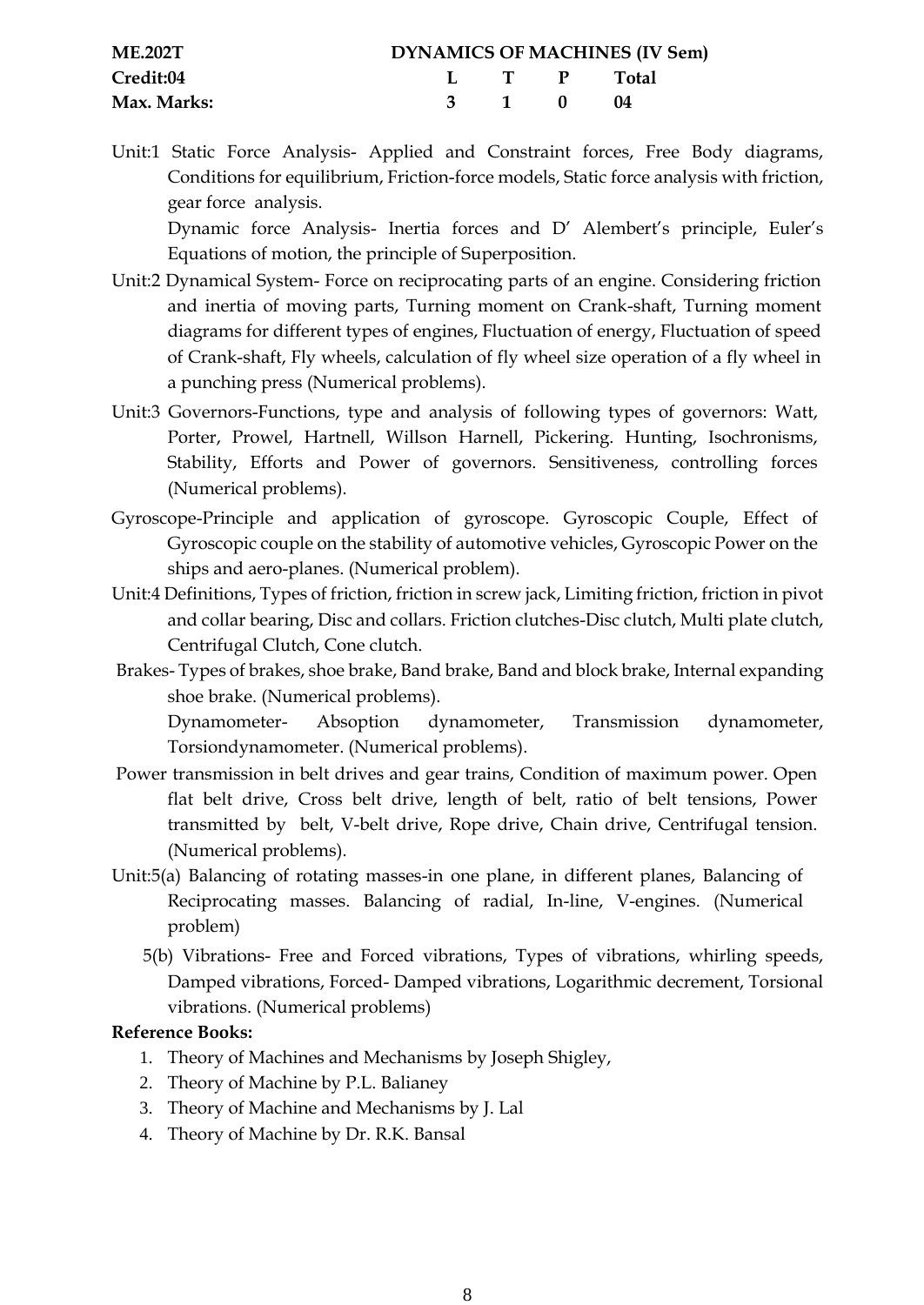| $ME-203T$         | <b>PRODUCTION PROCESSES-I (III Sem)</b> |       |             |
|-------------------|-----------------------------------------|-------|-------------|
| <b>Credits-04</b> |                                         |       | L T P Total |
| Max. Marks:       |                                         | 3 1 0 | (14         |

### Unit:1 **Casting processes:-**

Introduction, pattern and mould, melting pouring cooling and solidification mechanism of solidification, continuous casting process, Riser design and placement, generation of residual stresses, defects in castings, miscellaneous casting processes, inspection and testing of castings, Micro-welding.

#### Unit:2 **Joining Processes:**-

Introduction principles of solid phase welding, principles of fusion welding (Heat source, modes of metal transfer in are welding, heat flow characteristics, gas metal reaction, cooling of fusion weld, principles of solid/liquid state joining, various joining processes, weld defects and inspection).

# Unit:3(a)**Mechanics of forming processes:-**

Forming processes: Introduction, plastic deformation and field criteria , relationship b/w ten site and shear field stresses.

#### 3(b)**Power Metallurgy:**-

Definition, Principle &uses, Methods of Powder production, Mechanical pulverization, Electrolysis. Nano fabrication, nano materials, nano powders.

#### Unit:4**Non Destructive Testing:**-

Principles, Types &Applications, Liquid penetrant test, Magnetic particle test, Radiographic &Ultrasonic testing.

Unit:5**Numerical controlled machine tools:-** IntroductionDefinition, procedure for manufacturing through N-C machine tool sys. Classification of NC sys. Advantages and disadvantages of using NC machines, types of numerical controls.

**Rapid prototyping operations:-** Introduction, subtractive process, additive process, virtual prototyping, applications.

#### Reference Book:

1.Production Engineering by R.K.Jain

- 2.Manufacturing Engineering &Technology by S.Kalpakajian, S.R. Schmid
- 3.Manufacturing Engg. & Technology by Degarmo
- 4. Manufacturing Science by Amitabha Ghosh, A.K. Mallik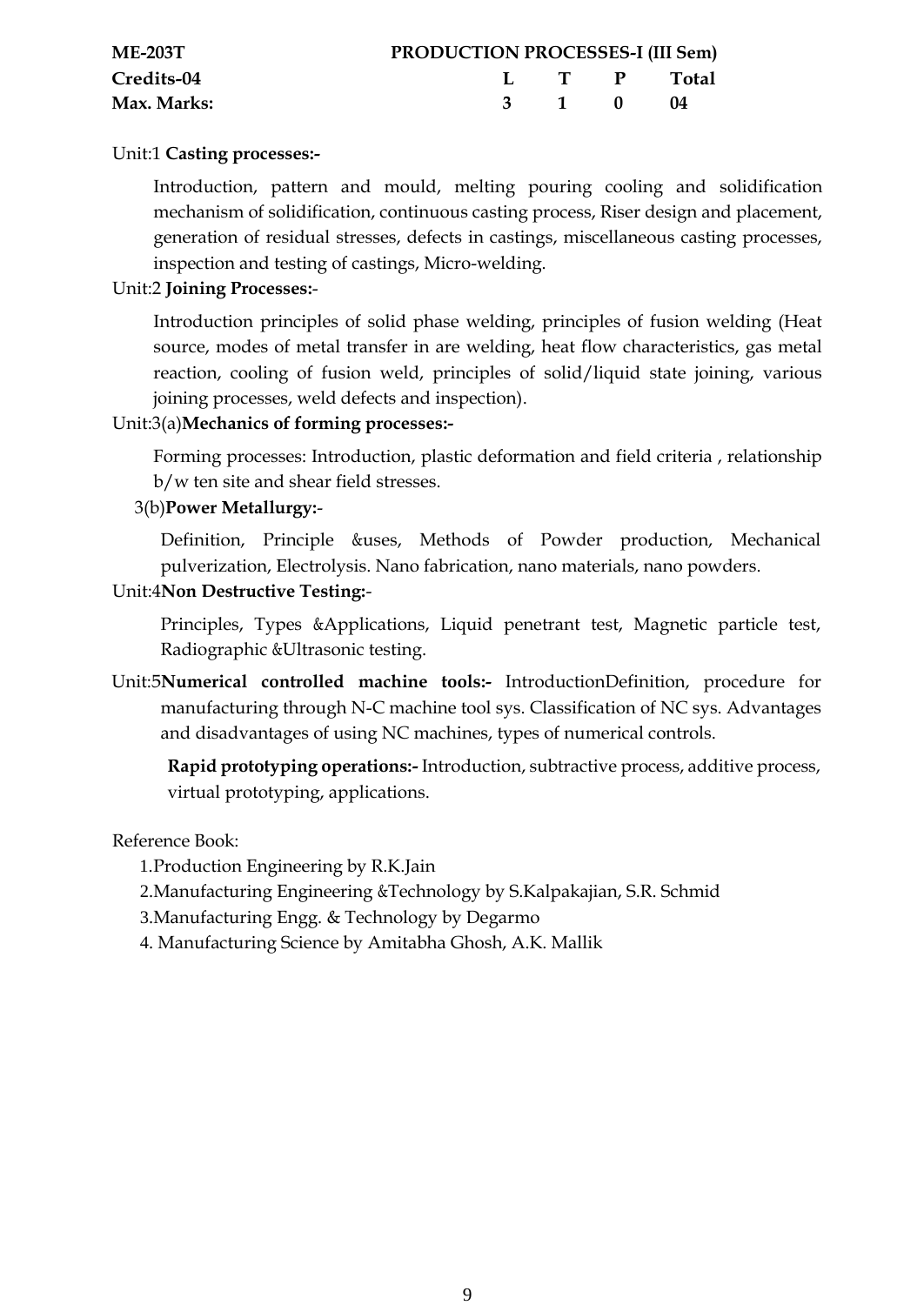| $ME-204T$   |       | <b>MECHANICS OF SOLIDS-I (IV Sem)</b> |
|-------------|-------|---------------------------------------|
| Credits:04  |       | L T P Total                           |
| Max. Marks: | 3 1 0 | $\blacksquare$ (14                    |

#### Unit:1 **Simple Stress & Strains:-**

Stress-Strain &types-Elastic limit, Hooke's Law, Young Modulus of Elasticity (E), Poisson's ratio (1/m)-Bars of Varying *Cis,* with derivation, compound bars (Composite section). Relationship between volumetric stress and linear strains along any 3 mutually perpendicular directions. Temperature stresses in compound bars. Yield stress, working stress, Factor of safety, Ductile &brittle materials, Stress-Strain Curve for a ductile material, Saint Vanant's principle and numerical problems.

#### **Bending Moment and Shear force diagram:**

Introduction's and B.M. diagrams. Sign conventions for *SF* and B.M. Determinate structures & indeterminate structures. *SF* and 8.M. diagrams for simply supported beams with a point load at mid point, Eccentric point, Beam carrying UDL, Beam carrying UVI, Overhanging beams, Beams carrying inclined loads, Beams subjected to couple-problems relations between loads-shear force and bending moment.

#### Unit(2a)**Principle Stresses and Strains:-**

Simple stress &compound stress, General two dimensional or biaxial stress system expression for Normal & tangential stress for a general 2D stress system-Principle stress & principle planes- expressions for principle stress & directions of principle plains. To show that shear stress on principle plans is zero. To show that sum of the normal stresses on any two mutually plane is a constant in a general 2D stress system. Derivation of the expression for max. shear stress & directions of planes carrying max. shear Stress Graphical method-Mohr' circle

# 2(b) **Thin cylinders:-**

Hoop or Circumferential stresses. Longitudinal stresses. Max shear stress. Design of thin cylindrical shells, spherical shells.

#### Unit:3**Column & Struts:-**

Types of column. Slenderness ratio. Effective length (I) (Derivation). Long and Short columns. Formulae, assumption mode in deriving Euler's formula, limitation for Eulers formula. Rankines formula, tutorials. Problem.

#### Unit:4**Deflections:-**

Slope, deflection &Elastic Curve. Derivation of the differential equation for slope deflection. Maculays method. Tutorials for various types of beam carrying various types of loads

#### Unit:5**Bending Theory:-**

Homogenous & isotropic materials. Pure bending. Neutral axis. Derivation of the Bending Equation M/I=F/Y=E/R Variation of bending stress across given section. Moment of resistance. Section modulus. Moment of inertia for various sections with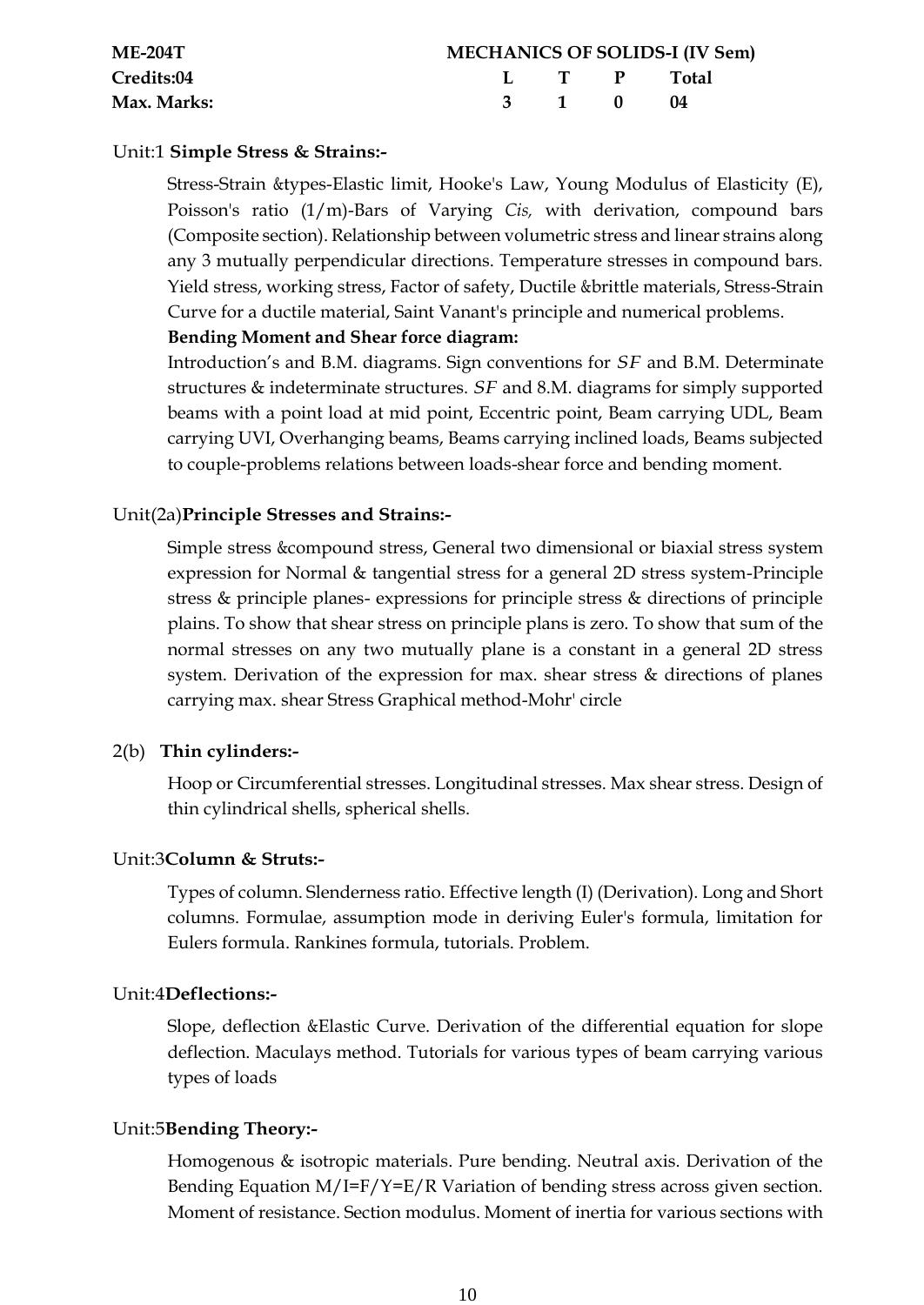tutorials.

#### **Torsion of Shafts:-**

Derivation of the torque equation  $T = \tau = G\theta$  -Assumptions in theory of JRL Pure torsion. Derivation of the expression for power transmitted by a shaft with tutorials. Derivation of the expression for principal stress & max shear stress developed in a shaft subjected to BM and torque tutorials.

Text Books:

(I) Strength of Materials by Sadhu Singh (ii) Strength of Materials by S. Ramamuthum Reference Books: (i) Strength of Materials R.K. Raiput

(ii) Strength of Materials Tumoshinko & Gere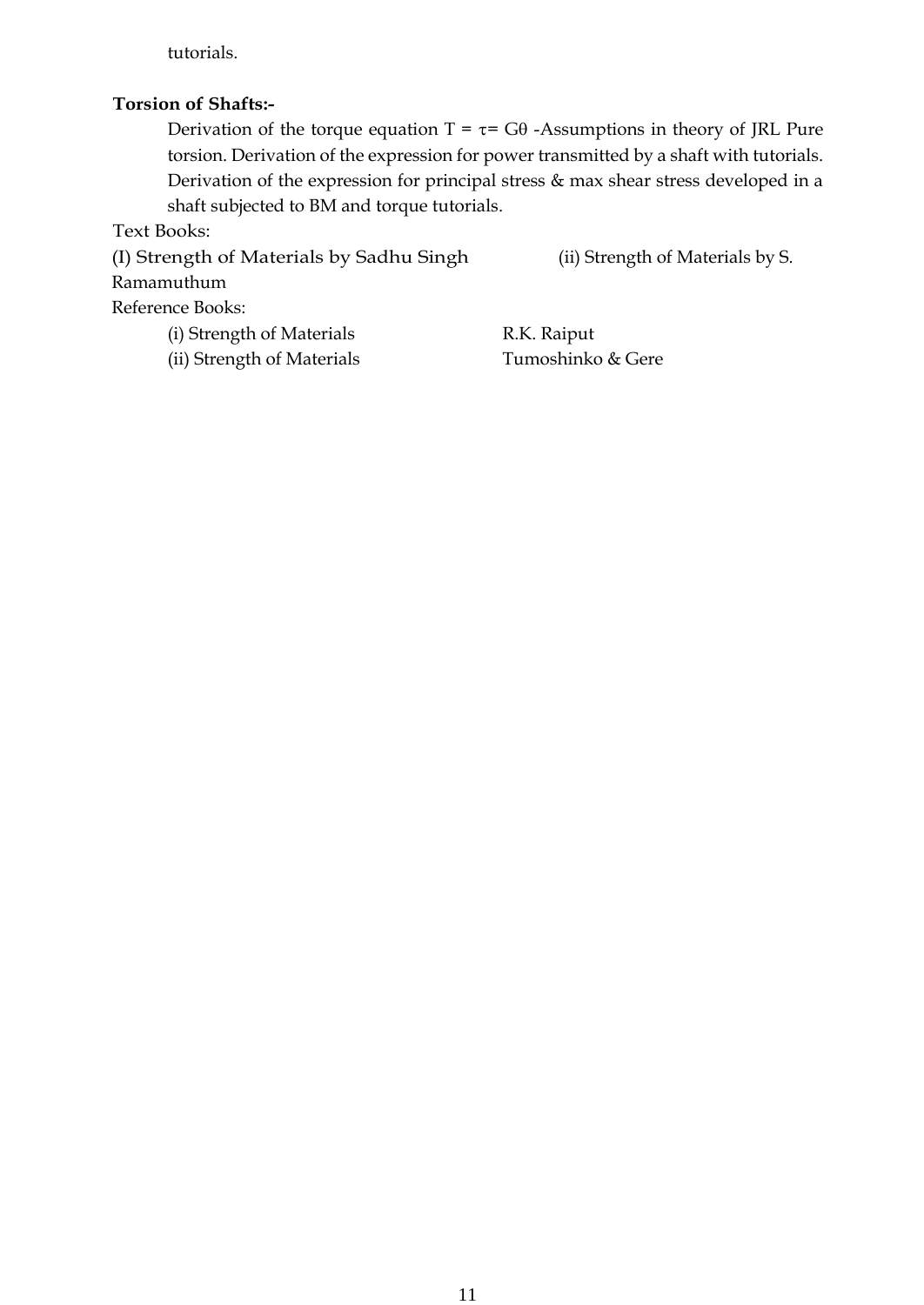| <b>ME.205T</b> |       |             | FLUID MECHANICS (II year, ME. & CH.) |
|----------------|-------|-------------|--------------------------------------|
| Credits: 04    |       | L I P Total |                                      |
| Max. Marks:    | 3 1 0 |             | - 04                                 |

#### **Unit:1**

- 1. Fluid and Their Properties: Phases of matter-Definition of fluid, continuum. Density mass density-weight density-specific volume. Specific gravity, vapour pressure, compressibility. Relationship between bulk modules (k) and pressure (p) for a Gas; for isothermal condition (constant temperature), for adiabatic condition, importance of compressibility. Viscosity, Kinematic viscosity-Newton's law of Viscosity. Cohesion &Adhesion. Surface tension; Effect of surface tension on forming a droplet of liquid; pressure inside a liquid droplet (Raindrop); pressure inside a soap bubble; pressure inside a liquid jet. Capillarity. Types of fluid-Ideal and real fluid, Newtonian and non Newtonian fluids. Numerical problems on properties of fluid.
- 2. Fluid Pressure & it's Measurement: Fluid pressure at a point. Pascal's law. Hydrostatic law (Pressure variation in a fluid at rest). Effect of shape and size of the container on the intensity of pressure-Numerical Problems. Absolute, gauge, atmospheric and vacuum pressure-Problems. Measurement of pressure; Barometer; Manometers; simple manometer, single piezometer, u-tube simple manometer, sensitive inclined tube simple manometer; Differential manometer, two piezometer, inverted U-tube differential manometer, U-tube differential manometer-Problems; Micro manometer; Mechanical Gauges, Bourdon tube pressure gauge, diaphragm pressure gauge, deadweight-pressure gauge.

#### **Unit:2**

1. Fluid Static's: Total pressure force on a horizontal lamina; Total pressure force on a vertical lamina; Centre of pressure-to locate the position of center of pressure; Total pressure on an inclined lamina; To locate the center of pressure for inclined lamina; Force on curved surface, Pressure Diagram.

Numerical problems on total pressure for horizontal lamina, total pressure force and center of pressure for vertical Lamina and inclined lamina, force on curved surface, pressure diagram. Buoyancy, Buoyant forces & center of buoyancy, meta centre and metacenteric height, determination of met centric heights, equilibrium bodies - Numerical Problems.

2. Fluid Kinematics (fundamental of fluid flow): Description of fluid motionlangrangian method & EuleriIan methods of study of fluid flow (theory). Basic scientific laws used in the analysis of fluid flow (basic principles of fluid flow)- Law of conservation of mass. Newton's law of motion, law of conservation of energy, thermodynamic laws (theory). Types of fluid flow; Steady and unsteady flow, uniform flow and non-uniform flow, one dimensional flow, two dimensional flow and three dimensional flow, rotational flow and Irrotational flow, laminar and turbulent flow, Description of the flow pattern-stream line stream tube-path line, streak line. Continuity Equation; Equation of continuity for one dimensional steady flow, equation of continuity for three, dimensional unsteady compressible flow. Velocity Potential and Stream function; relation between stream function and velocity potential (Cauchy Riemann Equation). Flow nets; method of drawing flow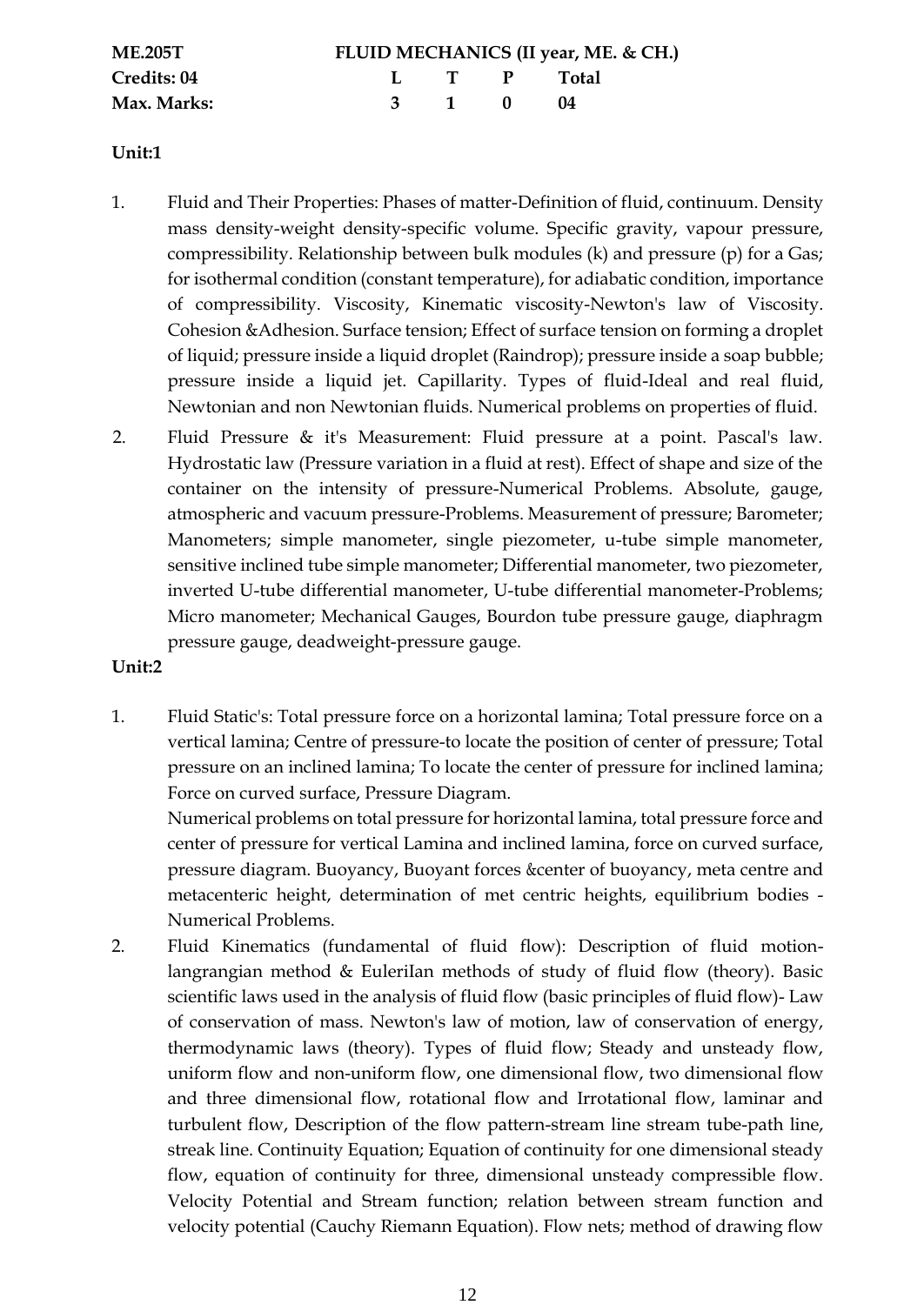nets, uses and limitation. Circulation and Vorticity. Vortex flow; Forced vortex flow, free vortex flow, numerical problems finding rate of flow. Examine whether the given velocity fluid represents possible incompressible fluid flow and the possible cases whether irrotational or not, steady or unsteady.

# **Unit:3**

1. Fluid Dynamics: Eulers equation of motion along a stream line (Derivation). Bernoulli's equation (derivation from Euler's equation), assumptions in deriving Bernoulli's equation; Modified form of Bernoulli's equation (real fluid); Bernoulli's Equation from energy principles (Derivation); Limitations of Bernoulli's equation; Total Energy line.

Hydraulic gradient line; Practical applications of Bernoulli equation; Venturi meter, inclined venturi meter, orifice meter, pitot tube, pitot static tube (Prandtl pitot tube), flow nozzle. Numerical problem on Bernoulli equation and its application.

2. Flow Measurement: Orifice and mouth piece; Venturi meter, orifice meter, flow nozzle meter, pitot tube, notches &weirs, Flumes-Problems.

#### **Unit:4**

Flow Through Pipes: Reynolds experiment to demonstrate type of flow; Equation for head loss in pipe due to friction. Darey-Weisback Equation (derivation); Other formulae for head loss due to friction in pipe, Chezy's formula, Manning formula, Hazen Williams formula. Other energy losses in pipes; major losses; minor losses; head loss due to sudden enlargement of pipe (Carnot or Borda's equation), head loss due to sudden contractions, head loss at entry, head loss due to pipe fittings. Energy line & Gradient line. Pipe in series, equivalent pipes, pipes in parallel, objects of laying pipes in parallel, elements of pipe networks. Siphon. Moody's diagram. Power transmission through pipes; Condition for maximum transmission of power, maximum efficiency of transmission of power, problems. Water hammer in pipes (only theory).

# **Unit:5 Boundary Layer Theory**

Boundary layer thickness, boundary layer over a flat plate, laminar boundary layer, application of momentum equation, turbulent boundary layer, laminar sub-layer, separation and its control, Drag and lift, drag on a sphere, a two dimensional cylinder, and an aerofoil, Magnus effect.

# **Text books:**

1. Hydraulics & Fluid mechanics-By P.N. Modi & S.N.Seth (Standard Book house, Delhi.)

2. Fluid mechanics & Hydraulic machines-by RK. Rajput (S.Chand & Company Ltd. New Delhi.)

3. Fluid mechanics & Hydraulic Machines-By RK. Bansal (Laxmi Publications (P) Ltd, New Delhi.)

# **References:**

- 1. Fluid mechanics-By VL Streeter (Mc Graw Hill-SI Edition)
- 2. Fluid Mechanics-by Douglas (ELBS Edition)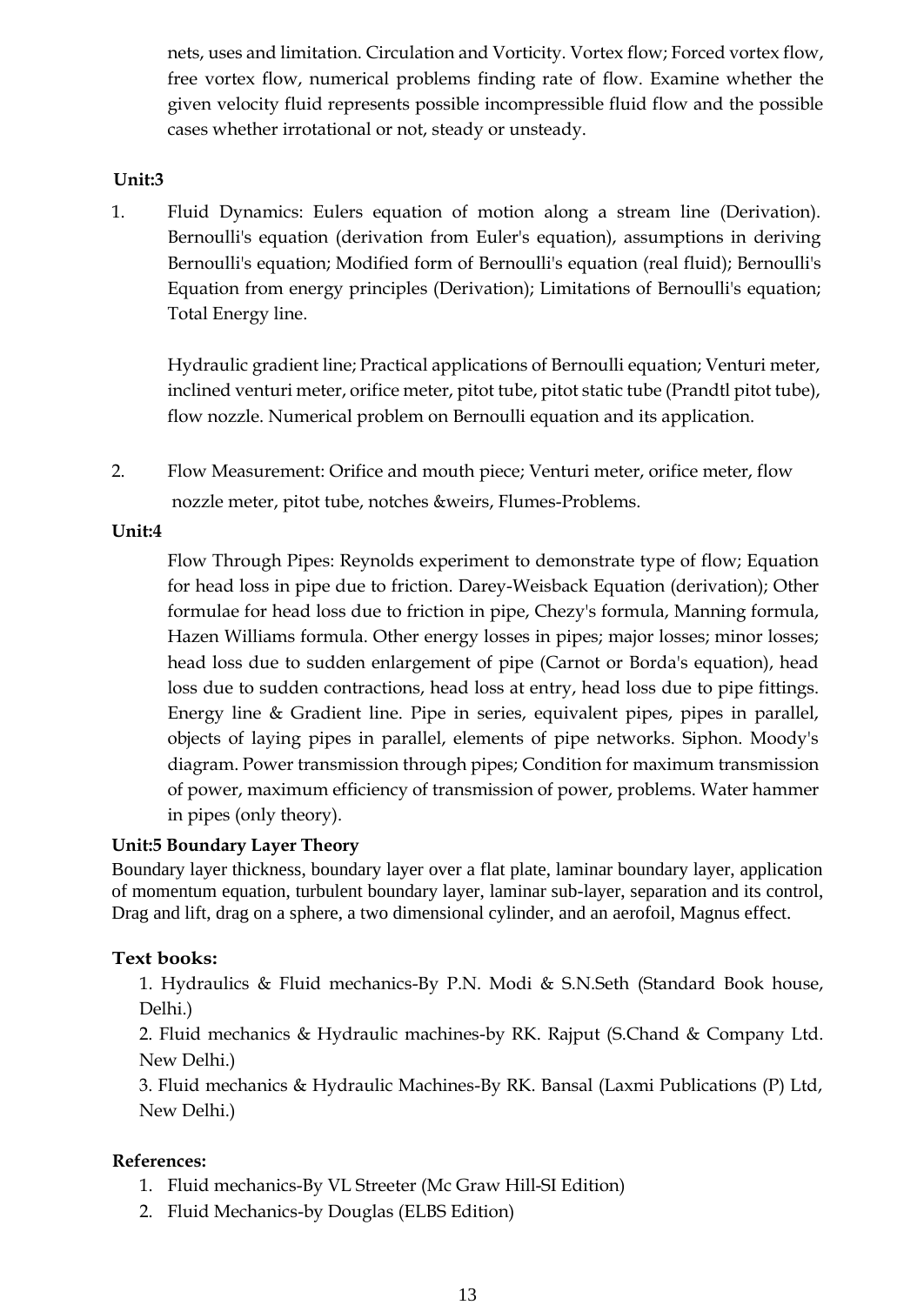- 3. Fluid Mechanics through problems-by Garde (New Age Publication)
- 4. Theory &Application of fluid mechanics-K. Subramanya (TMH outer Series)
- 5. Fluid Mechanics-Schaum series.

# **B.Tech. Third Semester Paper: Mathematics-III Credit -4 Paper Code: MA-201T**

- UNIT:1 **Ordinary Differential Equations:** First order equations (linear and nonlinear). Linear equations of second and higher orders with constant and variable coefficients. Solution of second order equations by removing first derivative, changing of dependent and independent variables and method of variation of parameters.
- UNIT:2 **Special Functions & Partial Diff. Eqns:** Power Series solutions of second order equations by frobenious method. Legendre polynomials and Berel's functions of first kind and their properties method of separation of variable for heat, wave and Laplace equations: Their solutions and related application.
- UNIT:3 **Integral Transforms:** Laplace transform, existence theorem, Laplace transform of derivatives and integrals, Laplace transform of special functions. Inverse Laplace transform, convolution theorem. Applications of Laplace transform and its inverse to solve ordinary and partial differential equation.

Introduction to Fourier transforms. Fourier series, half range sine and cosine series, related applications.

References

.

- 1. J.N.Sharma: Differential Equations, Krishna Prakashan Media (P) Ltd., Meerut.
- 2. B.V.Raman: higher Engineering Mathematics, Tata McGraw Hill Co., Ltd., 2008.
- 3. R.K.Jain & S.R.K. Iyenger: Advance Engineering Mathematics, Narosa Publishing House, 2002.
- 4. A.R.Vashistha: Integral Transforms Krishan Prakashan Media (P) Ltd., Meerut.
- 5. G.G.Simmons: Differential Equations, Tata McGraw Hill Co. Ltd., 1981.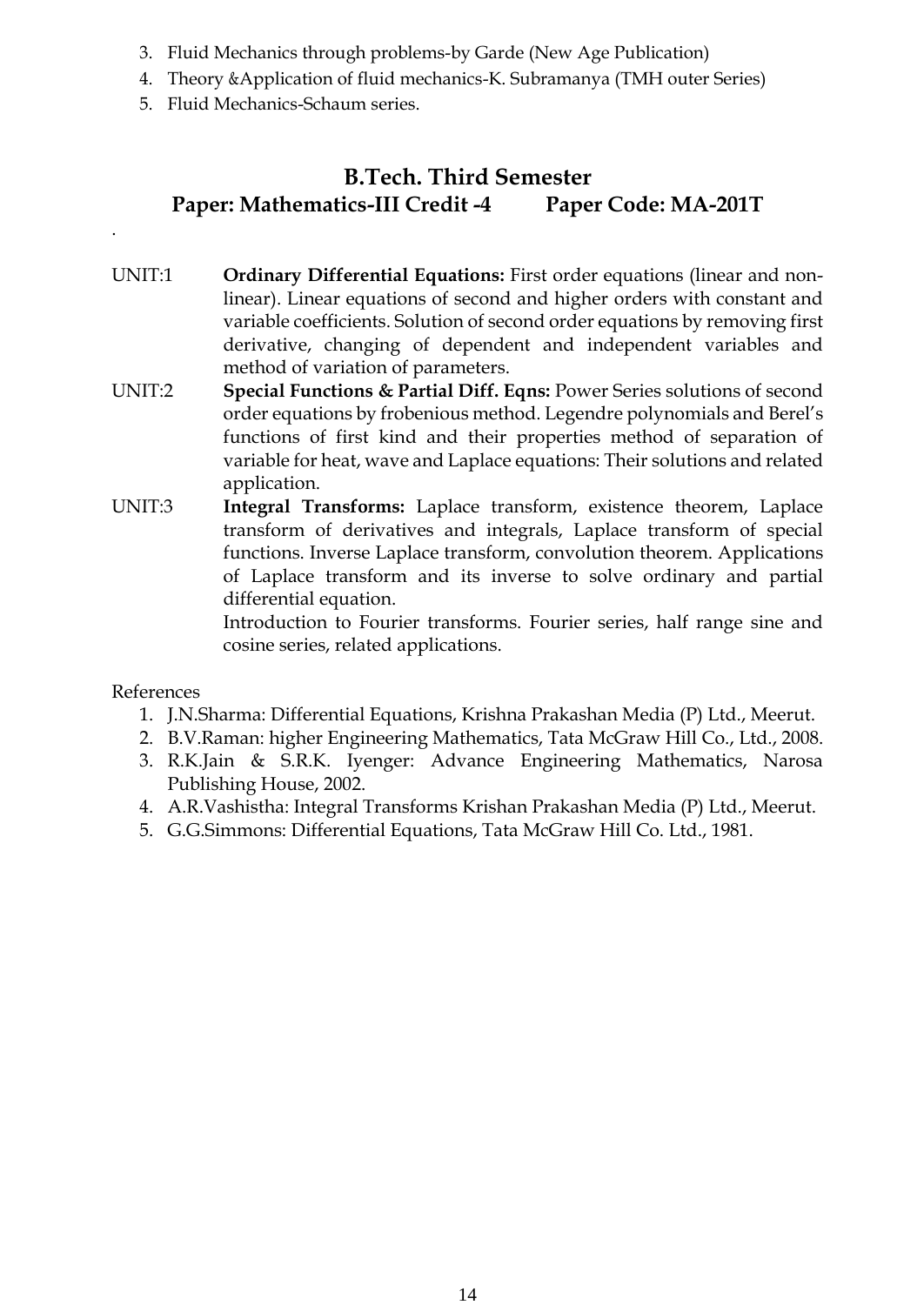| <b>ME-206T</b> | <b>INTERNAL COMBUSTION ENGINE (IV Sem)</b> |             |  |
|----------------|--------------------------------------------|-------------|--|
| Credits-04     |                                            | L T P Total |  |
| Max. Marks:    |                                            | 3 1 0 04    |  |

- Unit:1 Introduction to I. C. Engine, Classification of I.C. Engine, Difference between two stroke and four stroke engines, difference between SI &CI engines.
- I. C. Engine: cycles-Otto, diesel and dual; calculation of air standard efficiency, work ratio, mean effective pressure, volumetric efficiency IHP, BHP etc.
- Testing & Performance-Introduction, Rating and testing methods; Measurement of fuel and air consumption, brake horse power, frictional horse power, Mechanical and thermal efficiency, engine losses and heat balance.
- Unit:2(a) Combustion in SI Engines-Introduction; ignition limits, stages of combustion; ignition lag, factors affecting detonation, effects of detonation, control of detonation, knock, rating of volatile fuels, octane number, firing order; salient feature of different combustion chamber.
	- 2(b) Combustion in CI engine-Introduction, combustion process and stages, air fuel ratio in CI Engines; Delay period or ignition lag, factors affecting ignition lag or delay period; Diesel knock, factors affecting diesel knock; Salient features of different combustion chambers. Firing order.
- Unit:3 Carburetion-Introduction, different mixture requirement in SI engine, Elementary carburetor, complete carburetor, additional systems required, carburetor types; calculation of air fuel ratio for simple carburetor; petrol injection- Introduction, continuous and timed injection system. Fuel injection- Introduction, requirements of a fuel injection system; Types of injection system-Air and solid injection system; type of fuel injectors.**Engine emission and control.**
	- Ignition system-Introduction, Magneto and Battery ignition systems. Advantages and disadvantages of both the systems.
- Unit:4 Supercharging-Introduction, object of supercharging of SI and CI engines, Turbo charging its effect on engine.
- Unit:5 Cooling-Introduction, Necessity of cooling, disadvantages of overcooling, cooling systems- Air and water or liquid cooling, types of liquid cooling; Advantages and disadvantage of air and water cooling; Radiator. Lubrication- Introduction, function of a lubricating system, Different lubrication systems, mist and wet sump lubrication systems. Properties of lubricants

Books:

- (I) I. C. Engine by Sharma &Mathur
- (ii) I. C. Engine by V. Ganeshan
- (iii) I. C. Engine by V. Domkundvar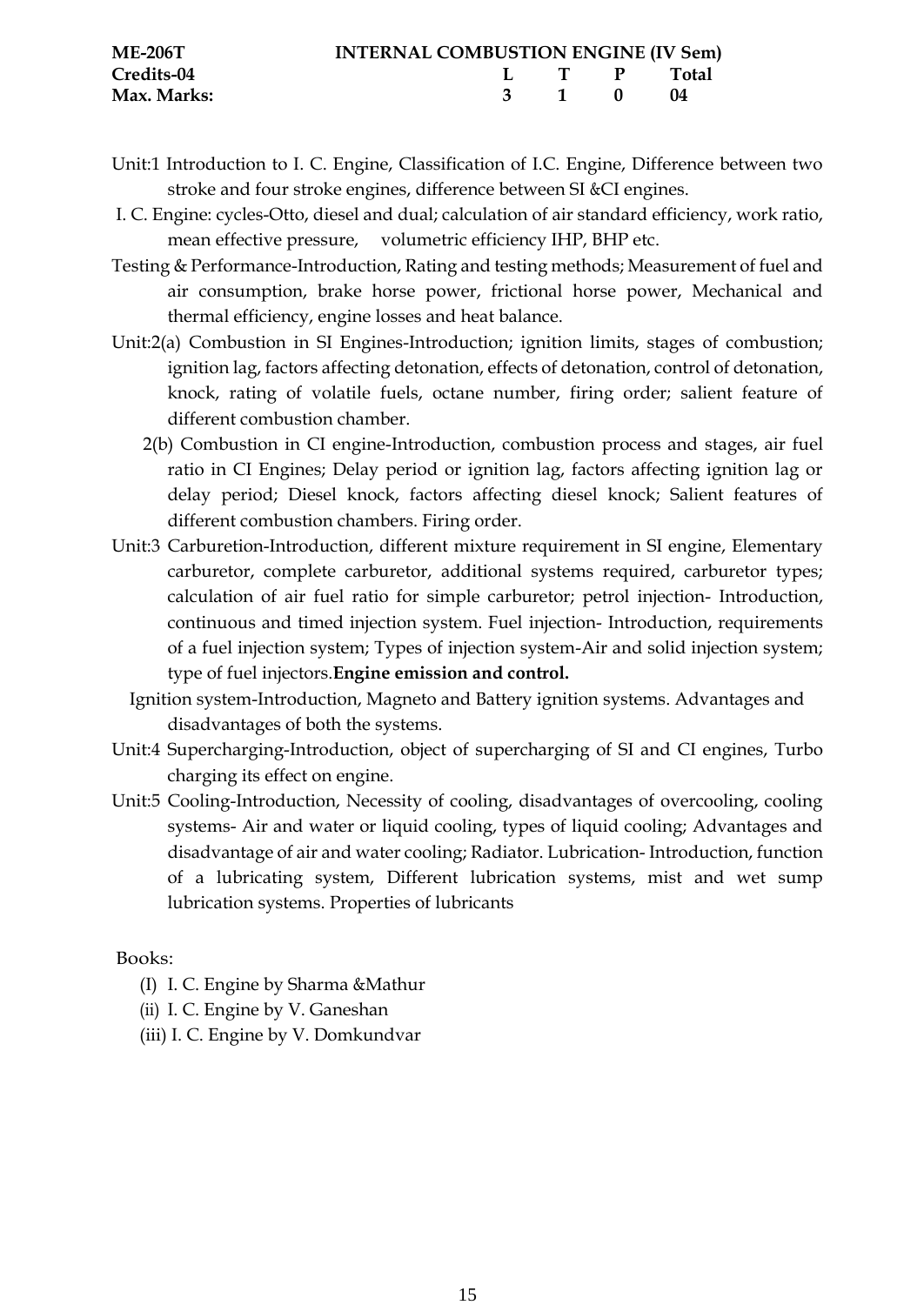| ME-207 T    | <b>MATERIALS SCIENCE (III Sem)</b> |       |  |                |  |  |  |
|-------------|------------------------------------|-------|--|----------------|--|--|--|
| Credit:04   |                                    |       |  | L T P Total    |  |  |  |
| Max. Marks: |                                    | 3 1 0 |  | $\blacksquare$ |  |  |  |

- **Unit:1** Introduction to materials science, Introduction & types of advanced materials, some mechanical properties. Atomic structure and' bonding, types of atomic and molecular bonds, primary and secondary bonds, ionic bonding mechanism and examples, inter atomic forces for ion pair, covalent bonding, mechanism and examples, covalent bonding in carbon, energy and separation distance relationships, metallic bonding, secondary bonding mechanism and example.
- **Unit:2(a)**Crystal structures and crystal geometry, space lattice and unit cells, crystal systems and Bravais lattices, classification of space lattices by crystal system, principal metallic crystal structures, BCC, FCC and SC crystal systems, relationship between lattice constant 'a' and atomic radius in SC, BCC & FCC system, atomic packing factor, miller indices for crystallographic planes in cubic unit cells, determination of miller Indices in cubic system. An introduction to crystal system, determination by X-ray diffraction method.
- **2(b)** Crystalline imperfections, types of imperfections, zero dimension, one dimension and two dimension defects, point defects, line defections, edge &screw dislocations, their formation and Burger vectors, grain boundaries, rate process in solids, Numerical determination of number of vacancies.
- **Unit:3** Atomic diffusion in solids, diffusion in solids in general, Diffusion mechanisms, vacancy mechanism, substitutional mechanism, types of diffusion, steady state diffusion and non-steady state diffusion, Fick's Laws of diffusion, factors affecting diffusivity, Numerical problem on Non-steady diffusion (Industrial applications).
- **Unit:4**Phase diagrams, definition, explanation of phases, phase diagram of pure substances (water and Iron), Gibbs phase rule, Binary isomorphous alloy systems, Lever rule, numerical examples on lever rule for binary alloys, binary eutectic alloy systems, Invariant reactions, their representations and examples, Iron-Iron carbide phase diagram, phases of Fe-Fe3C phase diagram, invariant reactions, slow cooling of plain carbon steels, numerical problems using lever rule, rapid cooling of plain-carbon steels, isothermal transformation of Austenite in eutectoid plain carbon steel, continuous cooling of eutectoid plain carbon steel T.T.T. diagram.
- **Unit:5**Heat Treatment, purpose, application, types of heat treatment processes, Annealing, Normalizing, tempering, surface hardening, case hardening techniques.

# **Text Book:**

1. Materials Science by F.W.Smith

# **Reference Book:**

- 1. Material Science by Van Vlack
- 2. Material Science by V. Raghwan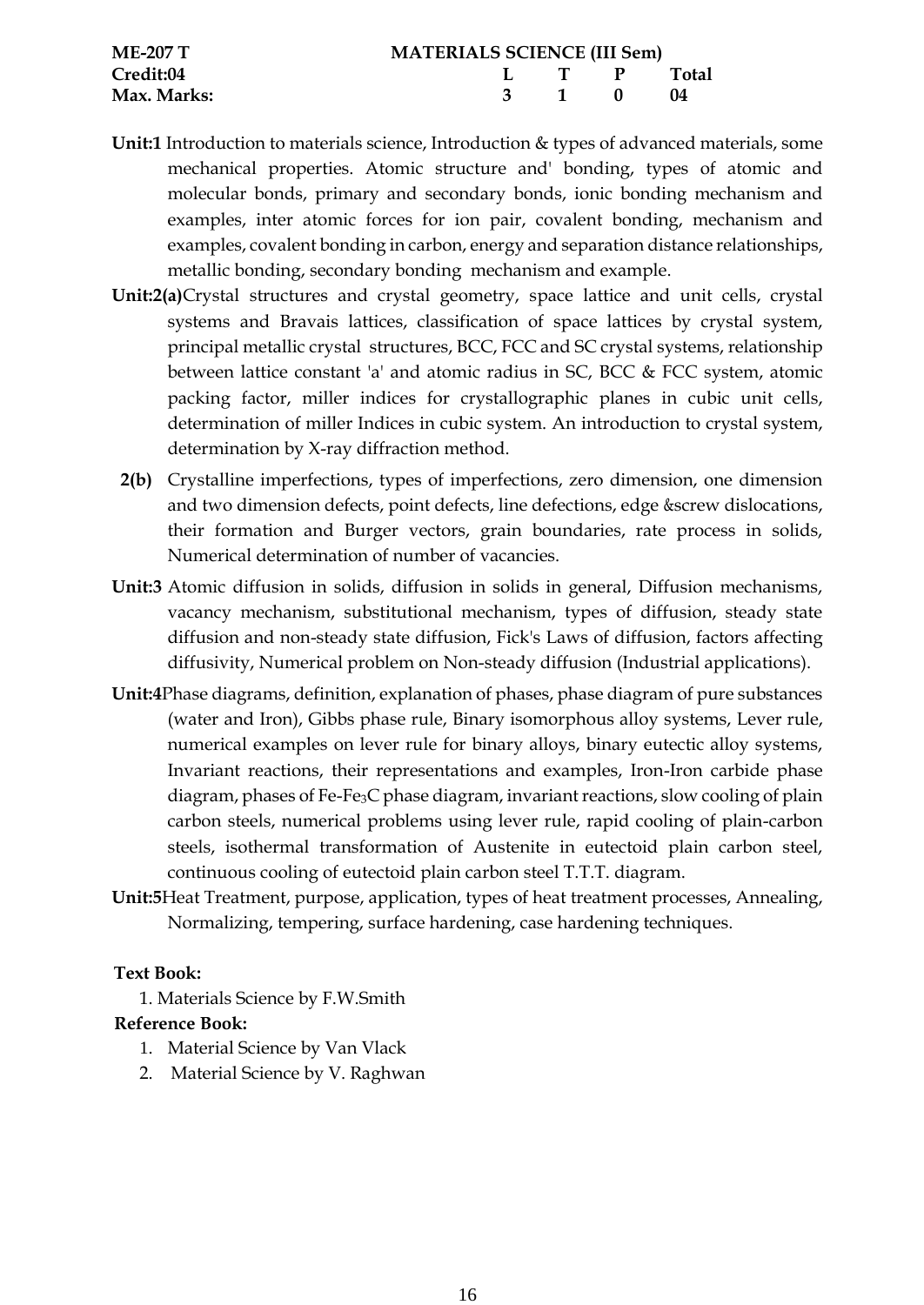| <b>ME-208 T</b>  | <b>Production Process II (IV Sem)</b> |       |             |     |
|------------------|---------------------------------------|-------|-------------|-----|
| <b>Credit:04</b> |                                       |       | L T P Total |     |
| Max. Marks:      |                                       | 3 1 0 |             | -04 |

- **Unit:1 Introduction to machine processes :-**Mechanics of basic machining operation. Orthogonal &Oblique cutting, principle angles of a single point cutting tool, Tool reference system. Machine reference System, orthogonal reference system, and normal reference system. Fool geometry and signature in MRS, ORS &. NRS systems, there interrelationship, numerical examples, chip formation mechanism, chip thickness ratio, dynamic shearing strain, velocity relationship, force relationship in orthogonal cutting merchant's circle diagram.
- **Unit:2(a)Turning and boring:-**Lathe machines, Its principle of working, types, parts of lathe, operational on lathe in brief. Work holding devices &accessories, turning parameters, design consideration for turning operations, high-speed machine on lathe, ultra precision machine on lathe.
- **2(b) Drilling &Reaming:-** Introduction, tools for drilling, classification of drills, twist drills, its parts, angles and terminology, type of drilling machines, Design consideration for drilling, reaming and tapping.
- **2(c) Shaping and planning:-**Introduction to shapers and planes, Working principle of shaper, principle parts, size, specification and classification of shaper, quick return crank &slotted are, hydraulic mechanism, working principle of a planner, main parts types of planers, difference between planner &shaper.
- **2(d) Milling:-** Working principle, types of milling machines, column & knee type milling machines, horizontal, vertical &universal milling machines milling methods, milling cutters, milling operations, milling parameters.
- **Unit:3 Gear Manufacturing :-** Types materials, methods of gear manufacturing brief introduction to gear cutting and gear shaping, design consideration for gear machining, Gear finishing methods.
- **Unit:4 Abrasive machining and finishing operations:-** Grinding, finishing operations, surface finish in machining, surface finish in grinding.
- **Unit:5 Economics of machining operations:-** Introduction, optimizing cutting parameters. (a) For minimum cost. (b) For minimum production. (c) Optimum cutting speed for maximum efficiency.

# **Books:** -

- 1. Manufacturing Engineering &Technology by S. Kalpakajian, S.R. Schmid
- 2. Production Process by P.C. Sharma
- 3. Manufacturing Engineering & Technology by S. Kalpakjian & Steven R. Schmid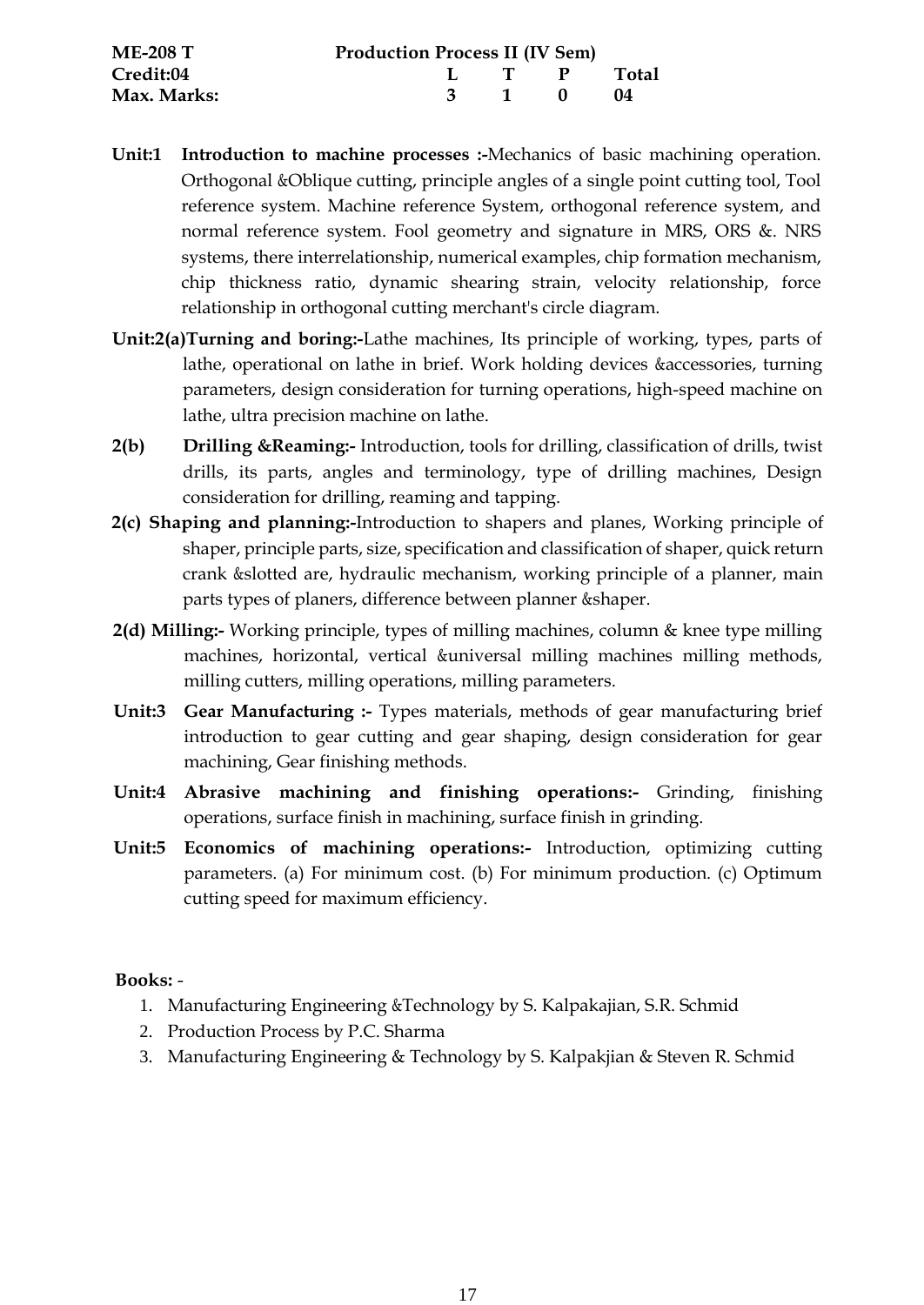# B-TECH. SEMESTER-IV **ELEMENTS OF ELECTRICAL ENGINEERING**

# EE-202T

# L T P TOTAL 3 1 0 4

# *UNIT-I:*

# **TRANSFORMER:**

Principle & construction of single phase transformer, EMF equation, phasor diagram, equivalent circuit diagram ,SC test, OC test, efficiency.

# *UNIT-II:*

# **DC MACHINES**:

Principle & construction of DC generator, types of windings, types of DC generator, OCC, load characteristics, principle & construction of DC motor, back EMF, torque equation, load characteristics.

# *UNIT-III:*

# **INDUCTION MOTORS**:

Principle and construction of 3-phase induction motor, concept of slip, phasor diagram. Equivalent circuit diagram, T-S characteristics.

# *UNIT-IV:*

# **SYNCHRONOUS MACHINES:**

Principle and construction of synchronous machines, EMF equation, OCC & SCC, synchronous impedence, principle of synchronous motor, V-curve, synchronous condenser.

# **Text Books:**

Electrical Technology by B.L.Theraja P.S.Bimbhra, "Electrical Machinery", Khanna Publisher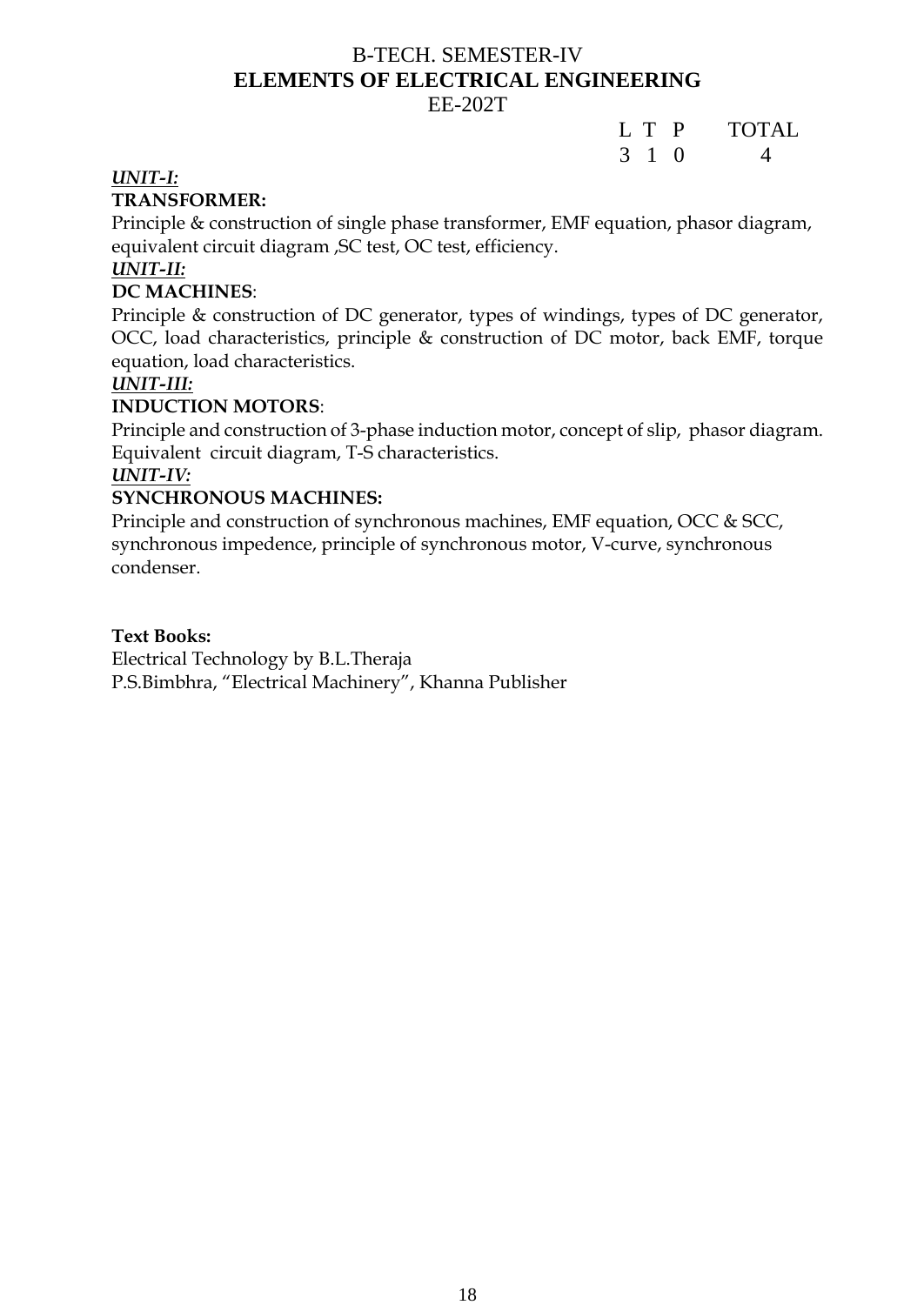#### **1.Sensitization of student towards issues in all dimensions of life.**

There are a whole range of issues which one faces in life towards which the young students are generally unfamiliar and therefore insensitive. Almost all the concerns - environmental, societal, familial or personal, are result of human action. Sensitization towards them therefore is an important step.

#### **2.Inculcation of Self Reflection**.

Human action is governed by various internal factors primarily the beliefs one holds, and therefore looking-in' becomes essential, to see what beliefs one is holding, whether they are really true or not, if they are not true, then what could be the process to get the "right" belief and then further validate it. Most of the young people are somehow trained to look only ―outside‖. The motivation and the skill to look inside are missing. Inculcation of self reflection in students will result in them becoming more responsible, honest and trustworthy. Lack of such qualities in individuals is major concern of organizations, institutions and society in general.

#### **3.Understanding (Clarity) of Human Relationships and Family.**

It will try to show that relationships and material prosperity are the basic desire for a human being. Two global problems which we face today are war (including terrorism) and imbalance in nature (global warming). If we look at reasons for war, the fundamental cause is: Human Being is in opposition to other Human Being. Therefore one is willing (or gets compelled) to exploit others. This is due to lack of understanding of relationships.

#### **4.Exposure to Issues in Society and nature (larger manmade systems and Nature)**

To show that fundamental reasons for imbalance in nature are pollution and resource depletion. Both these aspects are result of consumerist model of development.

To show how harmony can be ensured at following levels individual, human-human relationships, larger society, Various social systems like education system, economic system, political system and others, and rest of the nature.

#### **5.Development of Commitment and Courage to Act**.

If the understanding is right, then the actions become right. Commitment and courage to act are considered consequences of right understanding in an individual. In the course, an attempt will be made to build right understanding in the individual, and then further plan of actions will also be discussed in order to implement the understanding in various life situations in the right manner.

Text Book:

- 1. Human Values and Professional Ethics by JAYSHREE SURESH
- 2. Human Values and Professional Ethics by RR Gaur, R Sangal and GP Bagaria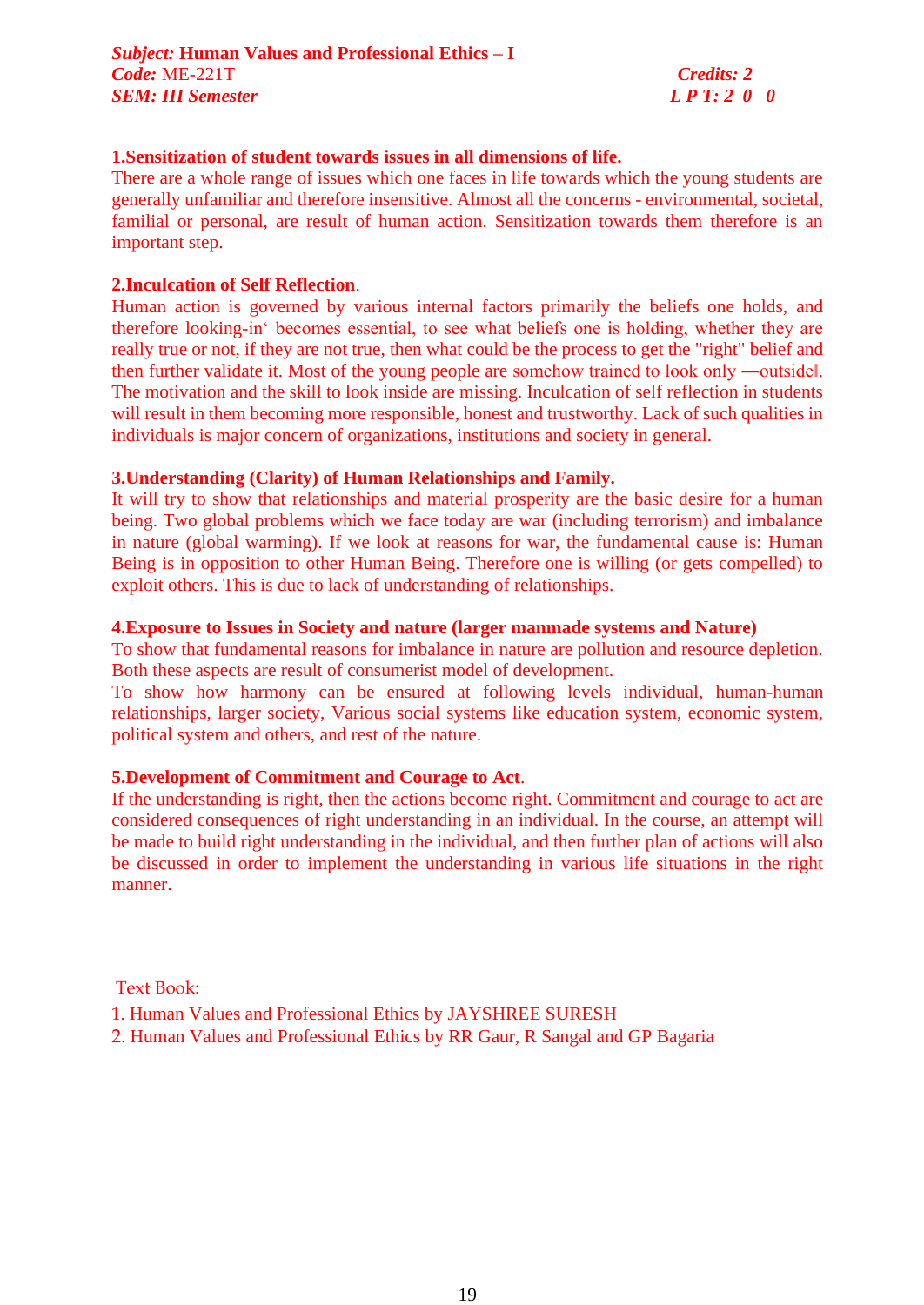### **Subject: Human Values and Professional Ethics – II**

**Code: ME-222T** Credits: 2

#### **SEM: IV Semester**

#### **L P T: 2 0 0**

#### **Unit 1: Understanding Education:**

Dialogues on education, to reflect over meaning and significance of education. History and philosophy of education, Search for truth and understanding of cosmos and society. - Pre industrialization and post industrialization. Modern education, a process of alienation from self and society. - Critique of education from the Western and Indian perspectives

#### **Unit 2: Indian Perspectives of Education:**

Notions of Vidya, Shiksha, Talim and Education. Upanishads and Raj-Yoga for understanding and educating the Self. - Spirit of enquiry of the Upanishads and the path of Ashtanga Yoga. Role of education in transforming social consciousness. Alternatives in education in 19th-20th century India.

#### **Unit 3: Harmony in nature:**

Four orders of nature- material order, plant order, animal order and human order. Salient features of each. Human being as cause of imbalance in nature. (Film "Home" can be used.). Human being as cause of imbalance in nature. Depletion of resources- water, food, mineral resources. Pollution, Role of technology, Mutual enrichment not just recycling. Prosperity arising out of material goods and understanding of self. Seperation of needs of the self and needs of the body. Right utilization of resources. Understanding the purpose they try to fulfil.

#### **Unit 4: Recapitulation on society:**

Five major dimensions of human society. Fulfilment of the individual as major goal. Justice in society. Equality in human relationships as naturally acceptable. Establishment of society with abhaya (absence of fear).

#### **Unit 5: Ethics:**

Ethical Human Conduct, Value, Character and Netikataa. Professional ethics, conduct as an engineer or scientist. Holistic human being through holistic education in just order.

Text Book:

1. Human Values and Professional Ethics by JAYSHREE SURESH

2. Human Values and Professional Ethics by RR Gaur, R Sangal and GP Bagaria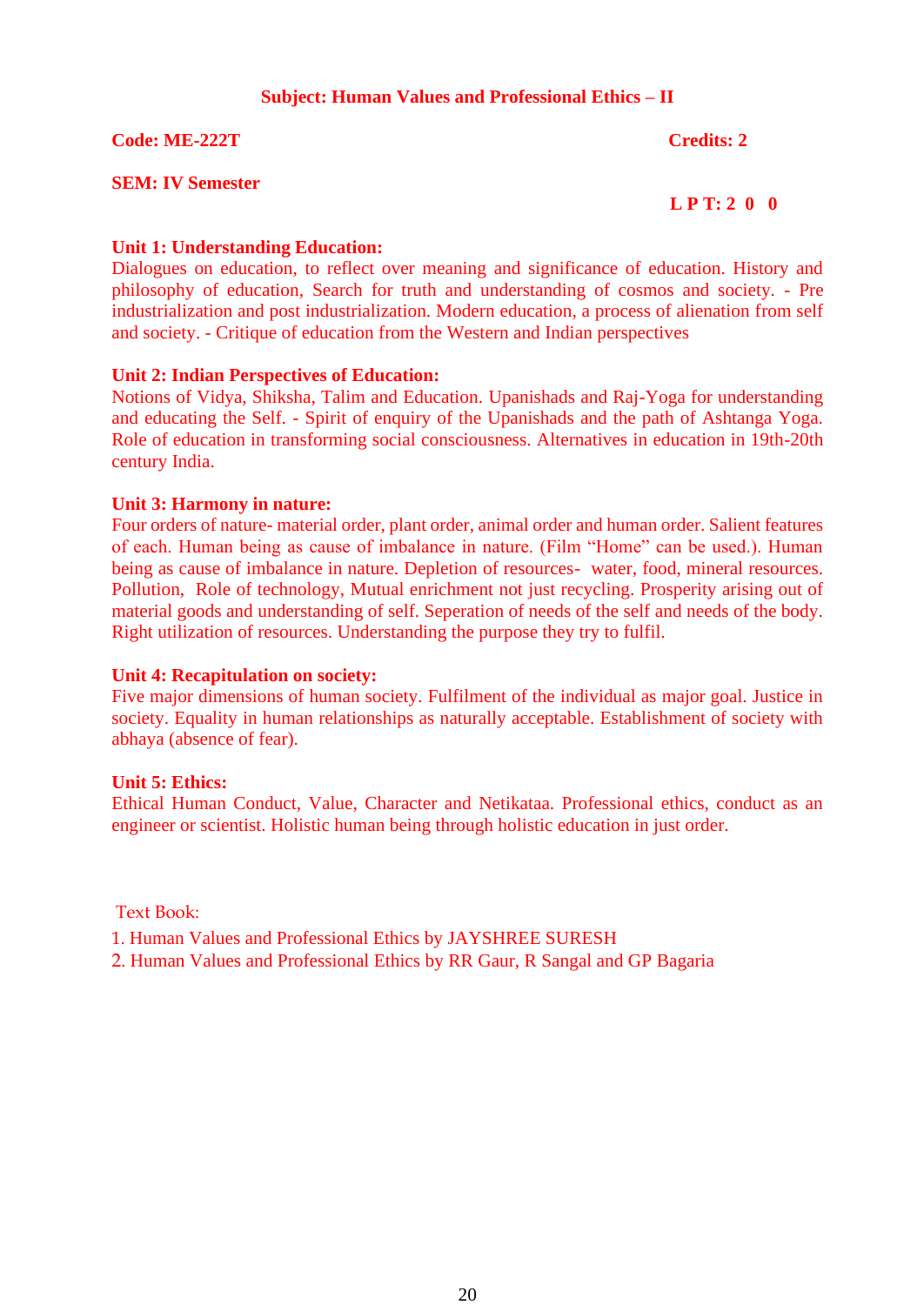| <b>ME-301 T</b> | <b>MECHANICS OF SOLIDS-II (V Sem)</b> |  |          |             |  |
|-----------------|---------------------------------------|--|----------|-------------|--|
| Credits:04      |                                       |  |          | L T P Total |  |
| Max. Marks:     |                                       |  | 3 1 0 04 |             |  |

- Unit:1 **Analysis of stress:-** Introduction, Body force surface force and stress vector, state of stress at a point normal and shear stress components, rectangular stress component, stress component in an arbitrary plane (Numerical on above), Equality of cross shears. Principal stress, Stress invariants. (Numerical). Octahedral stresses, state of pure shear, decomposition into hydrostatic and pure shear stress. Equations of equilibrium in cylindrical coordinates. St. venant's principle. Arrays stress function, compatibility condition.
- Unit:2 **Analysis of Strain:-** Introduction, deformation, deformation in the neighborhood of a point change in the length of a linear element. The state of strain at a point, Interpretation of Vxy, Vyz, Vx:z. as shear strain components, Cubical dilation.
- Unit:3(a)**Curved beams:-** Winkler back theory, Bending stresses in curved beam with circular, rectangular. Trapezoidal, I and T sections, stresses in a ring. Stresses in a chain links (Numerical on curved beams)
	- 3(b)**Unsymmetrical Bending:-** Introduction, product of Inertia, Deflection of beam due to unsymmetrical bending, shear centre. (Numerical on above)
- Unit:4**Thick Cylinder and Rotating Disc:-** Stresses in thick cylinders, Compounding of cylinders, stresses in rotating disc. (Numerical)
- Unit:5**Fatigue and Creep:-** Fatigue of material, endurance limit, Soderberg triangle, notch sensitivity and sensitivity factor. Factor influencing the endurance limit introduction to creep.

# Text Book:

- 1. Mechanics of Solids by LS. Srinath
- 2. Mechanics of Solids by Abdul Mubeen
- 3. Mechanics of Solids by Ryder

# Reference Book:

- 1. Timosherko &Gere
- 2. E.J. Hearn Vol I &II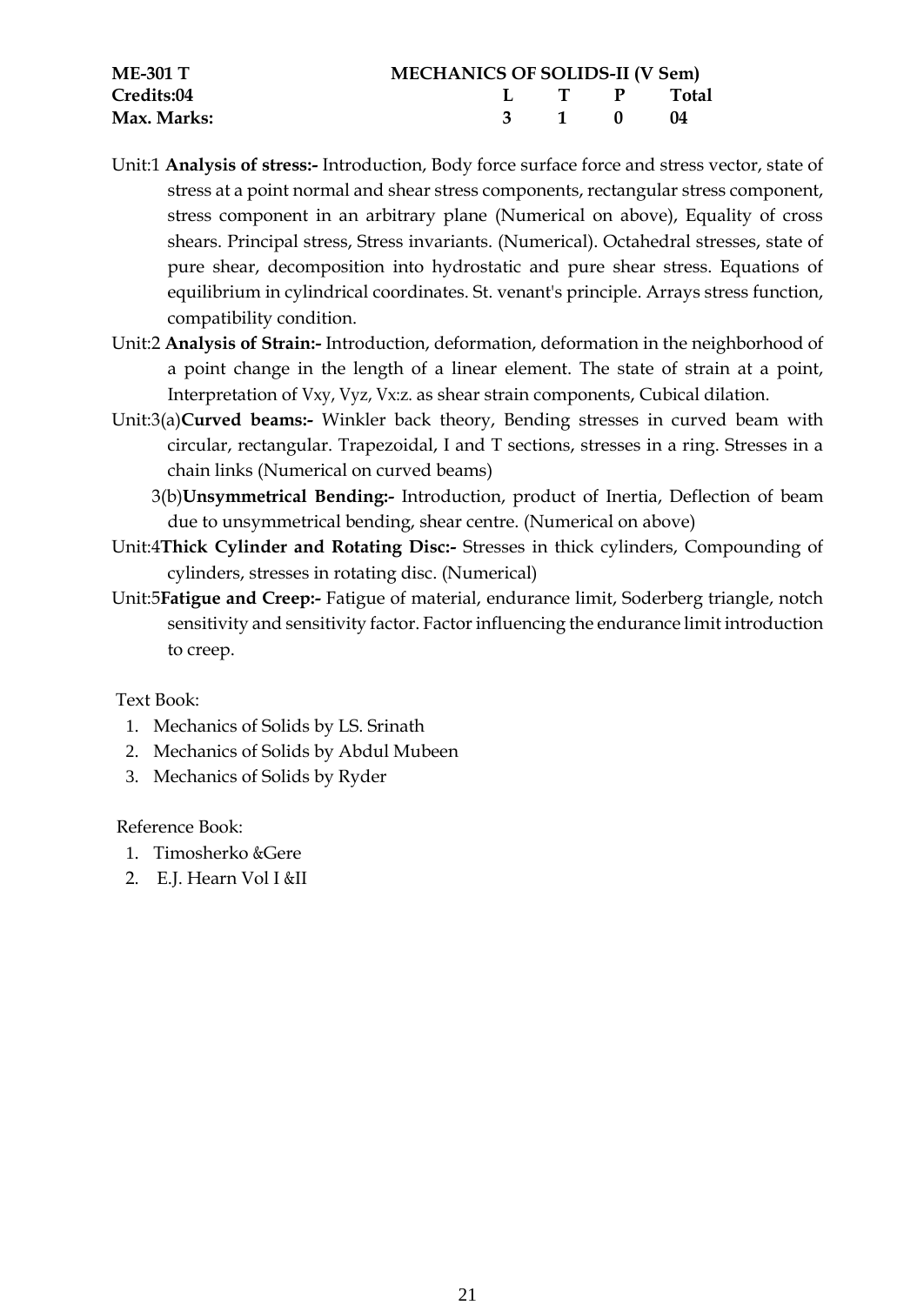| <b>ME-302T</b>   | <b>COMPUTER AIDED DESIGN (VI Sem)</b> |                             |  |              |  |  |  |
|------------------|---------------------------------------|-----------------------------|--|--------------|--|--|--|
| <b>CREDIT:04</b> |                                       | $\mathbf{T}$ , $\mathbf{P}$ |  | <b>Total</b> |  |  |  |
| Max. Marks:      |                                       | 3 1 0                       |  | $^{14}$      |  |  |  |

1. Introduction to CAD, definition of CAD and its role in product cycle, -significance and importance of CAD.

CAD Hardware, types of systems, CAD systems evaluation criteria, input devices, output devices, hardware integration & networking, hardware trends, IBM PC compatible CAD hardware.

CAD software:- Introduction, graphic standard, basic definitions, date structure, database, database management system (DBMS), user interface, software modules, operating system graphic, applications, programming, communication, modeling & viewing, software documentation & development.

- 2. Microcomputer based CAD system, general features, hardware components and configuration, **IBM** PC compatible CAD system, microcomputer based CAD software, operating system, mechanical application 2D drafting, symbol libraries, report generation, parametric design, 3D functions, finite element analysis, kinematics & functions analysis.
- 3. Geometric Modeling: types of curves: Introduction, wire frame models, wire frame entities, curve representation, analytic &synthetic curves, hermit cubic spline, bezier curves, B-spline curves, Types of surfaces:- introduction, surface models, surface entities, surfaces like plane surface, ruled surfaces, surface of revolution, tabulated cylinder, hermit bicubic surface, B-spline surface, coons surface, blending surface, offset surface, triangular patches, sculptured surfaces, rotational parametric surface, design &engineering application. (Only theory no numerical)
- 4. Types of solids:- Introduction, solid models, solid entities, solid representation, fundamentals of solid modeling, boundary representation (B-rep, constructive solid geometry (CSG), sweep representation, other representations, organization of solid modeler's, solid modeling based applications, design engineering applications. (Only theory no numerical)
- 5. Two &three dimensional graphic concept, geometric transformation, introduction, transformation-translation, scaling, reflection, rotation, mapping of geometric models, projection of geometric models, orthographic projections, perspective projection.

Virtual Realism: - Introduction, model clean up hidden line removal, hidden surface removal, z-butter algorithm, hidden solid removal, ray tracing algorithm, shading, shading models, coloring, coloring models.

Graphic Aids: - Intro, geometric modifiers, names layers, colors, grids groups, dragging &rubber banding, clipping, Graphic manipulation editing:- intro, entity selection methods, manipulation operations, editing operators, design &engineering application.

**References:** 1.CAD *I* CAM by Ibrahim Zied2. CAD *I* CAM byZimmer &Groover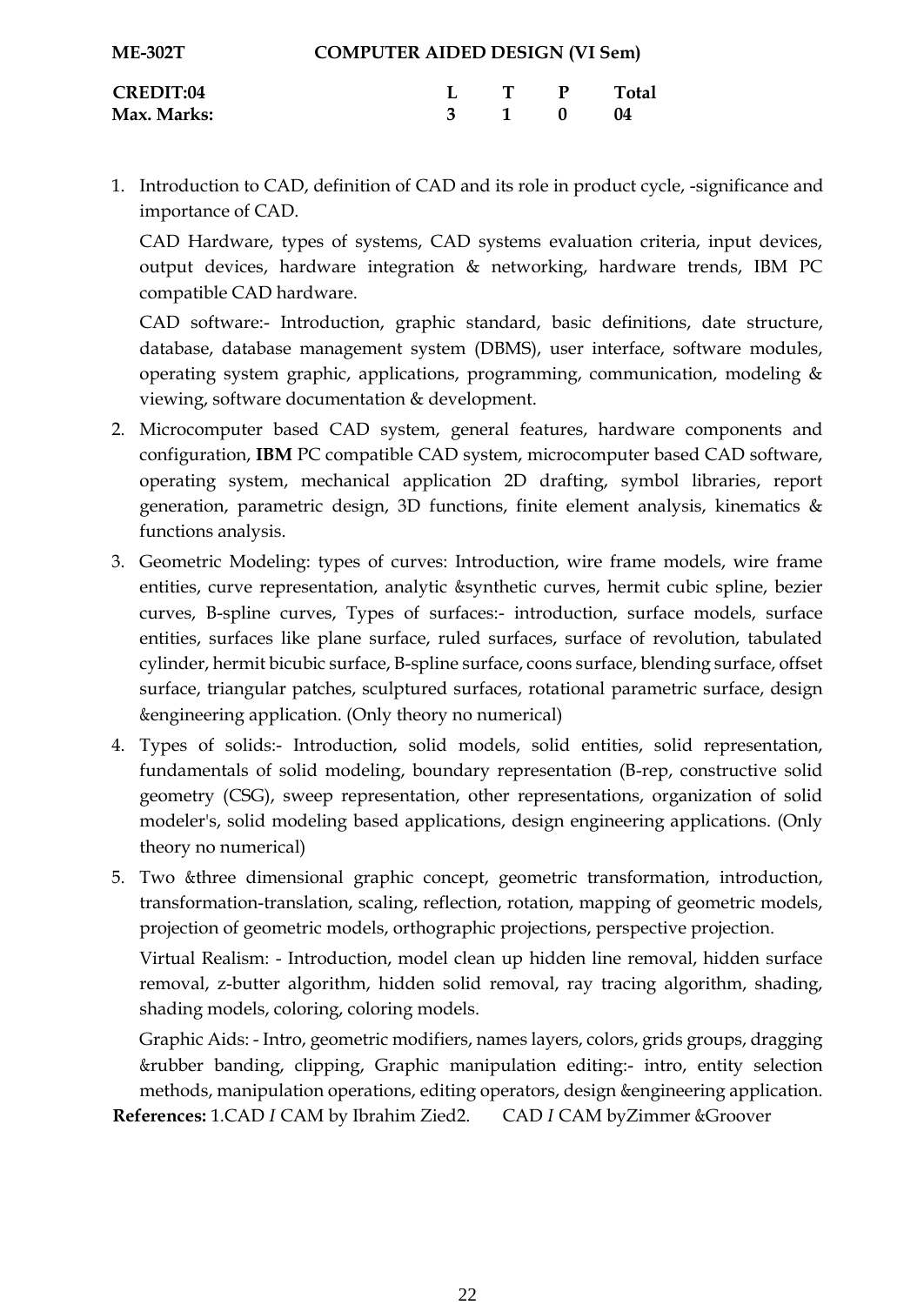| <b>ME-303T</b> |  |             | <b>MECHANICAL ENGINEERING DESIGN-1 (IV Sem)</b> |
|----------------|--|-------------|-------------------------------------------------|
| Credit:04      |  | L T P Total |                                                 |
| Max. Marks:    |  | 3 1 0 04    |                                                 |

- **Unit:1 (a)** Introduction to Mech. Engg, Design, Design synthesis, Design procedure for a machine part. Design considerations based on strength, rigidity, fatigue, corrosion, wear and thermal consideration, Allowable stresses, stress concentration, factor of safety.
	- **(b)** Design under static load, modes of failures, stress strain relationship, shear stresses and shear strain, stresses due to Bending moment, stresses due to torsional moment, principal stresses. Theories of failures, maximum normal stress theory, maximum shear stress theory, distortion energy theory, maximum strain theory, maximum strain energy theory.
- **Unit:2 (a)** Design under variable loading, stress concentration, stress concentration factors, reduction of stress concentration effects, fluctuating stresses, fatigue failures, Endurance limit and its approx. estimation.

**(b)** Design of shaft under different kinds of loading such as twisting moment only and combination of twisting, bending moment. Design of keys. Design of different types of couplings such as muff, compression, flexible coupling. Types of coupling, flexible and rigid coupling.

- **Unit:3** Riveting: strength of riveted joint, efficiency, design of riveted joint, riveted joint of uniform, strength, Design of riveted joint for Boilers etc. Welded joint, strength of transverse and parallel fillet welded joints, axial loaded unsymmetrical, welded sections, Eccentrically loaded welded sections
- **Unit:4** Power transmission, types of pulleys for flat belts, design of C! pulleys, design of belts.
- **Unit:5** Bearing, bearing loads. Design of Journal bearing (selection parameters) types of lubrication, hydrostatic bearings.

Text Book:

(I) Machine Design by P.C Sharma &D.K. Agarwal

Reference Reference Books:

- (I) Machine Design by Shigley
- (i) Machine Design by Muben Ahmed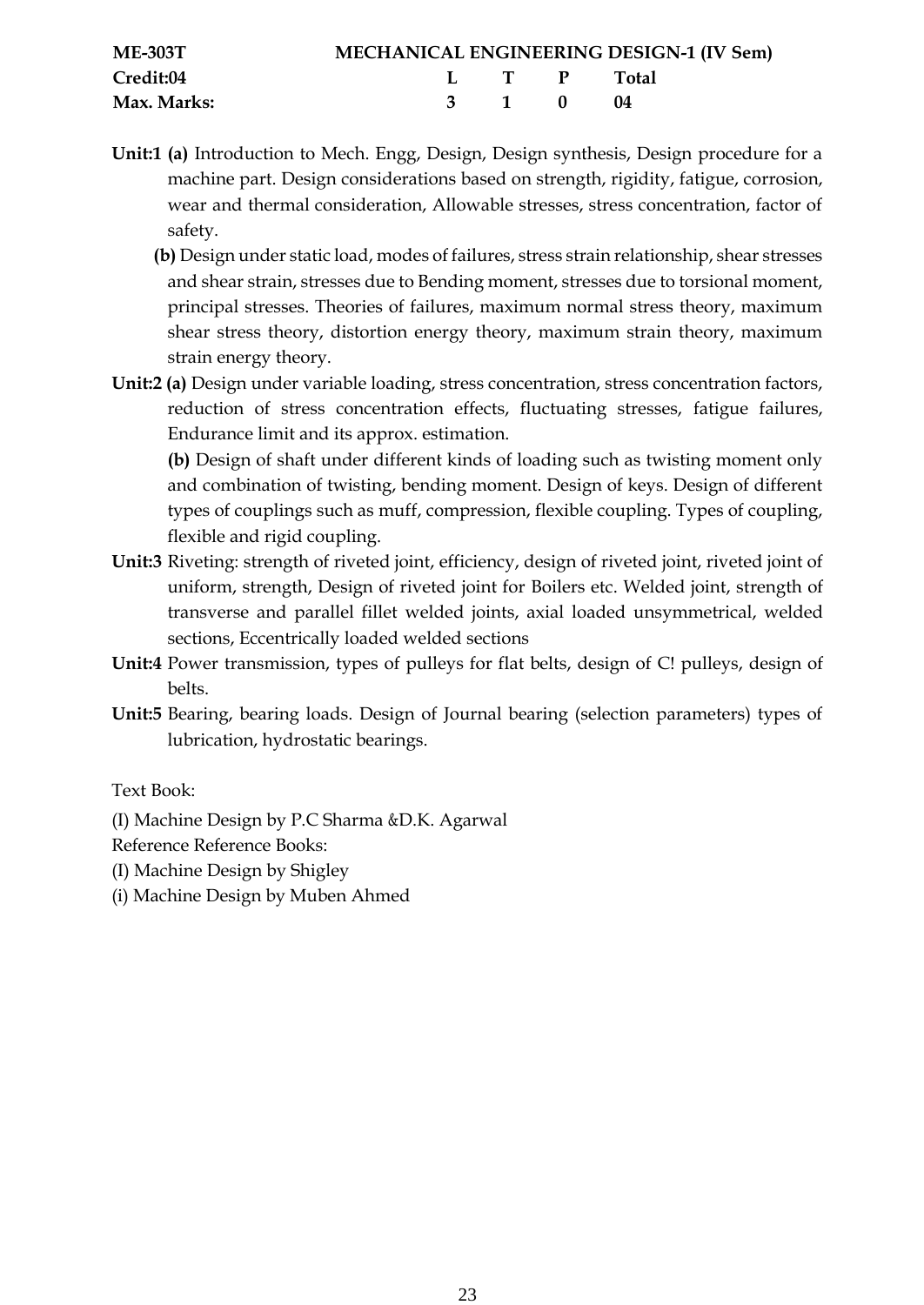| <b>ME-304 T</b> | <b>MECHANICAL ENGINEERING DESIGN-II (VI Sem)</b> |       |             |                |
|-----------------|--------------------------------------------------|-------|-------------|----------------|
| Credits:04      |                                                  |       | L I P Fotal |                |
| Max. Marks:     |                                                  | 3 1 0 |             | $\blacksquare$ |

Unit:1 Design consideration of Gear, Lewis formula, dynamic effect, Design for spur, helical and bevel gears.

Unit:2 Design procedure of I.C. Engine Cylinder, Cylinder head.

Unit:3 Design procedure of I.C. Engine piston.

Unit:4 Design procedure of I.C. Engine connecting rod, Crank Shaft.

Unit:5 Design procedure of I.C. Engine valves.

# **Text Book:**

- 1. Machine Design by Sharma & Agarwal
- 2. Machine Design by Pandy &Shah.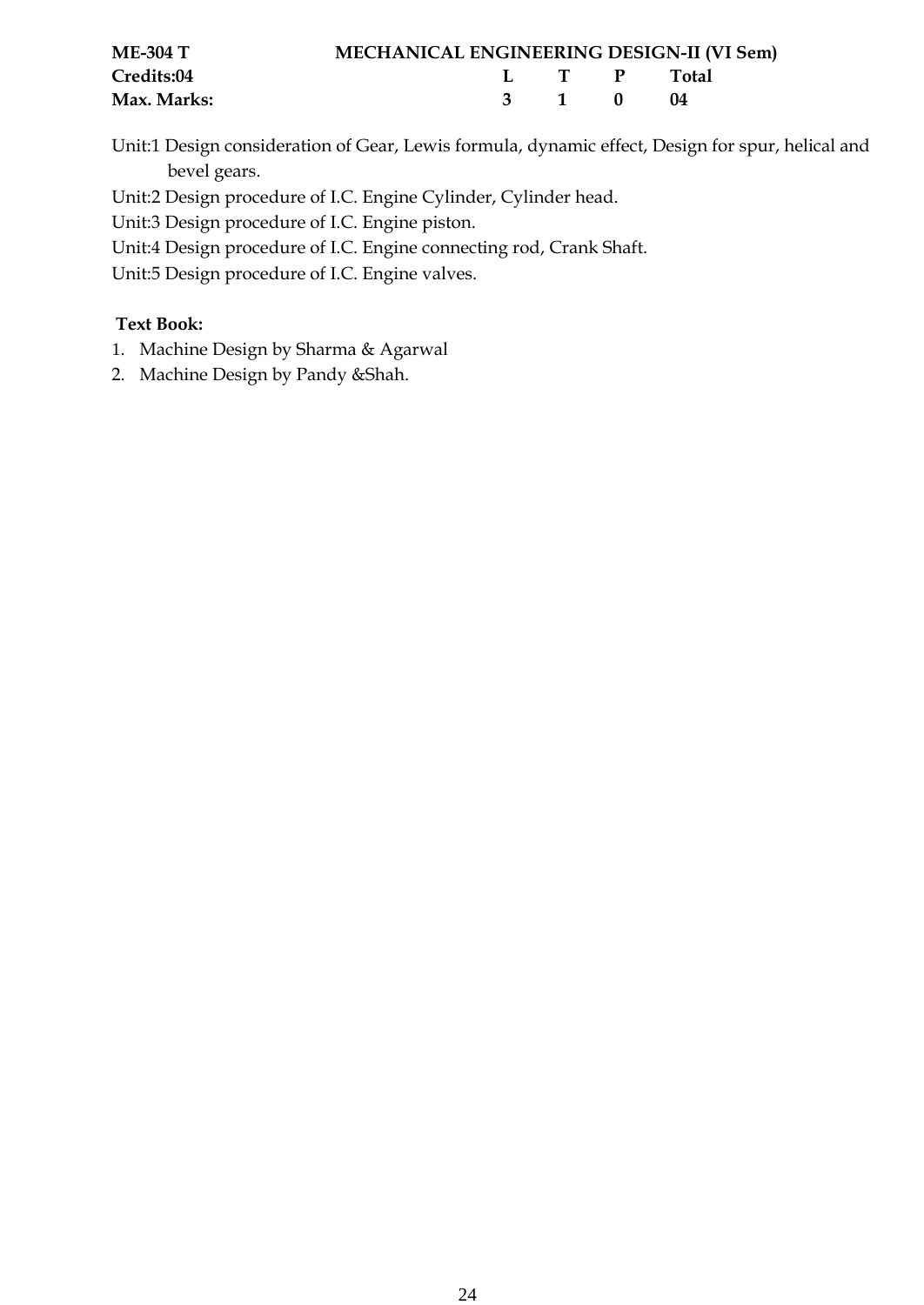| <b>ME-305T</b> | <b>ENERGY CONVERSION (V Sem)</b> |       |                             |         |  |  |  |
|----------------|----------------------------------|-------|-----------------------------|---------|--|--|--|
| Credits:04     |                                  |       | $\mathbf{L}$ T $\mathbf{P}$ | - Total |  |  |  |
| Max. Marks:    |                                  | 3 1 0 |                             | - 04    |  |  |  |

**Unit:1 Steam Nozzles:** Introduction, Definition, principle uses, types of nozzles, flow of steam through nozzle, condition for maximum discharge. Expansion of steam considering friction, nozzle efficiency, velocity coefficient, Relation between nozzle efficiency and velocity coefficient. Supersaturated or Metastable flow through nozzle. General relationship between area, velocity &pressure in nozzle flow, aspect ratio (numerical.)

**Unit:2 Steam Turbine:** Introduction, definition, working principles, uses, types of steam turbine, advantages of steam turbine over Reciprocating steam engine, Working of Impulse &Reaction turbine. Compounding of steam Turbine, velocity diagram, balding efficiency, stage efficiency or gross efficiency, nozzle efficiency, influence of blade tip speed ratio or blade efficiency Difference between impulse and reaction turbine, degree of reaction, carry over factor, (numerical), reheat factor and its numerical problems. Methods of governing (throttle, nozzle control; by pass governing etc.)

**Unit:3 A. Gas Turbine** Introduction, application, advantage of gas turbine, classification of gas Turbine, Bray ton or Joule cycle &its related formulae derivation. Thermal efficiency of Bray ton cycle, work ratio, advantages &disadvantages of closed cycle over open cycle units. Ideal &practical gas turbine cycle. Methods for improvement of thermal efficiency of simple open cycle constant pressure gas turbine. Advantage of gas turbine over I-C engine &steam engines, numerical problems.

**B.Jet Propulsion** Basic, definition, types of jet propulsion, screw propeller, turbo jet, turbo prop, ram jet, specific thrust, thermal efficiency, propulsive efficiency, ram efficiency, overall efficiency. Introduction to rocketing egg. Comparison between turbo machine &positive displacement machines.

# **Unit:4 Condensers and Steam Generators**

- A. Introduction, definition, uses, types of steam condensers, Air leakage, It's effect on the performance of condenser & methods of It's removal from condensers.
- B. Steam Generators: Definition, uses, classification of boiler, brief description of the boiler (lancashire, Cornish,. Cochran) Typical high pressure boiler-Benson, La-Mont, Loeffler, Velox) brief description. Boiler mounting & accessories- only names & their function. Performance of boilers, evaporation, boiler thermal efficiency, heat losses in a boiler plant.

Unit:5 Reciprocating, Rotary Compressors.

# Text Book:

1. Thermal Engineering by P.C. Ballaney Reference Book:

1. Thermal Engineering by R.K. Rajput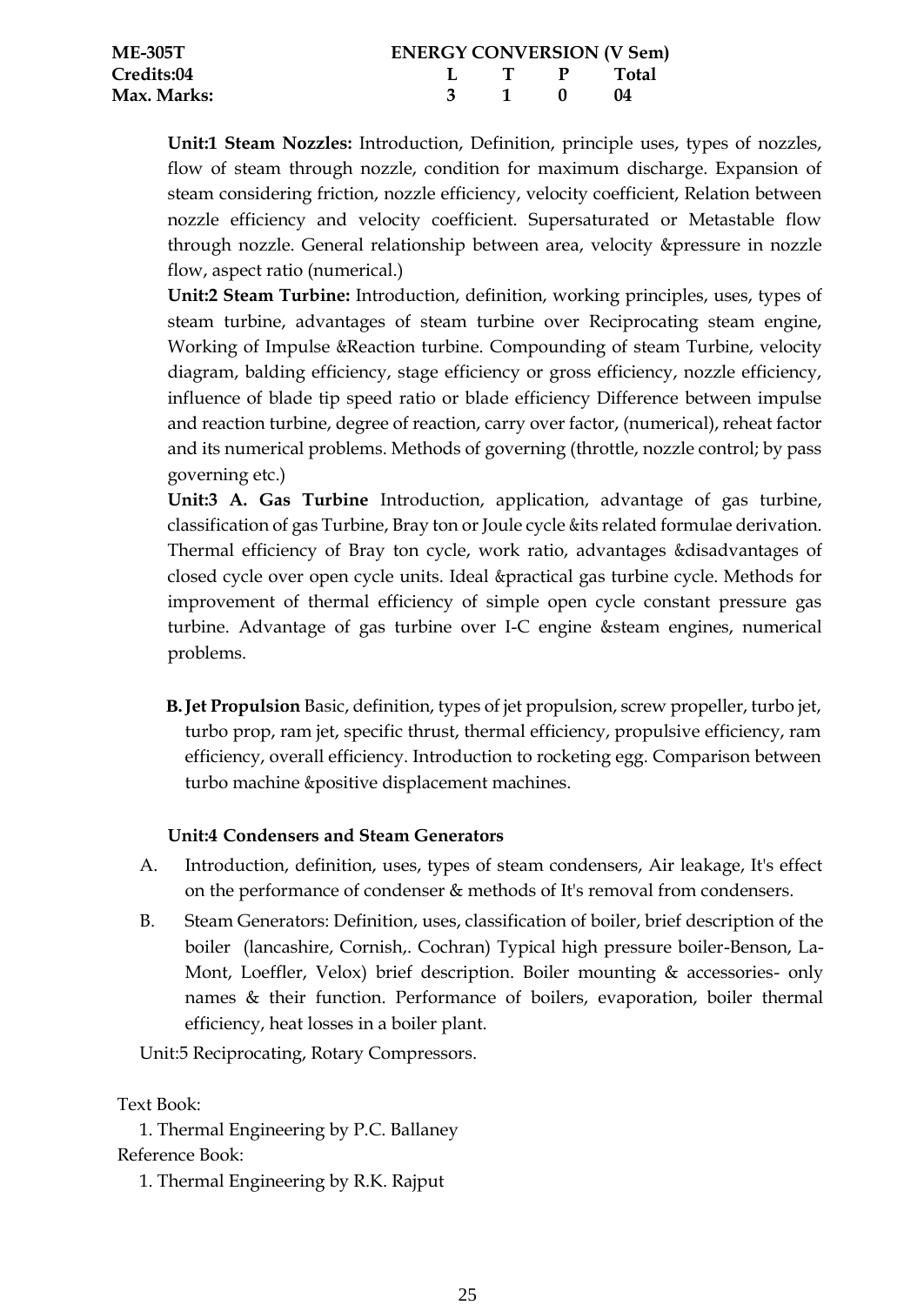| <b>ME-306T</b> | <b>PRODUCTION PLANNING AND CONTROL (VI Sem)</b> |             |      |  |
|----------------|-------------------------------------------------|-------------|------|--|
| Credit:04      |                                                 | L T P Total |      |  |
| Max. Marks:    |                                                 | 3 1 0       | (14) |  |

**Unit:1 Introduction:** Objective and functions of PPC, scope of PPC, role of PPC in the organization manufacturing systems- intermittent and continuous; plant location Difference between production planning and production control

**Unit:2a Production Planning:** Objectives and functions, its importance in the organization; technical scheduling- sequencing assignment model, route chart, operation ratio loadingload chart.

**Unit:2b Production Control:** Objective, functions and importance; Dispatching-job order and issue systemdispatching of cards, reports etc; expediting progress reports, corrective actions; Evaluations and Analysis value analysis and Assembly line balancing.

**Unit:3 Material Planning** Material requirement planning (MRP) and material resource planning(mrp2) scope and objectives of material planning; Material handling

**Unit:4 Purchasing Store Keeping and Replacement Analysis:** Objectives and functions; purchasing procedure, purchase cycle method ofpurchasing tender buying, hand to mouth buying contract purchasing ,make or buy decisions, market purchasing etc; terms and conditions of standard purchase order

**Unit:5 Significance of stores Management:** Replacement need and objectives; replacement of items that denote with timeValue of money remains same during the time, (ii) value of money change with time Probabilistic model of replacement; control of waste & scrap, waste management andwaste recycling.

# **Books:**

| 1. Industrial Engineering Handbook                                | H.B. Maynard (McGraw Hill) |
|-------------------------------------------------------------------|----------------------------|
| 2. Modern production Management                                   | E.S. Buffa (Wiley Eastern) |
| 3. Theory & Problems in Production and Operation S.N. Chary (THH) |                            |
| 4. Purchasing and inventory control                               | K.S. Meno                  |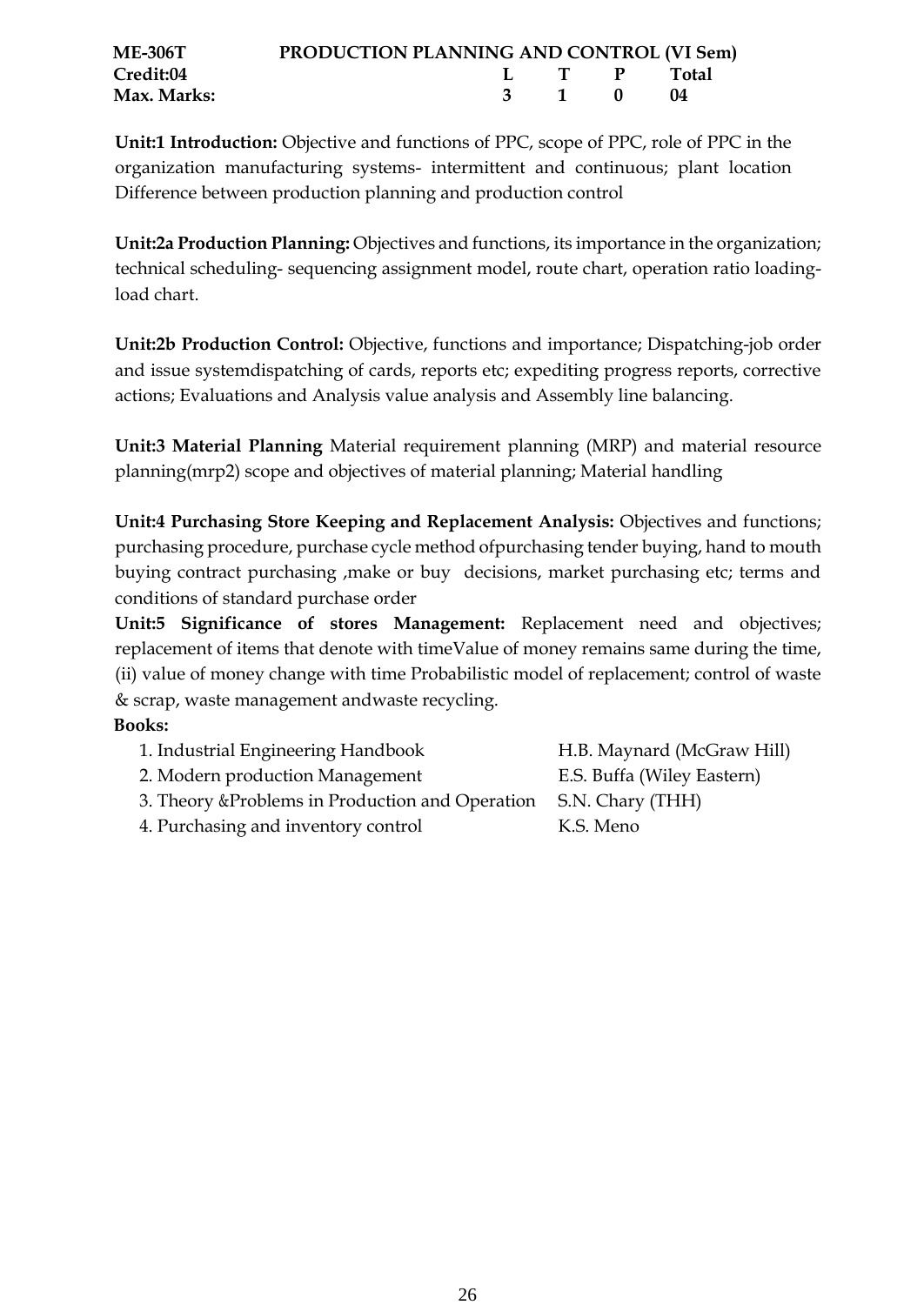| <b>ME-307 T</b> | <b>HEAT TRANSFER (V Sem)</b> |  |                                  |  |              |
|-----------------|------------------------------|--|----------------------------------|--|--------------|
| Credit:04       |                              |  | $\mathbf{L}$ is the $\mathbf{P}$ |  | <b>Total</b> |
| Max. Marks:     |                              |  | 3 1 0                            |  | - 04         |

#### **Unit:1 (A) Introduction to Basic modes of heat transfer:**

Conduction, Convection, Radiation, Overall heat transfer co-efficient.

- **(B)** Steady state one dimension heat conduction, General heat conduction equation, in Rectangular, cylindrical, and spherical co-ordinates. Steady state one dimensionheat conduction without internal heat generation (with uniform thermal conductivity and non-uniform thermal conductivity)- for flat plate, hollow cylinder, spherical shell. Electrical Analogy, log mean area. One dimension heat conduction with heat generation or system with internal heat source. - for plane wall, for hollow cylinder, for sphere. Insulation, purpose of insulation, critical radius of insulation for cylinders and spheres.
- **Unit:2** Heat transfer through extended surface- fins, Types of fins, heat transfer through Rectangular fin, pin type fin (Spine), fin effectiveness and efficiency. **Unsteady state heat conduction;** Introduction to unsteady state heat conduction. System with negligible internal resistance (Lumped heat analysis).
- **Unit:3** Heat transfer by convection; Introduction, convective heat transfer co-efficient, basic equations- Continuity equations, momentum equations, Energy equations. Boundary layer- concept-Velocity boundary layer, thermal boundary layer. Dimensional analysis, Buckingham's theorem, dimensional analysis applied to force convection. Dimensionless numbers and their physical significance.

#### **Forced Convection**:

Thermal boundary layer. Energy equation of thermal boundary layer over a flat plate. Integral Energy equation (Approximate solution of energy equation). Laminar tube flow. Development of boundary layer, velocity distribution, temperature distribution Turbulent flow over a flat plate, turbulent boundary layer, Reynolds Analogy, Colburn Analogy. Heat transfer parameters for combination of laminar and turbulent flow.

#### **Free Convection**

Characteristic parameters in free convection. Momentum and energy equations for laminar free convection. Heat transfer on a vertical flat plate, integral equations for momentum and energy on a flat plate, velocity and temperature profiles on a vertical flat plate, and solution of the integral equation for a vertical flat plate. Transition and turbulence in free convection. Empirical Correlations for free convection.

#### **Unit:4 Heat Exchanges**

Type of heat exchangers, heat exchanger analysis. Logarithmic mean temperature difference, overall heat transfer co-efficient, fouling factor, heat exchanger effectiveness and Number of Transfer Unit (NTU).

# **Unit:5 Radiation**

Surface emission properties, absorptivity, reflectivity, transmitivity. Concept of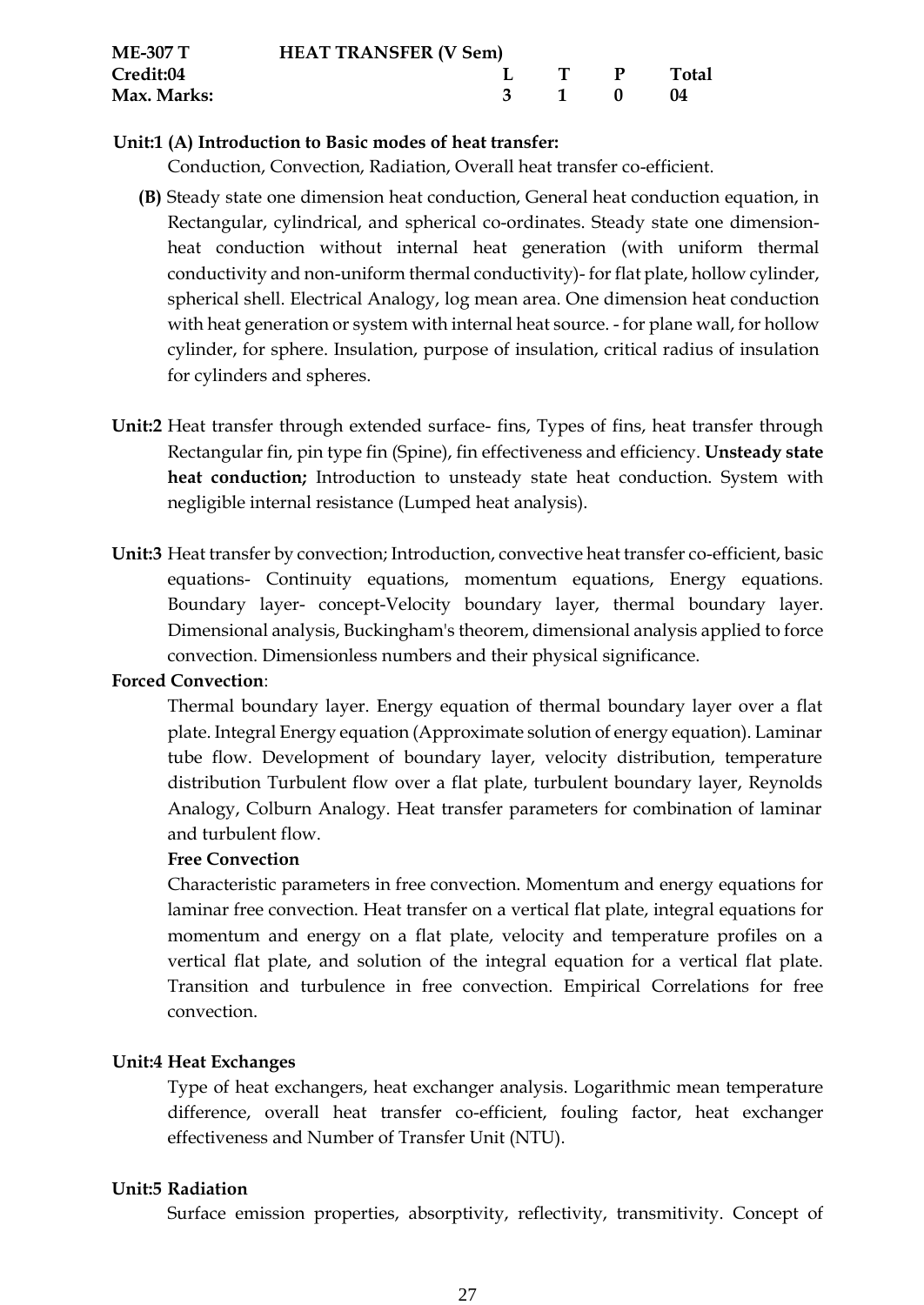black body, Stefan Boltzman law, Kirchoffs law, Plank's Law, Wein's displacement law, Intensity of radiation and Lamberts Cosine Law. Radiation exchange between black bodies separated by a non-absorbing medium, shape factor Algebra and salient features of the shape factor, shape factor calculation for simple configuration such as: a black body inside a black enclosure, A tube with a cross section of a equilateral triangle, hemispherical surface and a plane surface. Heat Exchange between two non black parallel surfaces. Heat Exchange between infinite long concentric cylinders. Electrical network analogy for thermal radiation system. Radiation Exchange between three grey surfaces. Radiation shield.

## **Text books:**

- 1. Heat &Mass Transfer by Dr. D.S. Kumar
- 2. Introduction to Heat &Mass Transfer by J.P. Holeman
- 3. Heat & Mass Transfer by Domkundwan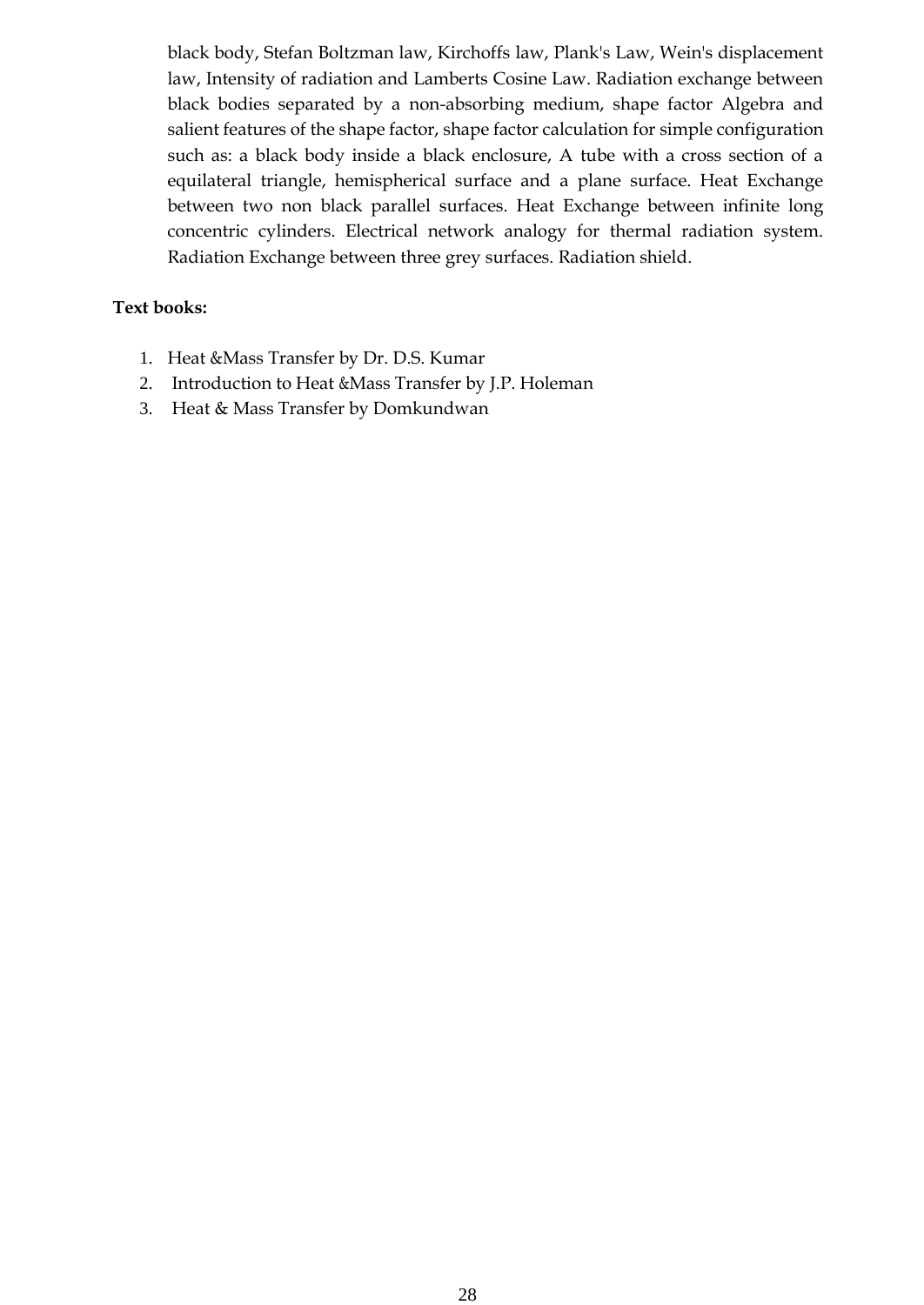| <b>ME-308 T</b>  | <b>TURBO AND FLUID MACHINARY (VI Sem)</b> |  |             |  |
|------------------|-------------------------------------------|--|-------------|--|
| <b>CREDIT:04</b> |                                           |  | I T P Total |  |
| Max. Marks:      |                                           |  | 3 1 0 04    |  |

# **Part (A) Turbo Machines:-**

- **Unit:1** Introduction, turbo machines, turbines, pumps, compressors fans, blower, type of incompressible and compressible flow machines, application of turbo machines.
- Basic definitions and law of thermodynamics, general steady flow energy equation, poly tropic (small stage efficiency) for turbines and compressors, energy and momentum equation, Euler's work for turbo machines.
- Flow through turbo machines cascade, one dimensional, two dimensional and three dimensional, axial turbine and compressor cascade, radial cascade, cascade tunnel, different type of tunnels (straight cascade tunnel, annular cascade tunnel), different cascade variables.
- **Unit:2** Axial turbine stage: introduction, stage velocity triangle, work done, enthalpy, entropy diagram, single stage impulse, multistage velocity compounded impulse, multi stage pressure compounded impulse, reaction stages, degree of reaction, losses and efficiency.

# **Part (B) Hydraulic Machine:-**

**Unit:3 Turbines:-** Classification of hydraulic turbines, impulse and reaction turbines, pelton wheel, work done and efficiency of pelton wheel, velocity diagram, Francis turbine, work done and efficiency of Francis turbine, axial flow reaction turbine Kaplan turbine. (theory and numerical), performance, characteristics curve, draft tube, unit quantities, specific speed .

# **Unit:4Pumps:-**

- A. Centrifugal pump: Introduction, main parts of centrifugal pump, work done by centrifugal pump on water, different heads and efficiency, minimum speed for starting the centrifugal pump, multi stage centrifugal pump (both for high heads, and for high discharge), specific speed of centrifugal pump, priming of centrifugal pump, cavitations phenomenon, NPSH.
- B. Reciprocating pump:- Introduction, main parts, working of reciprocating pump, classification of Reciprocating. Pump, single acting and double acting reciprocating pump, slip of reciprocating pump, percentage slip, air vessel, effect of acceleration on piston.

**Unit-5 Hydraulic Actuators and control:** Hydraulic accumulator, Hydraulic press, Hydraulic Crane, Hydraulic Lift, Hydraulic Ram, Hydraulic Coupling, Hydraulic torque converter, Air lift Pump, Jet Pump.

# **Books:**

- 1. Fluid mechanics and hydraulic machinery- R. K. Bansal
- 2. Fluid mechanics and hydraulic machinery- Modi and Seth
- 3. Hydraulic machines- Jagdish'Lal
- 4. Turbines, compressors and fans- S.M. Yahya
- 5. Gas Turbines and propulsive systems- P.R. Khajuria, SP Dubey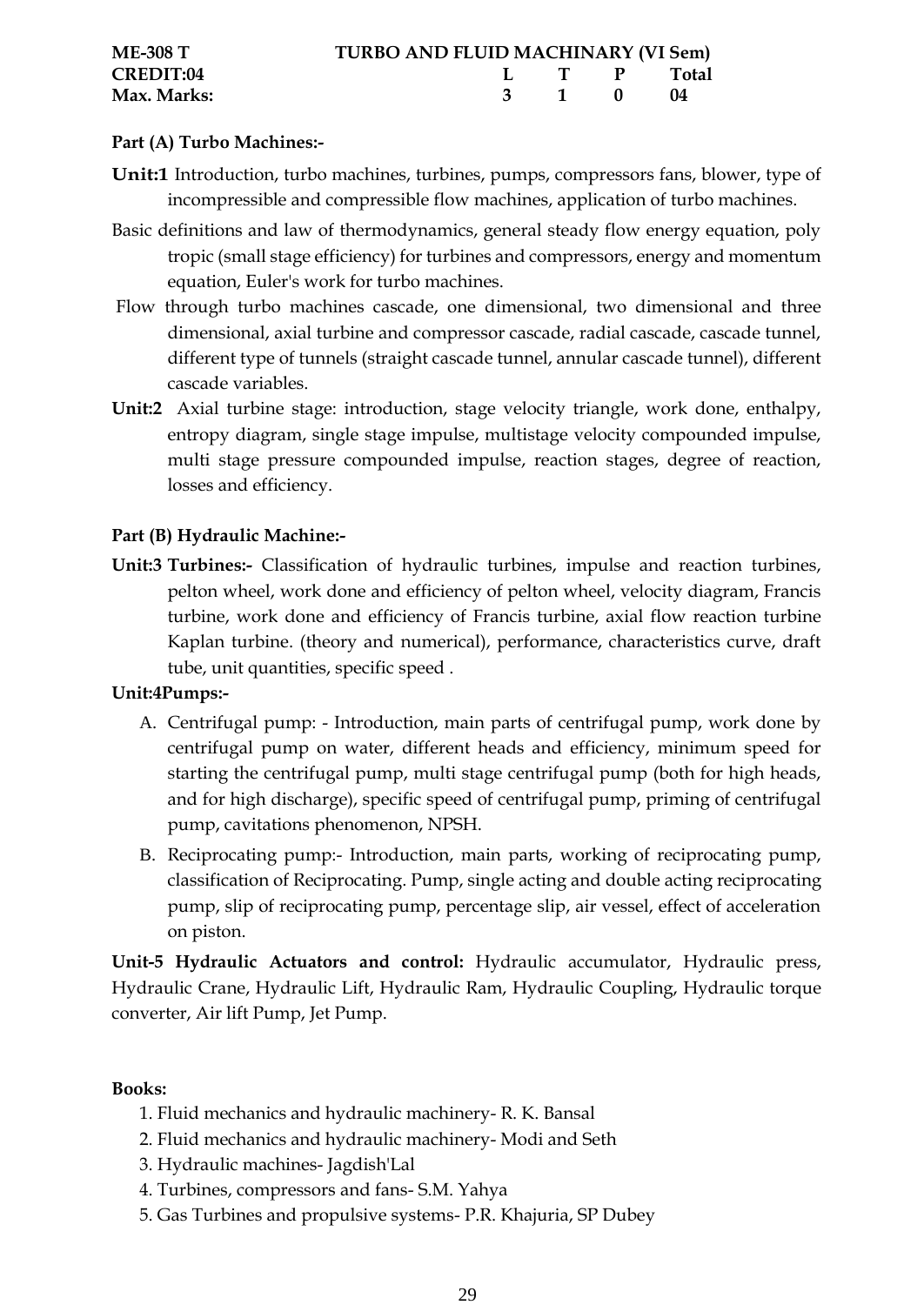**Note:- For Turbo Machinery Book of S.M. Yahya is followed and for hydraulic machineryR.K. Bansal and Jagdish Lal**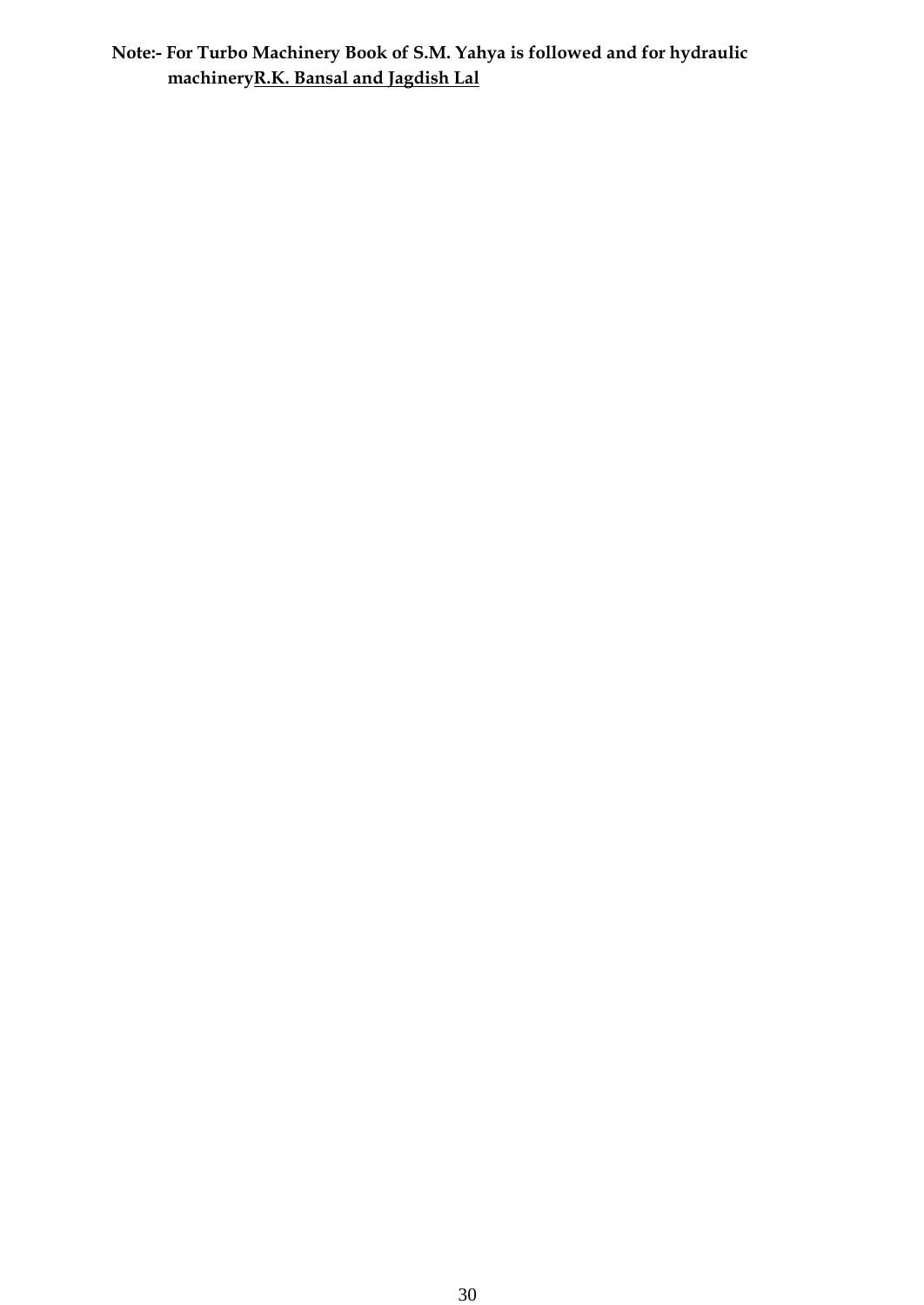| <b>ME-309 T</b>  | <b>MECHANICAL MEASUREMENT (V Sem)</b> |  |  |             |  |  |
|------------------|---------------------------------------|--|--|-------------|--|--|
| <b>Credit:03</b> |                                       |  |  | L T P Total |  |  |
| Max. Marks:      |                                       |  |  | 2 1 0 03    |  |  |

- Unit:1 Principle of Measurement: Classification of measurement, precision, accuracy &sensitivity, standards of measurements-primary, secondary, tertiary &working standards; length standards-line standards, wave length standards; characteristics of various standards of measurement. Linear Measurement: Linear Measuring instruments, Vernier height gauge, Vernier depth gauge, inside micrometer, depth micrometer, etc; surface plate; spirit level; surface gauge; radius & feeler gauges; pitch screen gauges; slip gauges-requirement of slips; wringing of slips; use of slip gauges, measurement with slip gauges. Classification of instruments, null and deflection type, contacting and non contacting type, analog and digital type.
- Unit:2(a) Motion Measurement: Linear motion measurement, angular motion measurement, measurement of displacement, velocity and acceleration, seismic.
	- 2(b)Force, Torque and Power Measurement: Analytical balance, Elastic force measuring devices; spring axially loaded member, cantilever type, proving ring; load cell; pneumatic load cell, hydraulic load cell. Dynamometers; types of dynamometers; pony brake, fluid friction type, Electrical dynamometer, D.C. dynamometer, eddy current dynamometer. Numerical Problem base on prony brake.

2(c) Temperature Measurement: Classification, Expansion type thermometer; bimetallic type; liquid in glass thermometer. Electrical thermometer; resistance thermometer, thermostat, thermo couple, thermopiles, laws of thermocouple, Pyrometers; Radiation pyrometer, optical pyrometer.

Unit:3(a) Stress Strain Measurement: Mechanical devices, optomechanical devices, inductive device, capacitive devices, resistive devices- resistance strain gauge construction of strain gauge, wheat stone bridge, mounting of gauges, method of measurement, Numerical Problems based on measurement of strain with the help of resistance strain gauge, Introduction to nano measurements.

3(b) Surface Roughness measurement: elements of surface roughness, types of lays & their representation; evaluation of surface value, Ra value, CLA value RZ value, surface finish measuring instruments-profilometer, profile graph light cross section method, visual inspection methods.

Unit:4(a) Limits, Fits and Tolerances: Terminology of limits &fits, types of fits clearance, interference transition, hole basis &shaft based system of fits. Interchangeability &selective assembly; limits of tolerance allowance; designation of hole & shaft; ISO system of limits & fits; Design of limits, Tolerances & deviation on the shaft and hole system.

4(b) Gauge &Gauge design: Type of gauges, plain &limit gauge; plug &ring gauge; 'Go' and 'No Go' Gauges; Design of 'Go' & 'NoGo' gauges for holes & shafts. Manufacturing tolerance, wear allowance, Taylor's principle, advantages & its limitations.

Unit:5 Screw Thread and Gear Measurement: Terminology of screw threads & gears tooth, effect of pitch errors on threads, thread micrometer, effective diameter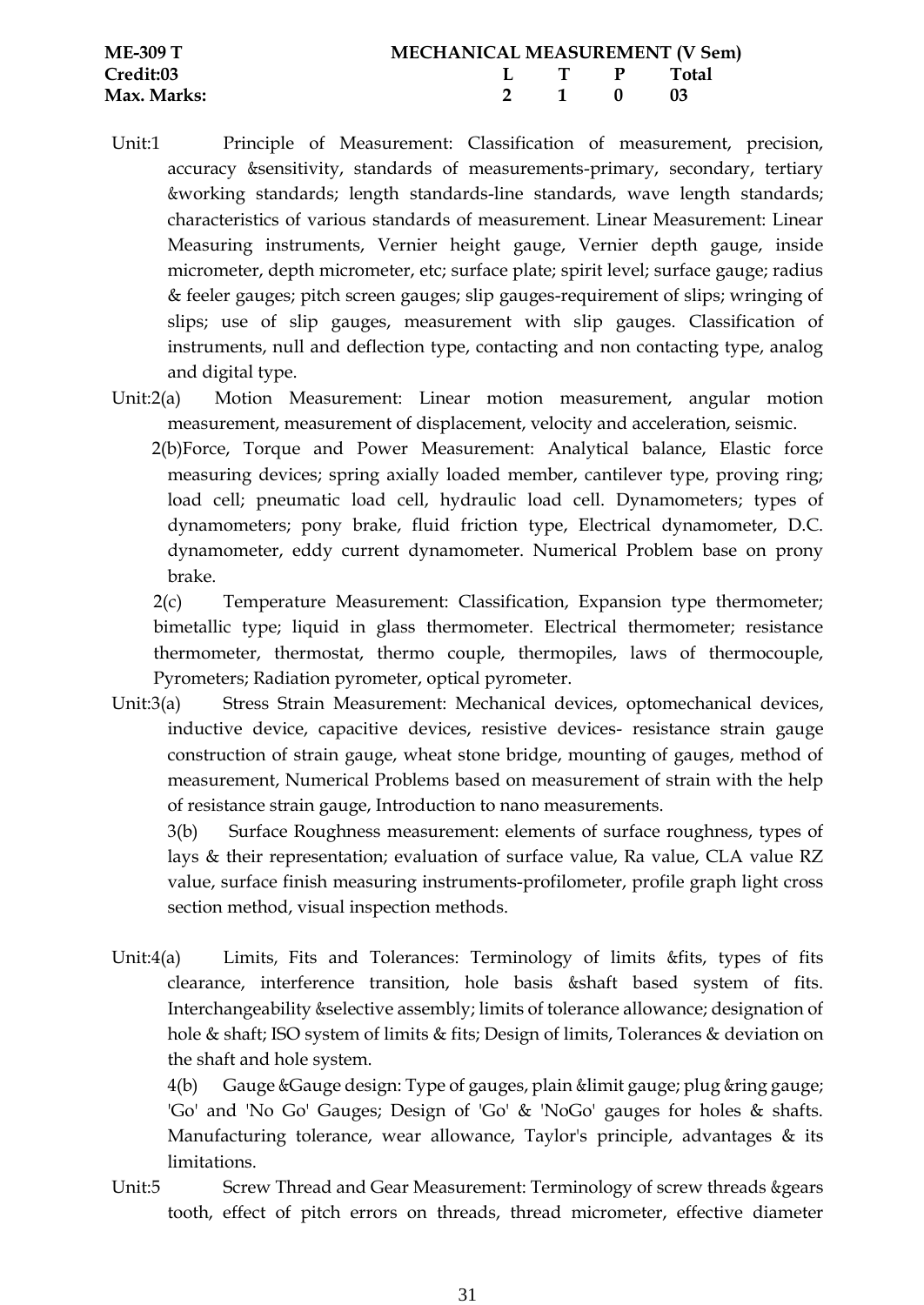measurements two wire & three wire methods; best wire size; use of tool maker's microscope in measuring various elements of thread; sources of errors in gear manufacturing, measurement of individual elements of gear, gear tooth caliper base tangential gear tooth caliper, Parkinson gear tester ,tooth thickness measurement constent chord method, base method, test plug method for pitch diameter measurement, two wire method for helical gears,run out,lead& backlash

- Book: 1. Engineering Metrology (Khanna) by Jain, R.K.
	- 2. Hand book of Industrial metrology (prentice Hall)-ASTME
	- 3. Engineering metrology (Macdonald) Hume. K.J.
	- 4. Engineering Inspection (Pitman)-Parkinsan, A.C.

5. Fundamentals of Mechanical Inspection, (Graw Hill) Jenkins, R. References: -

- 1. Mechanical Measurement by Sirohi and Radha Krishan (Unit 1, 6, 7, 8, 10)
- 2. Mechanical Measurement by Thomas G. Beckwith and N. Lewis Buck (Unit 3, 5)
- 3. Electrical and Electronics Measurement and Instrumentation (Unit 4) by AK Sawhney

| <b>ME-310 T</b> | <b>OPERATION RESEARCH (VI Sem)</b> |       |             |
|-----------------|------------------------------------|-------|-------------|
| Credit-04       |                                    |       | L T P Total |
| Max. Marks:     |                                    | 3 0 0 | - 04        |

- Unit:1 Introduction: The Historical development, the nature and Meaning of 'OR', Management application of 'OR' scope of 'OR', Development of 'OR' in India.
	- (A) Assignment Models- Introduction, mathematical formulation of Assignment prob. Fundamental theorems, Hungarian Method for assignment problem, Traveling

salesman problem by Branch & Bound techniques.

- (B) Transportation Model- Initial Basic Feasible Solution by North-West corner rule, Least cost Method or VAM, optimization by MODI Method, Test of optimality, Degeneracy in transportation problems.
- Unit:2 Linear Programming Problem: Introduction, General formulation of LPP, slack & surplus variables, Simplex Method, Degeneracy prob.
- Unit:3 Replacement Model:- Introduction, replacement Model for deteriorative items, Replacement Model for Nondetoratives Items, cash flow diagram, Group replacement Model.
- Unit:4 Simulation-Introduction, Types of Simulation, why to use simulation, limitation of simulation technique, Generation of random Numbers, Monte-Carlo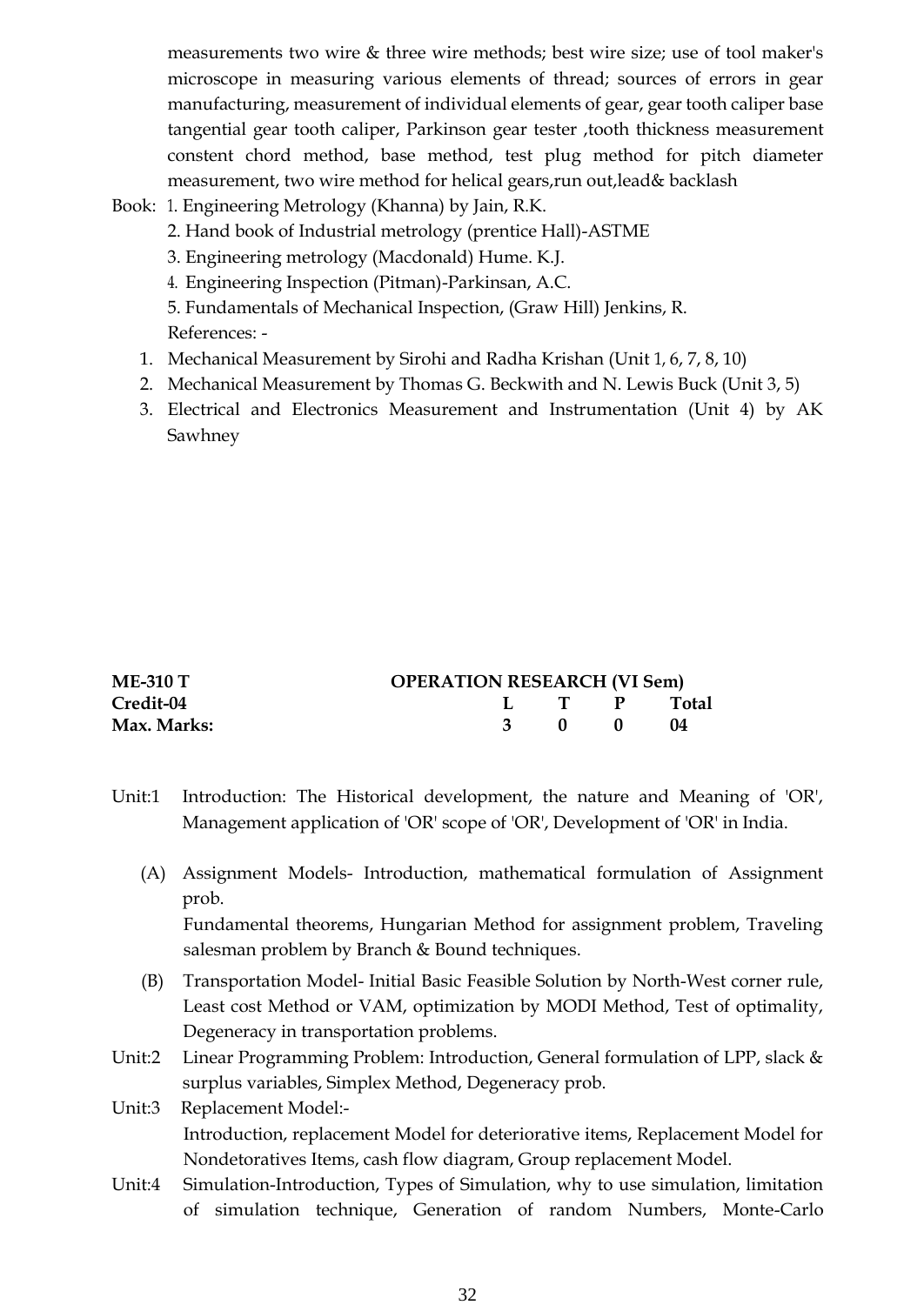simulation, Scope of simulation techniques.

Unit:5 Queuing Theory-Or waiting line Models. Introduction, Queuing system. Arrival rate, service rate, Queue discipline, Derivation of Average waiting time, Mean queue length, minimum cost service rate.

Text Books:

- 1. Operation Research by Taha
- 2. Operation Research by D.S. Hira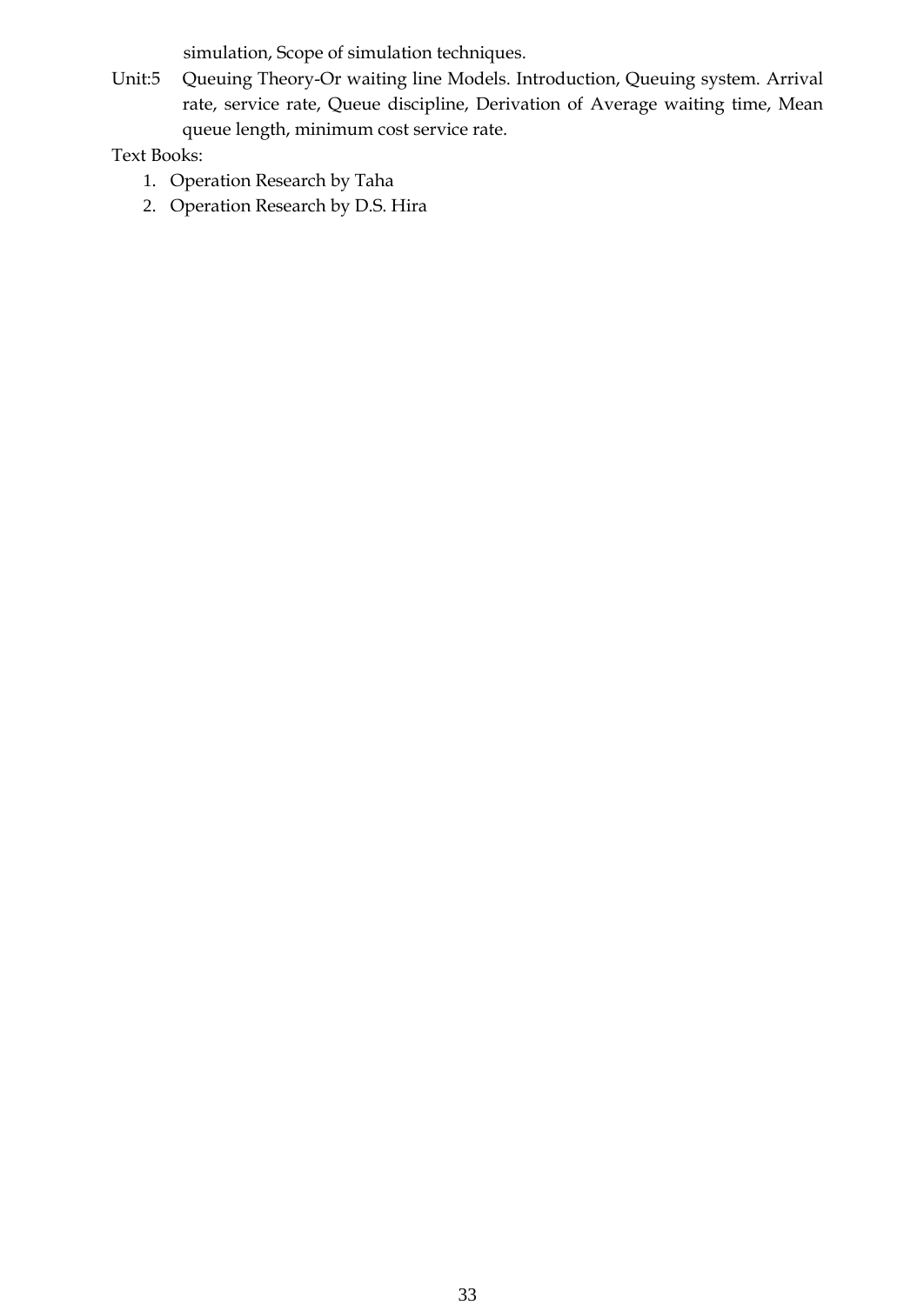| <b>ME-311T</b> | <b>OPERATION MANAGEMENT (V Sem)</b> |       |             |  |
|----------------|-------------------------------------|-------|-------------|--|
| Credits:04     |                                     |       | L T P Total |  |
| Max. Marks:    |                                     | 3 1 0 | $\sqrt{14}$ |  |

- Chapter 1 The Operation Function: Operations management operation decisions frame work, operation as a process. Operations strategy model, operations, Objectives.
- Chapter 2a Product Design: Strategies fro new product, New product development process, cross functional product Design, Value analysis.
- Chapter 2b Process & Service Design: (a) Product flow characteristics, process selection decisions, fowsed operations.

(b) Service definition, service matrix, customer contact Technology in service.

- Chapter 3 Fore Casting: A fore casting frame work qualitative fore casting methods, times services fore casting , moving average, fro cast errors selection of fore casting method.
- Chapter 4 Facilities & Aggregate Planning: facilities decisions, facility strategy Aggregate Planning, Planning options Aggregate Planning costs. Examples of costing. Chapter 5 Project Planning & Scheduling
- Objectives and Trade off, scheduling methods PERT methods CPM method. Chapter 6 Inventory Purpose of Inventories, Inventory cost structures, Economic order quantity, continuous review systems periodic review systems, ABC inventory

management.

Reference Books:

- 1. Operation Management: Contemporary Concepts and Cases by Roger G. Schroeder
- 2. Production and Industrial management By James Telsang
- 3. Operations Management: Theory& Practice ByD. Mahadevan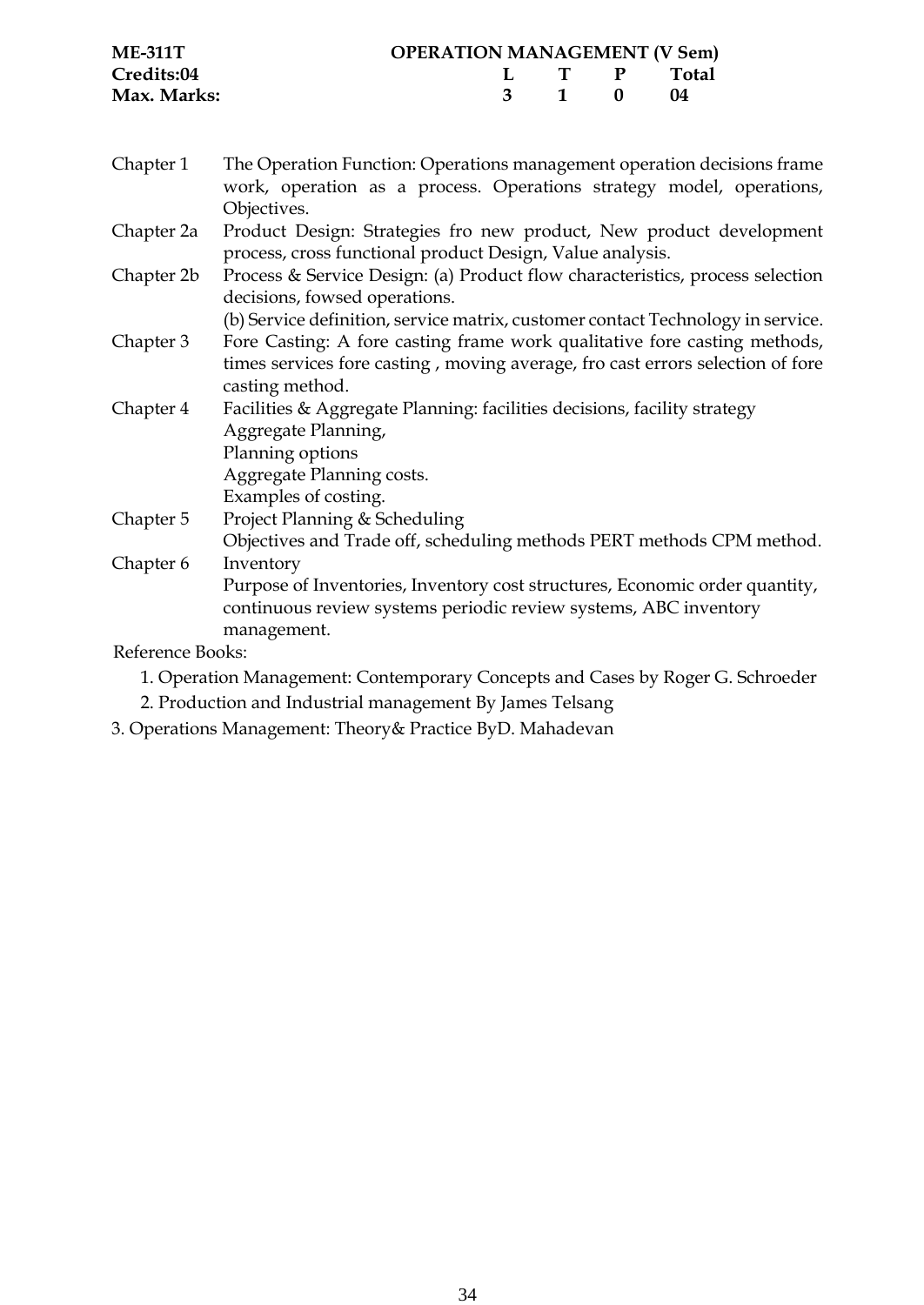| <b>ME-316T</b>    |  |             | <b>AUTOMOBILE ENGINEERING (Elective-I) (VI Sem)</b> |
|-------------------|--|-------------|-----------------------------------------------------|
| <b>Credit: 04</b> |  | L T P Total |                                                     |
| Max. Marks:       |  | 3 1 0 04    |                                                     |

## Unit:1 **Power Unit:**

Engine Classification, engine performance and characteristics; Description of power unit.

#### **Transmission:**

Transmission requirements; standard transmission system; fluid transmission system; Automatic transmission, performance requirements and gear ratios.

#### Unit:2 **Tires:**

Pneumatic tries, tube; tubeless tries; importance of maintaining tire pressure. Tyre manufacturing, Tyre rethreading.

#### **Steering:**

Steering geometry, function of steering system, steering gear; types, power steering, steering gear ratio, overall steering ratio, turning ratio, types of steering linkages.

#### Unit:3 **Braking systems:**

General braking requirement; Simple break classification of brakes; Hydraulic brakes vacuum brakes; power brakes.

### Unit:4 **Chassis and Suspension, Frames, types of Frames:**

Frame, rear end suspension, spring shackles, shock absorbers.

#### **Vehicle Dynamics:**

Stability analysis of a linearlized model of vehicle; stability on a curve.

#### Unit:5 **Maintenance:**

Preventive maintenance; trouble shooting of standard transmission and steering system etc.

Text Book:

- 1. Automotive Mechanics by Joseph Heitner
- 2. Automotive Engineering by KM Gupta
- 3. Automotive Mechanics by Crause & Anglin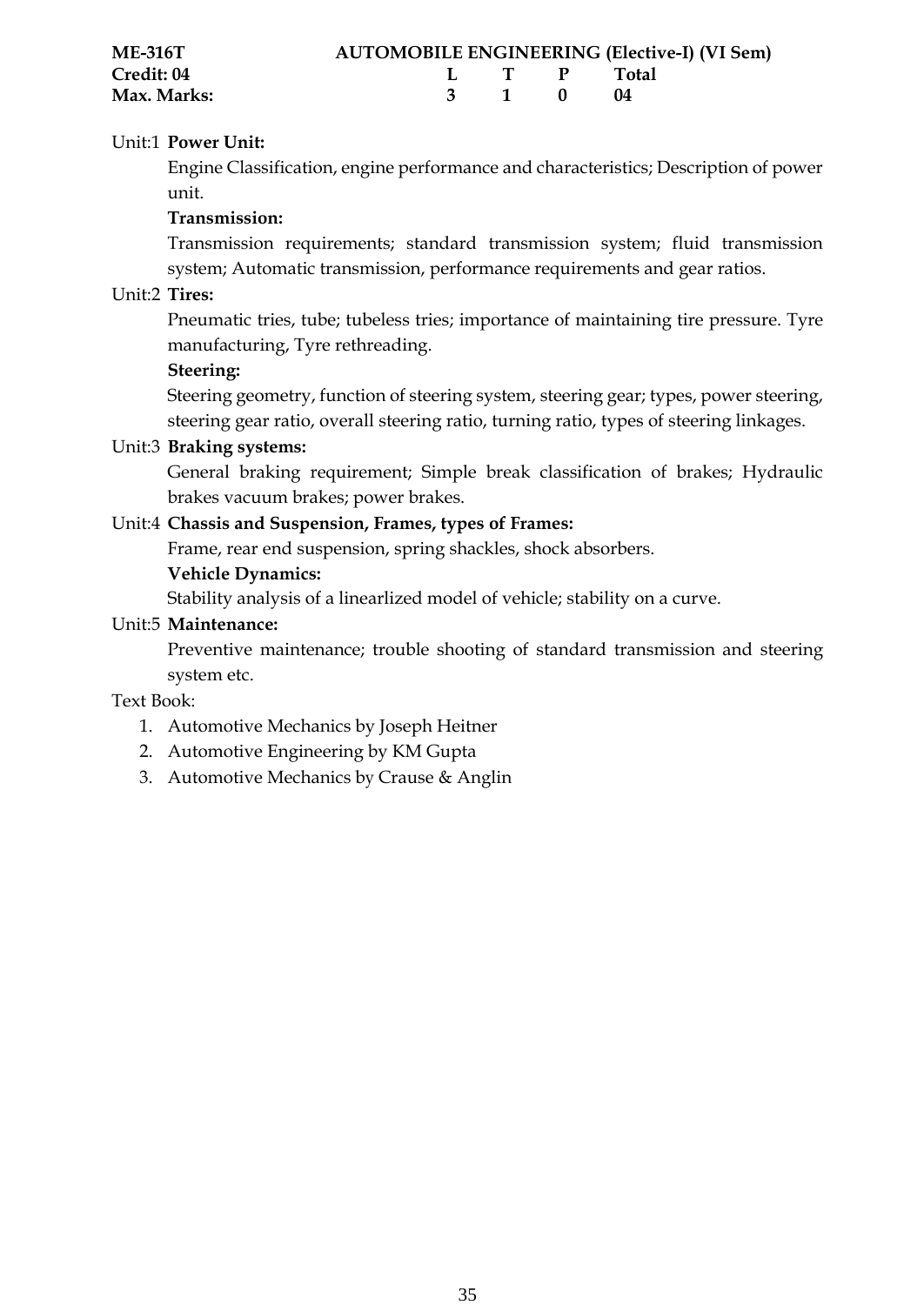Unit:1 Quality-Definition Basic concepts of quality, quality control of quality, cost of quality, quality control and inspection.

Total quality control, total quality management, Employee involvement Continuous Process Improvement, Supplier partnership Performance Measures, Deming's 14 points.

- Unit:2 Basic statistical concept, concept of variance, frequency distribution. Theory of probability and probability distribution: Normal, bionomial, Piosson distributions.
- Unit:3 Control charts for variables-Variability, Basis of sub grouping, frequency of sub grouping, chance of makingan error, drawing preliminary conclusion from control charts, some control chart pattern, control limit on the chart.

Control charts for attribute, choice between P-charts for attribute, choice between Pchart and np-chart, control chart for defects, comparison between attribute chart and variable chart.

Unit:4 Acceptance sampling, the operation characteristic curve (OC-curve), quality indices for sampling plan, sampling plans.

Reliability, quality control and reliability, need for reliable product definition for reliability, basic element of reliability, cost of reliability, mean time between failures, mean time between repair, quality and reliability, system reliability.

Unit:5 History of ISO-9000 series standard, ISO-9000 series of quality system, need for quality system, need for standardization. JIT, Taguchi Method

Text Books:-

- 1. Statistical Quality Control By Grant
- 2. Statistical Quality Control By M.Mahajan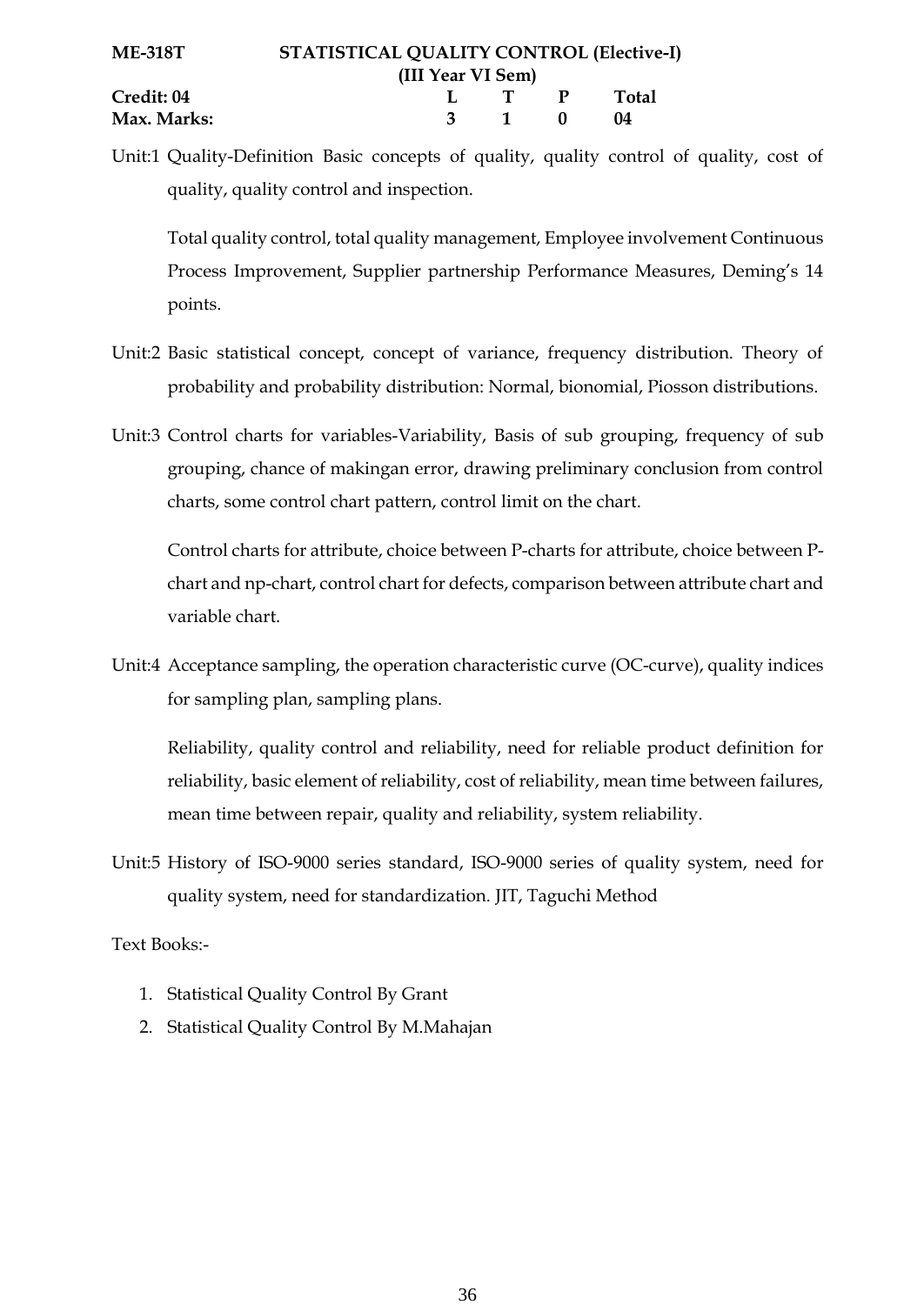| ME-413T           | TRIBOLOGY (IV year, VIIISem) |                                          |              |              |
|-------------------|------------------------------|------------------------------------------|--------------|--------------|
| <b>Credit: 04</b> |                              |                                          | $\mathbf{P}$ | <b>Total</b> |
| Max. Marks:       |                              | $\begin{array}{ccc} & 1 & 0 \end{array}$ |              | -04          |
|                   |                              |                                          |              |              |

- Unit:1 Introduction to tribology, definition, scope, surface interactions contact of solids, contact of ideally smooth surfaces, distribution of pressure over elastic contact area of two curvilinear bodies, calculation formula for contact area, maximum pressure and approach in elastic contact of curvilinear bodies. Physico-mechanical properties of surface layers, characteristics of surface geometry, classes of surface roughness. Contact of rough surfaces, introduction of surface peaks, real and contour areas of contact.
- Unt:2 Friction, laws of friction, friction theories, surface contaminants, effect of sliding speed on friction.
- Unit:3 Wear, wear of metals, types of wear, classification of wear. Wear mechanism, Quantitative Laws of wear, hypothesis of Holm, Burewell and strong, Archard law, Rabinowicz's quantitative law for abrasive wear, Bayer- Ku surface fatigue theory, delamination theory of wear, wear resistant materials, Wear of polymers & ceramics, an introduction to wear reduction by surfaceimprovement.
- Unit:4 Lubrication, generalized Reynolds equation, flow and shear stress, energy equation, Hydrodynamic bearing, mechanism of pressure development, plain slider bearing, step (Rayleigh step) bearing, infinitely long journal bearing infinitely short journal bearing. Bearing design, design of journal bearing. Introduction to thin film and boundaryLubrication.
- Unit:5 Surface Coating (Plating & Anoding Processes, Fusion Processes, Vapor Phase processes), Selection of coating for wear and Corrosion resistance, potentital properties & parameters of coatings

Text book:

- 1. Tribology of bearings by B.C.Majumdar
- 2. Tribology Handbook Vol 1 &2.
- 3. Basic Lubrication theory by Acastaircameron.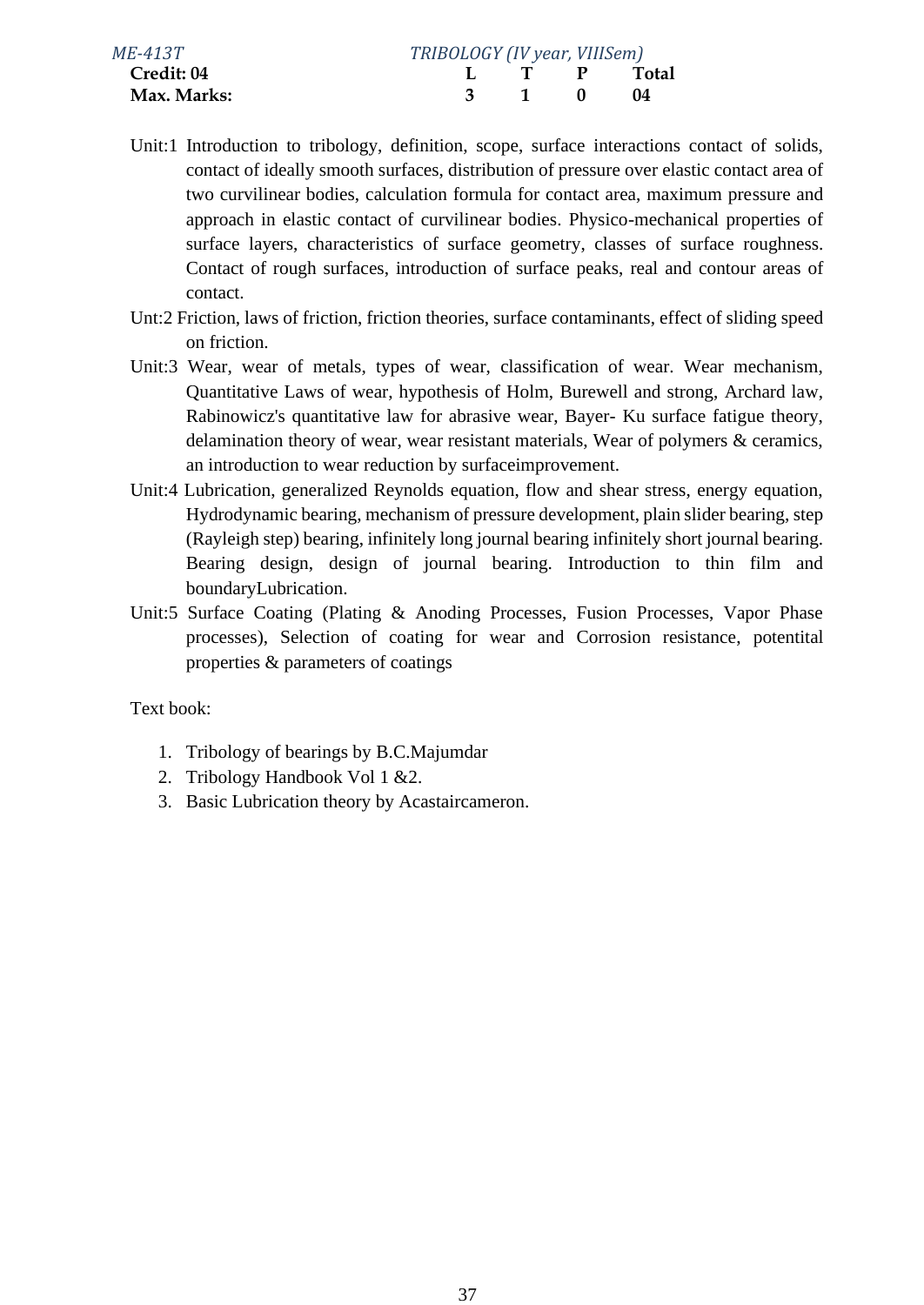| <b>ME-403 T</b> | <b>COMPUTER AIDED MANUFACTURING (VII Sem)</b> |             |  |  |
|-----------------|-----------------------------------------------|-------------|--|--|
| Credits:04      |                                               | L T P Total |  |  |
| Max. Marks:     |                                               | 3 1 0 4     |  |  |

Unit:1 Introduction to CAM and its role in Product cycle and importance of CAM. CAD/CAM computer hardware, types of systems. CAD/CAM system evaluation criteria, input devices, output devices, hardware integration and networking. Hardware trends. IBM PC compatible CAD/CAM soft wares. Operating systems.

Microcomputer based CAD/CAM systems, general features, hardware components and configuration, IBM PC compatible CAD/CAM system, microcomputer based CAD/CAM systems

- Unit:2 Numerical Control: Introduction, numerical controls its growth and development, components of NC systems. Digital &analog output, application of NC machine tools, advantages and disadvantages of NC, operation of an NC machine tool system, machine centre, Microprocessor in CNC systems, CNC-DNC and adoptive control. Justification and economics of Numerical control part programming, syntax of part programming, languages, APT.
- Unit:3 Part Programming: Introduction, manual part programming. Preparatory functions, feed rate functions, miscellaneous functions, spindle speed functions, tool change function. Data input labeling of programmers and sub programmers fixed cycles. Tool length compensation, Do loop, Macros, Verification. Documentation, Computer aided part programs, computer aided part programming languages, APT language structure.
- Unit:5 Group technology: Introduction, concept of group technology, GT loading, how GT works, stages for adopting a plant for GT, benefits of GT, Process planning and GT. Computer aided process planning (CAPP); Process regions for different process planning, integrated process planning systems CAPP implementation. Flexible manufacturing systems (FMS): Objectives and benefits of FMS, Components of FMS. Problems with FMS, different types of FMS Technology required for FMS. Computer Integrated manufacturing (CIM): CIM systems, elements of CIM, different modules and information on flow, design aspect of CIM, CIM planning and implementation process.
- Unit:5 Robotics: Introduction propose of robotics, law of Robotics, Basic element, degree of freedom, Work enclope, classification of Robots, Economic and social significances of Robots, Robotics applications.

Books Text:

1. Computer Aided Manufacturing-Rao, Tiwari & Kundra

Principles and Applications by P N Rao

Reference:

1. CAD/CAM: CAE- Zimmars/ Groover

2. CAD/CAM: CAE- Jha & Surendra Kumar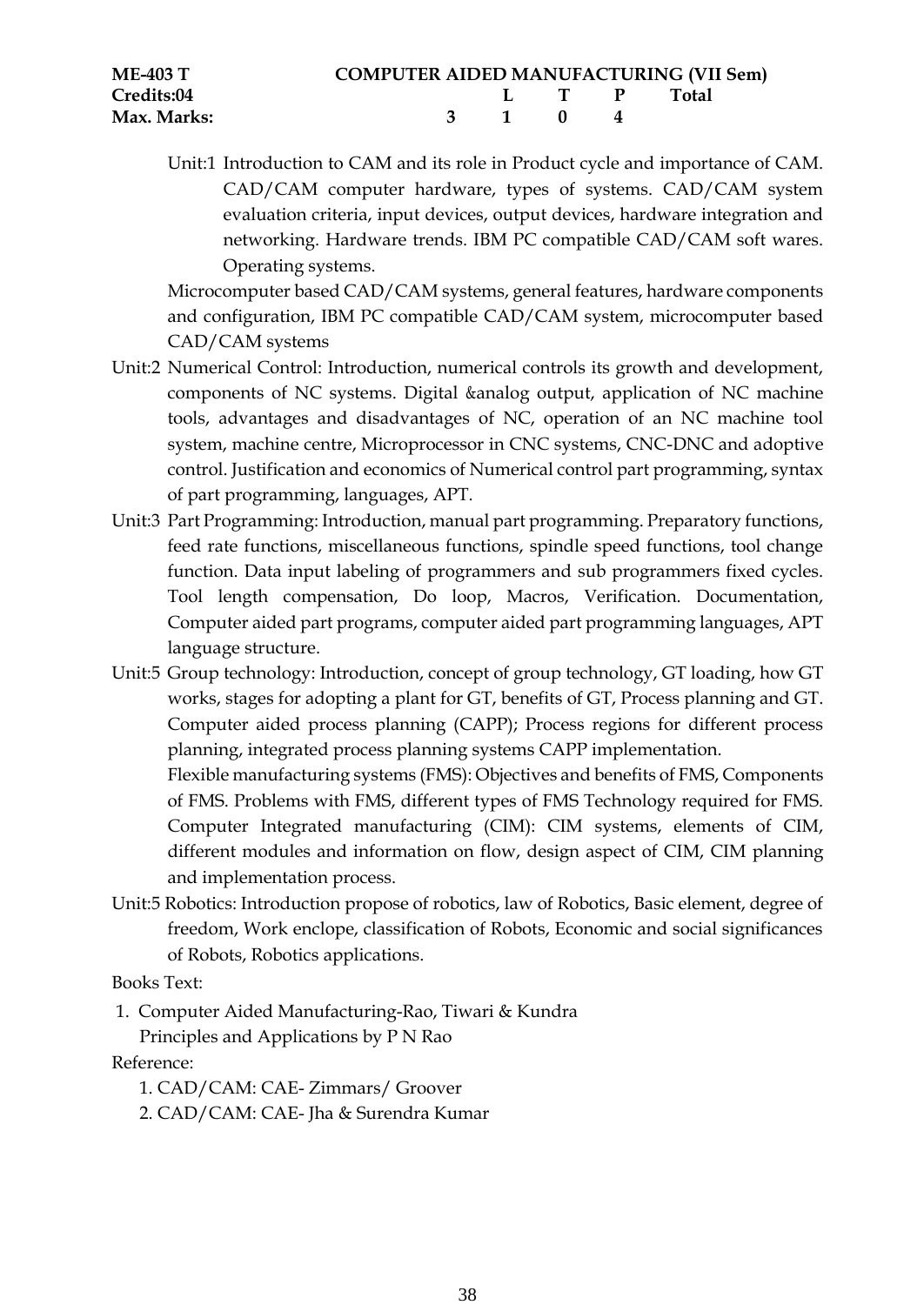| <b>ME-404T</b>    | <b>INDUSTRIAL MANAGEMENT (VIII SEM)</b> |             |  |
|-------------------|-----------------------------------------|-------------|--|
| <b>Credits 04</b> |                                         | I T P Total |  |
| Max. Marks:       |                                         | 3 1 0 04    |  |

- 1. Work study, method study & work measurement including time study, work sampling, production study, PMTS, MTM, importance of time standards, rating &allowance. Work study, incentive schemes, job description, analysis & evaluation.
- 2. Market research, principle of marketing, customers viewpoint &selective selling, functions & scope of marketing, sales forecasting techniques.
- 3. Performance measures of a Production system, Production, Productivity, Efficiency, Effectiveness, Quality, Flexibility, Agility etc.
- 4. Organization, organization structure, department on functional charts for business  $\&$ industrial organization centralized &decentralized organizations, manpower planning, requirement & forecasting, recruitment training &placement.
- 5. Role of IT in Systems MIS, FMS, Simulation, JIT, Kanban, Decision Support Systems.

Text Book:

1. Engineering Management by: Fraidoon Mazda

Reference:

2. Marketing Management by: Philip Kotler

| ME-414T           | <b>INDUSTRIAL MANAGEMENT (VIII SEM)</b> |             |  |
|-------------------|-----------------------------------------|-------------|--|
| <b>Credits 04</b> |                                         | L T P Total |  |
| Max. Marks:       |                                         | 3 1 0 04    |  |

- 1. Work study, method study & work measurement including time study, work sampling, production study, PMTS, MTM, importance of time standards, rating &allowance. Work study, incentive schemes, job description, analysis & evaluation.
- 2. Market research, principle of marketing, customers viewpoint &selective selling, functions & scope of marketing, sales forecasting techniques.
- 3. Performance measures of a Production system, Production, Productivity, Efficiency, Effectiveness, Quality, Flexibility, Agility etc.
- 4. Organization, organization structure, department on functional charts for business  $\&$ industrial organization centralized &decentralized organizations, manpower planning, requirement & forecasting, recruitment training &placement.
- 5. Role of IT in Systems MIS, FMS, Simulation, JIT, Kanban, Decision Support Systems.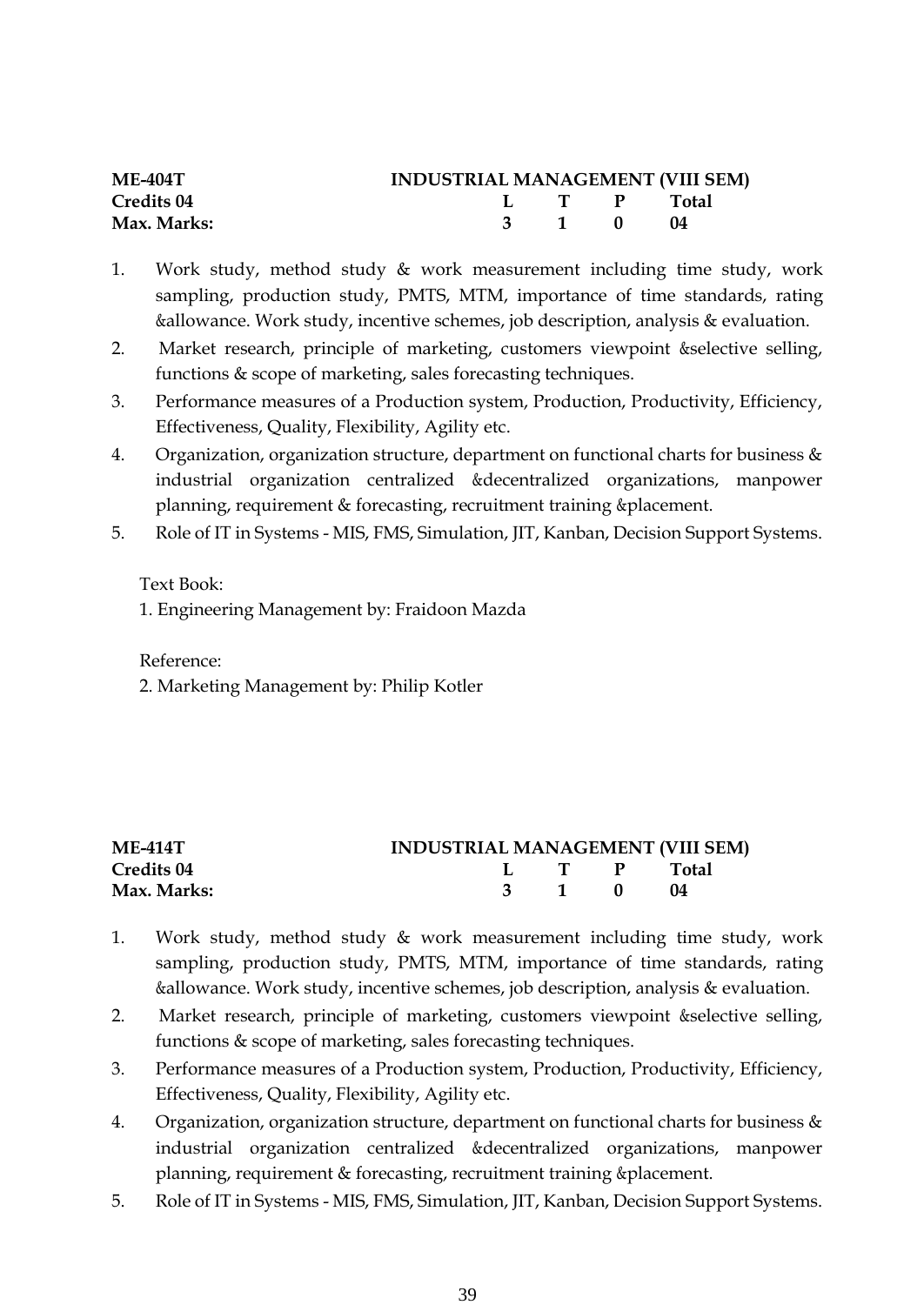Text Book:

1. Engineering Management by: Fraidoon Mazda

Reference:

2. Marketing Management by: Philip Kotler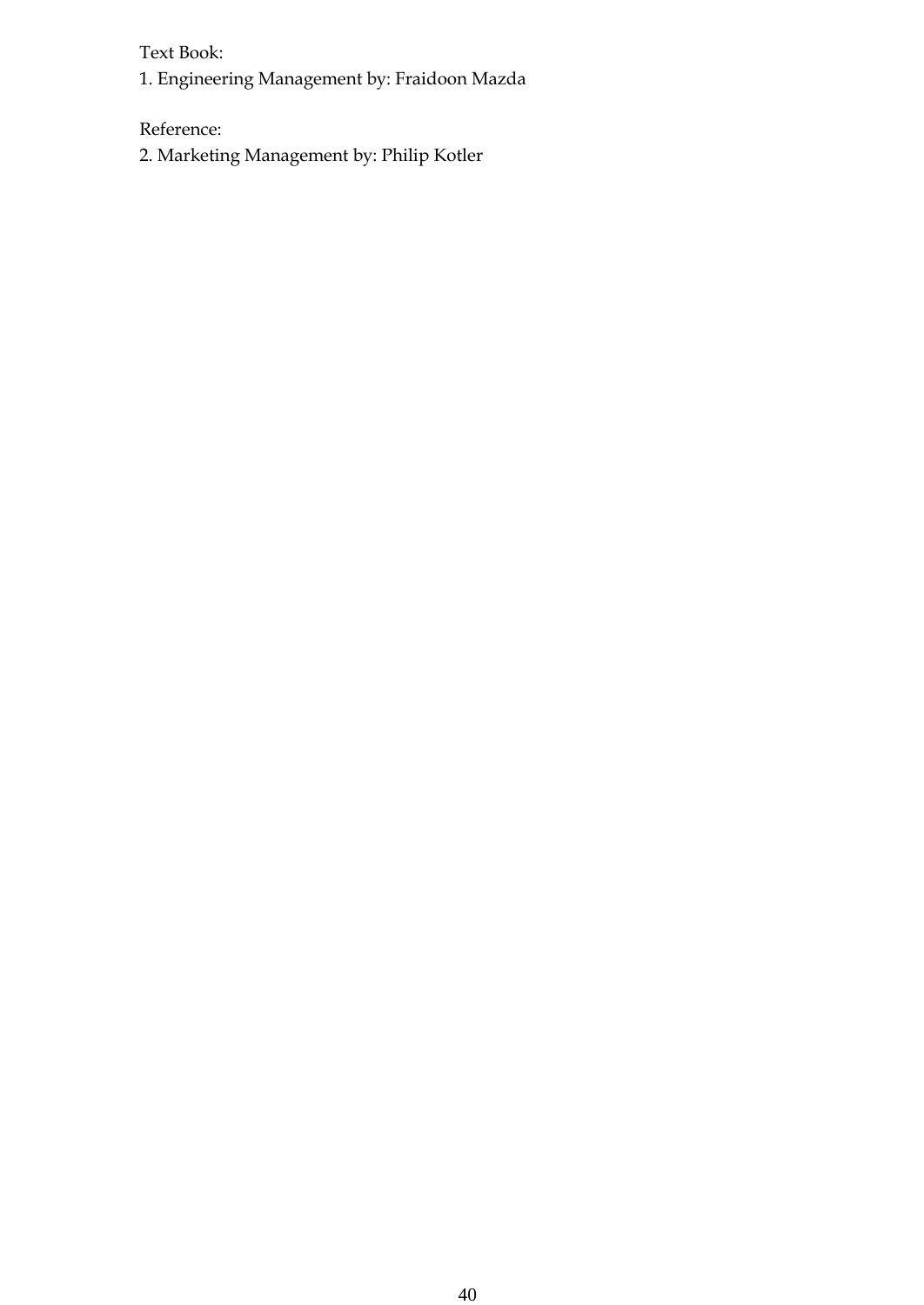|                   | ME-406 T REFRIGERATION AND AIR CONDITIONING (IV year, VIII Sem) |          |             |  |
|-------------------|-----------------------------------------------------------------|----------|-------------|--|
| <b>Credit: 04</b> |                                                                 |          | L T P Total |  |
| Max. Marks:       |                                                                 | 3 1 0 04 |             |  |

- Unit:1 Unit of refrigeration, difference between engine, refrigerator and heat pump. Classification of refrigeration systems. Air Refrigeration System: Carnot refrigeration cycle or reversed carnot cycle using air as working substance, Bellcoleman cycle, analysis of these cycles, actual BellColeman cycle, advantages and disadvantages of the air refrigeration system. Necessity of cooling the aero plane, application of air refrigeration system in aero planes and different types of air refrigeration systems used in aero planes such as simple cooling and simple evaporative type, boot-strap and boot-strap evaporative type, regenerative cooling system and reduced ambient type cooling system, Coefficient of performance (C.O.P).
- Unit:2 Vapor Compression Refrigeration System:

Single stage system: Simple system, Carnet vapor-compression cycle, Difference between air refrigeration system and vapor refrigeration system, diagrammatic layout of the components of this system and a brief description, construction of T-s, P-h, and h-s diagrams and their usefulness in solving the problems, Analysis of simple saturated cycle, actual cycle, use of p-h chart, Dry and wet compression, effect of pressure changes on COP &capacity, Sub cooling &superheating, effects of foreign material, advantages and disadvantages over air refrigeration system. Actual Vapor compression cycle.

Multistage vapor compression systems: - Purpose, Two stage vapor compression, Multi staging, optimum Inter stage pressure, Cascade refrigeration system.

- Unit:3 **Refrigerants: Desirable properties of refrigerants. Common refrigerants such as Ammonia, Carbon Dioxide, Freon-11, Freon-12, Freon-22 and Freon-502 and their applications. Secondary refrigerants: - Purpose, Theory of brines, Pressure drop and heat transfer. Alternative refrigerant**. Refrigeration equipments & its design brief description of reciprocating compressor, centrifugal compressor (Design), capillary tube, thermostatic expansion valve, condenser and evaporator (Design). Duct design: - Introduction, Pressure drops in ducts, Methods of duct design.
- Unit:4 Vapor Absorption Refrigeration System.

Diagrammatic layout of the components of this system and a brief description, properties of ideal refrigerant, properties of ideal absorbent, properties for ideal refrigerant absortJent combination, best combination, Theory of mixtures, Processes: Adiabatic mixing *of* two Systems, Diabatic mixing, Throttling process, advantages of vapor absorption system over vapor compression refrigeration system

Unit:5 Air conditioning: Definitions of different phychorometric properties such as dry air, moist air, water vapor, dry bulb temperature, wet bulb temperature, dew point temperature, specific humidity or humidity ratio, absolute humidity, degree of saturation, relative humidity, enthalpy of moist air.

Psychometric chart and psychometric processes: Sensible cooling or heating, bypass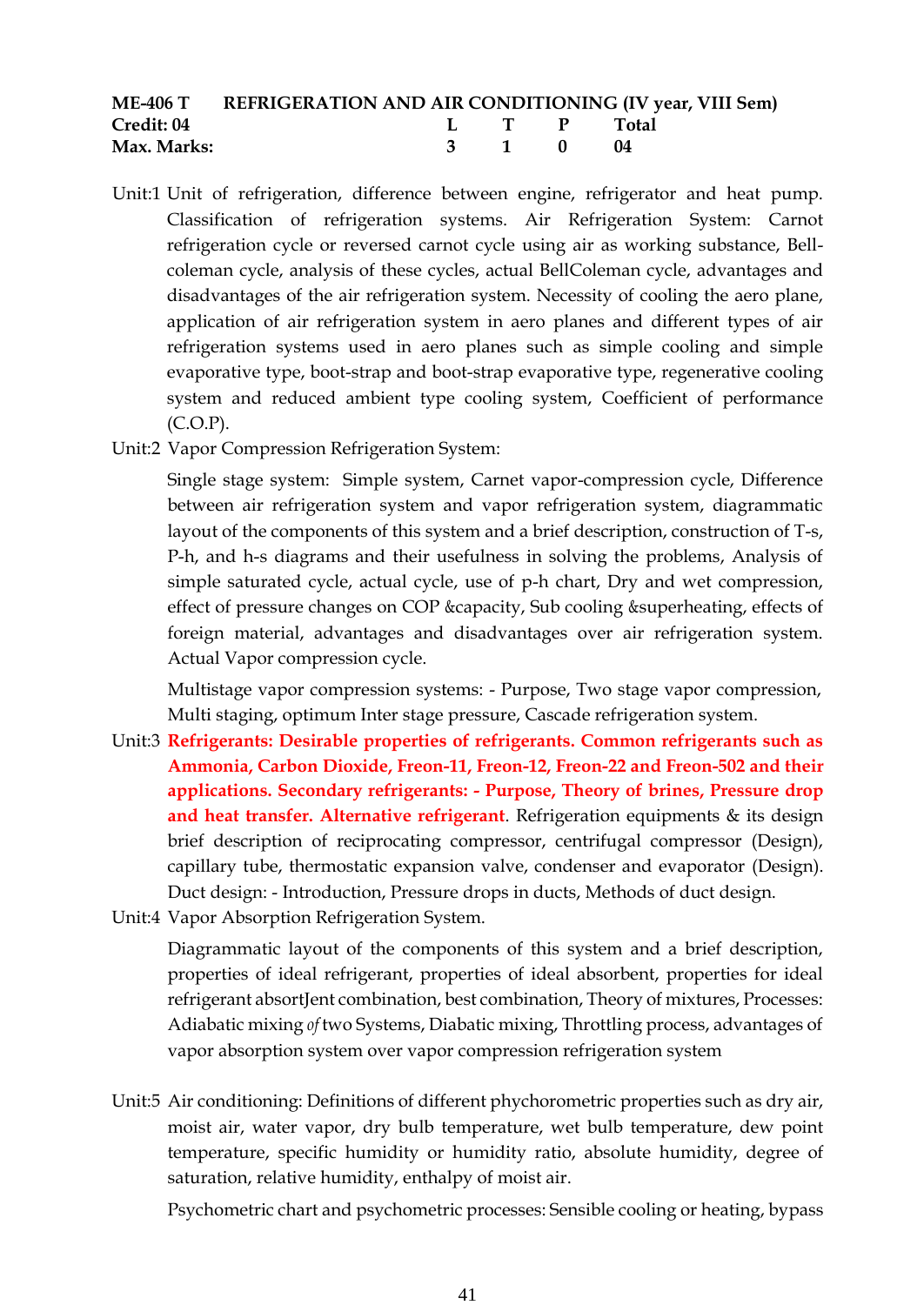factor, contact factor, cooling and dehumidification, cooling with adiabatic humidification of air or adiabatic saturation or evaporative cooling, heating and humidification, heating and dehumidification, adiabatic mixing of two air stream, numerical problems based on these process only.

Concepts of room sensible heat factor (RSHF), grand sensible heat factor (GSHF) and effective surface temperature.

Requirements of comfort air conditioning: A brief description of comfort chart and its use, diagrammatic layout of year round air- conditioning system providing summer cooling and winter heating and a brief description.

Text Book:

1. Refrigeration and Air-Conditioning by-C.P. Arora

Reference Book:

- 1. Refrigeration and Air-Conditioning by- R.Yadav
- 2. Refrigeration and Air-Conditioning by- S. Domkundwan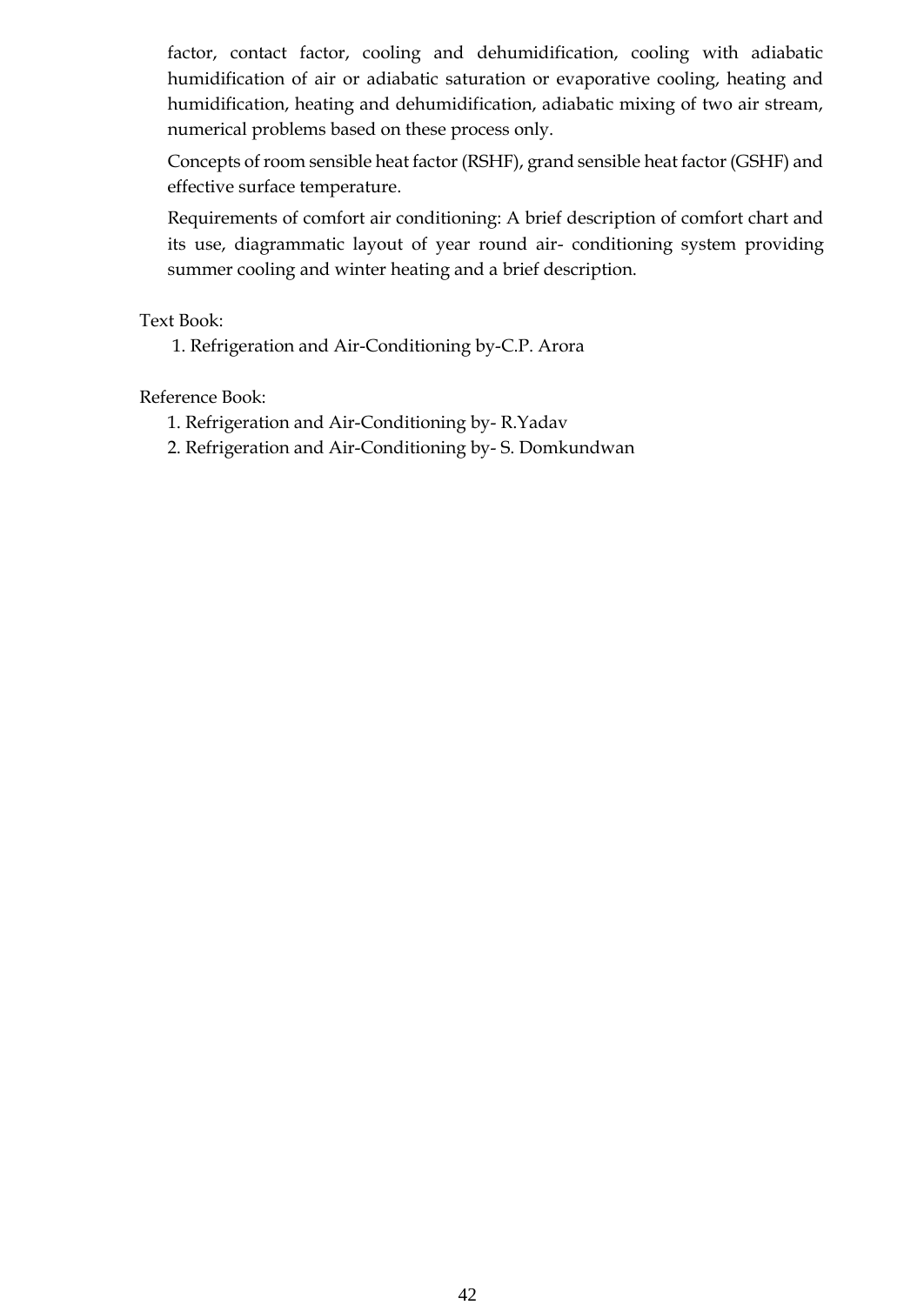|             | ME-407T POWER PLANT ENGINEERING (ELECTIVE-II) (IV YEAR, VII SEM) |  |          |             |  |
|-------------|------------------------------------------------------------------|--|----------|-------------|--|
| Credit: 04  |                                                                  |  |          | L T P Total |  |
| Max. Marks: |                                                                  |  | 3 1 0 04 |             |  |

# **Unit:1 Steam Power Plant**

- 1. Cycles for steam power plants- Carnot, Rankine, Reheat, Regenerative and Binary vapor cycle and their analysis. Numerical problems.
- 2. Fuels for steam power plants: Different types of coals, proximate and ultimate analysis of coal, coals suitable for power plant, selection of coal for power plant, Indian coals, Liquid fuels and their advantages and disadvantages over solid fuels, Gaseous fuels and their advantages and disadvantages over solid fuels.
- 3. Coal handling- Preparation of coal at mine, outplant handling of coal, storage of coal at plant site, inplant handling of coal, A brief description about coal handling equipments such as coal preparation plant, Unloading equipments, Transfer equipments such as Belt conveyor, screw conveyor, bucket elevator, Grab bucket conveyor and Flight conveyor.
- 4. Coal feeding and burning methods-Overfeed stoker, underfeed stoker, Pulverised fuel system, Different types of pulverised fuel burners and their applications. Advantages and disadvantages of pulverised fuel firing over stoker firing.
- 5. Ash handling systems:- Mechanical handling system, Hydraulic system, Pneumatic system and steam jet system.
- 6. Dust collection equipments- Brief description about mechanical dust collectors ( Dry type) such as Gravitational separators, cyclone separator, and Electrostatic separator.
- 7. Draught systems- Natural draught, Forced draught, induced draught and balanced draught. Chimney and its design.

# **Unit:2 High Pressure Boilers**

Unique features of high pressure boilers, advantages of high pressure boilers, La Mont boiler, Benson boiler, Loeffler boiler, Schmidt Hartman boiler and velox boiler. Location of heating surfaces in water tube boiler, Furnace wall construction such as refractory walls, hollow air-cooled refractory walls and water walls, desirable properties of refractory material and different types of refractory materials, desirable properties of insulating materials and different types of insulating materials. Feed Water treatment- Necessity of feed water treatment, Different impurities in water and their effects, chemicals used for feed water treatment.

# **Unit:3 Nuclear Power Plant**

…………………………………………………………………..

#### **Unit:4 Fluctuating Loads on Power Plants**

Definitions of load curve, load duration curve, connected load, maximum demand, Demand factor, Average load, load factor, Diversity factor, Plant capacity factor and plant use factor. Numerical problems.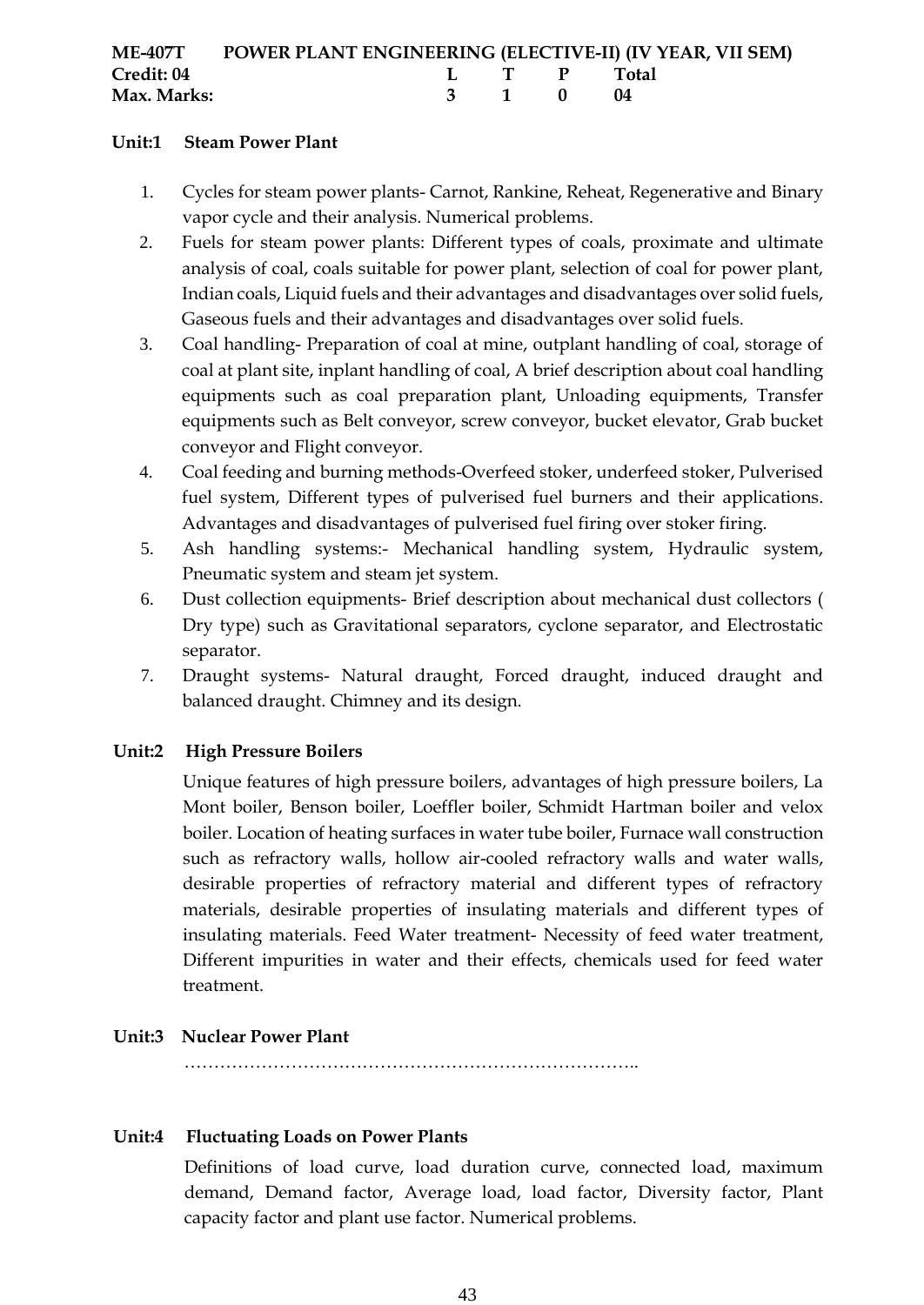**Unit5 ………………………………………..**

Reference books:

Text Book:

- 1. Steam Power station Gaffert 2. Power plant engineering F.T. Morse
- 1. Power Plant Engg. Mahesh Verma 2. Power Plant Engg. PKNAG
- 3. Power Plant Engg. Domkundwan
-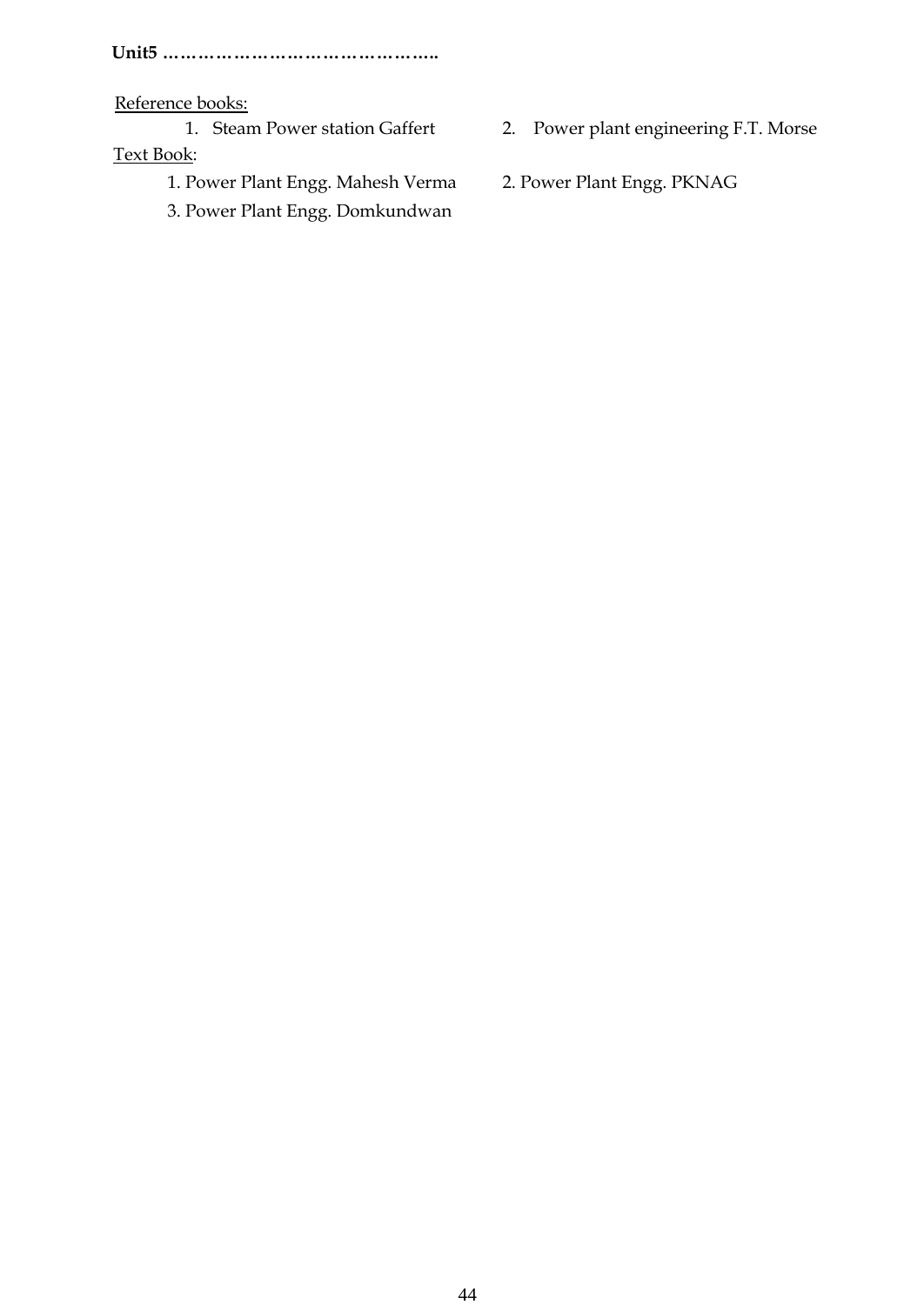| <b>ME-408 TAdvanced Precession Machining Processes (APMP) (Elective III)</b>                                                                                                                                                                                                                                                       |  |          |             |  |
|------------------------------------------------------------------------------------------------------------------------------------------------------------------------------------------------------------------------------------------------------------------------------------------------------------------------------------|--|----------|-------------|--|
| Credit: 04                                                                                                                                                                                                                                                                                                                         |  |          | L T P Total |  |
| Max. Marks:                                                                                                                                                                                                                                                                                                                        |  | 3 1 0 04 |             |  |
| $\mathbf{r}$ $\mathbf{r}$ $\mathbf{r}$ $\mathbf{r}$ $\mathbf{r}$ $\mathbf{r}$ $\mathbf{r}$ $\mathbf{r}$ $\mathbf{r}$ $\mathbf{r}$ $\mathbf{r}$ $\mathbf{r}$ $\mathbf{r}$ $\mathbf{r}$ $\mathbf{r}$ $\mathbf{r}$ $\mathbf{r}$ $\mathbf{r}$ $\mathbf{r}$ $\mathbf{r}$ $\mathbf{r}$ $\mathbf{r}$ $\mathbf{r}$ $\mathbf{r}$ $\mathbf{$ |  |          |             |  |

# Unit:1 **Electric Discharge Machining (EDM):**

Introduction, working principle, relaxation circuit &pulse generator, flushing &its types, Dielectric fluid and its essential requirements, EDM electrodes and its manufacturing, EDM tool design, material selection, tool wear, machining operation, metal removal rate, Application, EDG, WEDG.

# Unit:2 **Electro Chemical Machining (ECM):**

Working principle and setup; ECM machine & its structure, electrolytes-flow and storage, applications, Electrochemical drilling, trepanning, turning, sawing, cutting off, honing debarring &Electrochemical Grinding (ECG),ECG, EC debulling (ECD), Anode shop prediction and tool design for ECM process.

# **Chemical Machining (CHM):**

Working principle, chemical blanking, process steps, process characteristics, and applications. Chemical milling its process steps, characteristics and application.

# Unit:3 **Ultrasonic Machining (USM):**

Principle of working and machine setup, tool holder, tool material and size, process characteristics and application.

# Unit:4 **(a) Abrasive Flow Machining (AFM):**

- (a) Abrasive finished processes: Abrasive flow finishing (AFF), working principle, Abrasive flow machining system, process variables, Analysis and modeling of abrasive flow machined surfaces, process performance, applications.
- (b) Magnetic abrasive finishing (MAF): Introduction, working principle of MAF, Material removal mechanism and surface finish analysis of performance parameters.
- Unit:5 Abrasive Jet machining (AJM), Water Jet Machining (WJM), Abrasive water jet Machining (AWJM), Their working principle and machining system; Machine tooling & media, process variables, performances characteristics, process capabilities, limitations & applications.
- Unit:6 **Laser Beam Machining (LBM):** Working principle, types of lasers, process variables characteristics, advantages, limitations &applications.

**Ion Beam Machining (IBM):** Working & setup, equipments, process Performance and characteristics, advantages & limitations, process applications.

Unit:7**Electron Beam Machining (EBM):** Working principle, process characteristics, variables advantages & limitations.

**Plasma Arc Machining (PAM):** Principle, setup and machine parts, gases used in PAM, process characteristics, advantages & limitations, applications, plasma turning.

- Unit:8 **Micromachining aspects:** Introduction, mechanical advanced micromachining processes, thermal advanced micromachining processes, Electrochemical micro machining, Advanced nano finishing processes, Advanced applications.
- Books: 1. Text Book: Production Technology by HMT, Bangalore
	- 2. Ref. Book: Advanced Machining processes by V. K. Jain.

| <b>ME-409 T</b> |  | <b>COMPOSITE MATERIALS (ELECTIVE) (IV year)</b> |
|-----------------|--|-------------------------------------------------|
| Credit: 04      |  | Total                                           |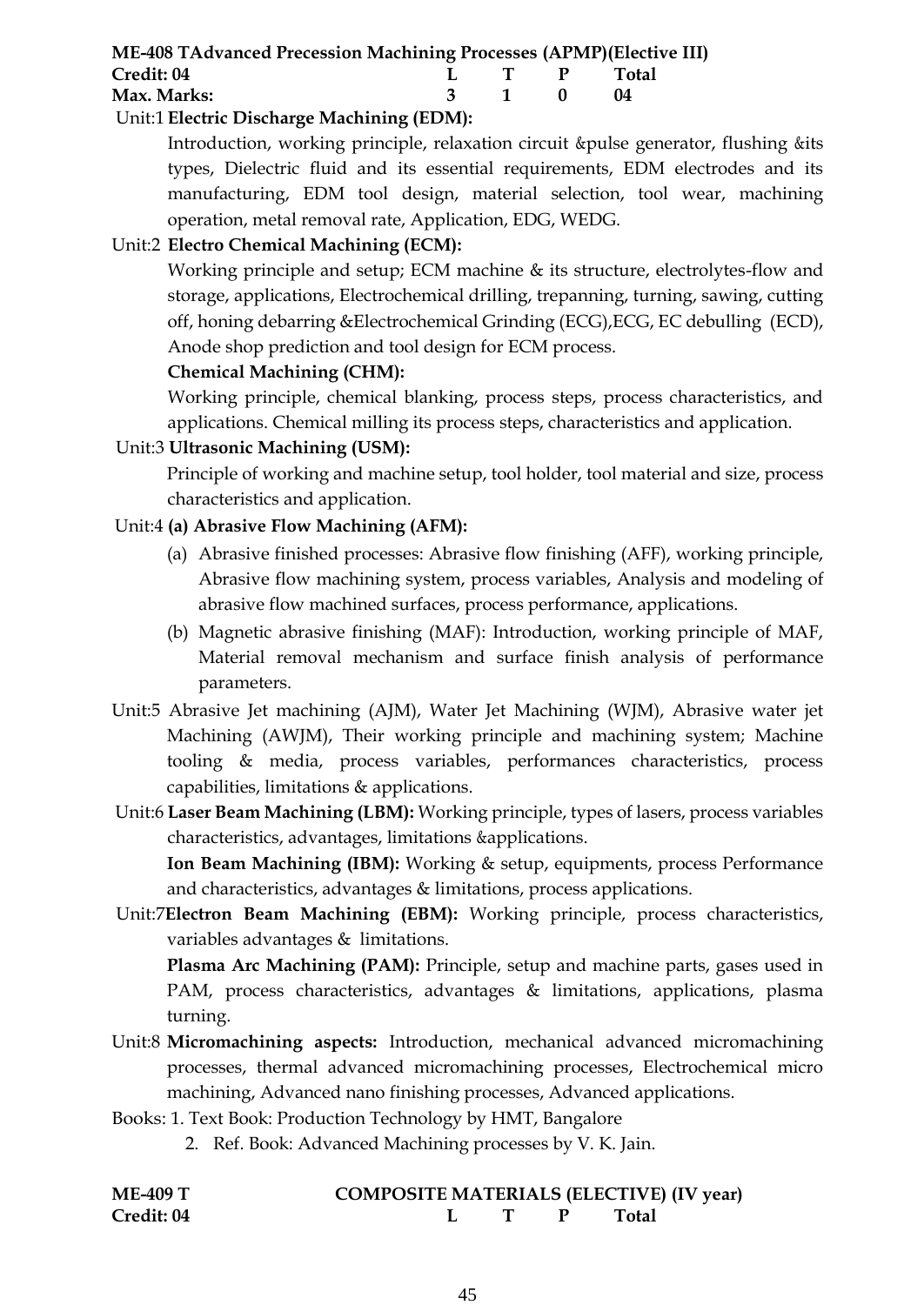- 1. Introduction to composite materials, definition, distribution and contiguous classification and characteristics of composite materials, Fibrous Composites, Laminated composites, Particulate composites. Brief description of mechanical behavior of composite materials. Basic terminology of laminated fiber- reinforced composite materials, Laminate, laminates, Brief description of manufacturing methods of laminated fiber- reinforced composite materials. Current and potential advantages of composite materials, strength and stiffness advantage, cost advantage composite modals-Law of mixtures, Interfaces.
- 2. Macro mechanical behavior of a lamina, stress strain relations for an isotropic materials, engineering constants for orthotropic materials, restrictions on elastic constants for isotropic and orthotropic materials, stress-strain relations for plain stress in an orthotropic material, stress-strain relations for a lamina of arbitrary orientation.
- 3. Strength of an orthotropic lamina, strength concepts, experimental determination of strength and stiffness. Biaxial strength thesis for an orthotropic lamina, maximum stress theory, maximum strain theory, Tsai-Hill Theory, Effect of variability of fiber strength fracture modes in composites fracture and safety of different composites under static and dynamic loading-mechanism of fracture, fracture mechanics of fiber matrix composite.
- 4. Micro mechanical behavior of a lamina, basic approaches to micro mechanics, Mechanics of load transfer from matrix to fiber, load transfer in particulate composites. Mechanics of materials approach to stiffness, determination of E1, E1, Y12, and G12. Elasticity approach to stiffness. Comparison of approaches to stiffness for particulate composite &fiber reinforced composites. Mechanics of materials approach to strength, tensile strength in Fiber direction, and compressive strength in Fiber direction. +

# **5. Nano Composite …………….**

Text Book: 1. Mechanics of Composite Materials by R.M. Jones

Reference Book:

- 1. Principles of Composite material mechanics by R.Gibson.
- 2. Stress Analysis of Fiber Reinforced composite materials by M.Hyer.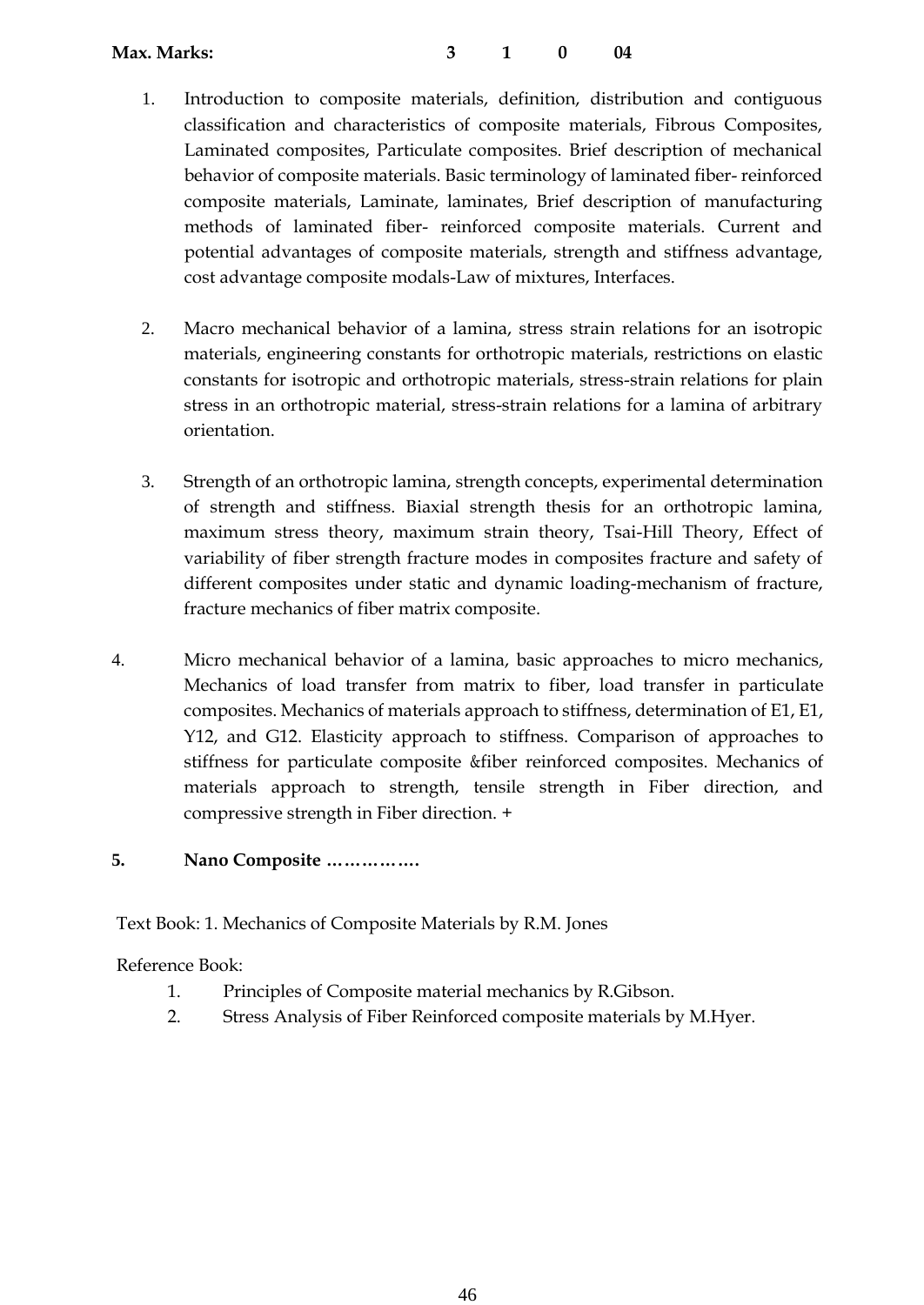|             | <b>ME-417T: ADVANCED MANUFACTURING SYSTEMS</b> |       |             |
|-------------|------------------------------------------------|-------|-------------|
| Credit: 04  |                                                |       | L T P Total |
| Max. Marks: |                                                | 3 1 0 | - 04        |

**Unit 1**Computer integrated manufacturing (CIM) – scope, segments of CIM. Automated process planning, code structures, generative process planning.

**Unit 2**Group technology, Cellular manufacturing, Just-in-time in manufacturing,

**Unit 3**Flexible manufacturing system, Measures of flexibility, Lean manufacturing, Concept of agility, Agile manufacturing.

**Unit 4**Automated guided vehicles, Application of automated guided vehicle in manufacturing systems.

**Unit 5**Computer aided quality control in manufacturing, Non-contact inspection methodology, In process and post process metrology, Coordinate measuring machines and their types.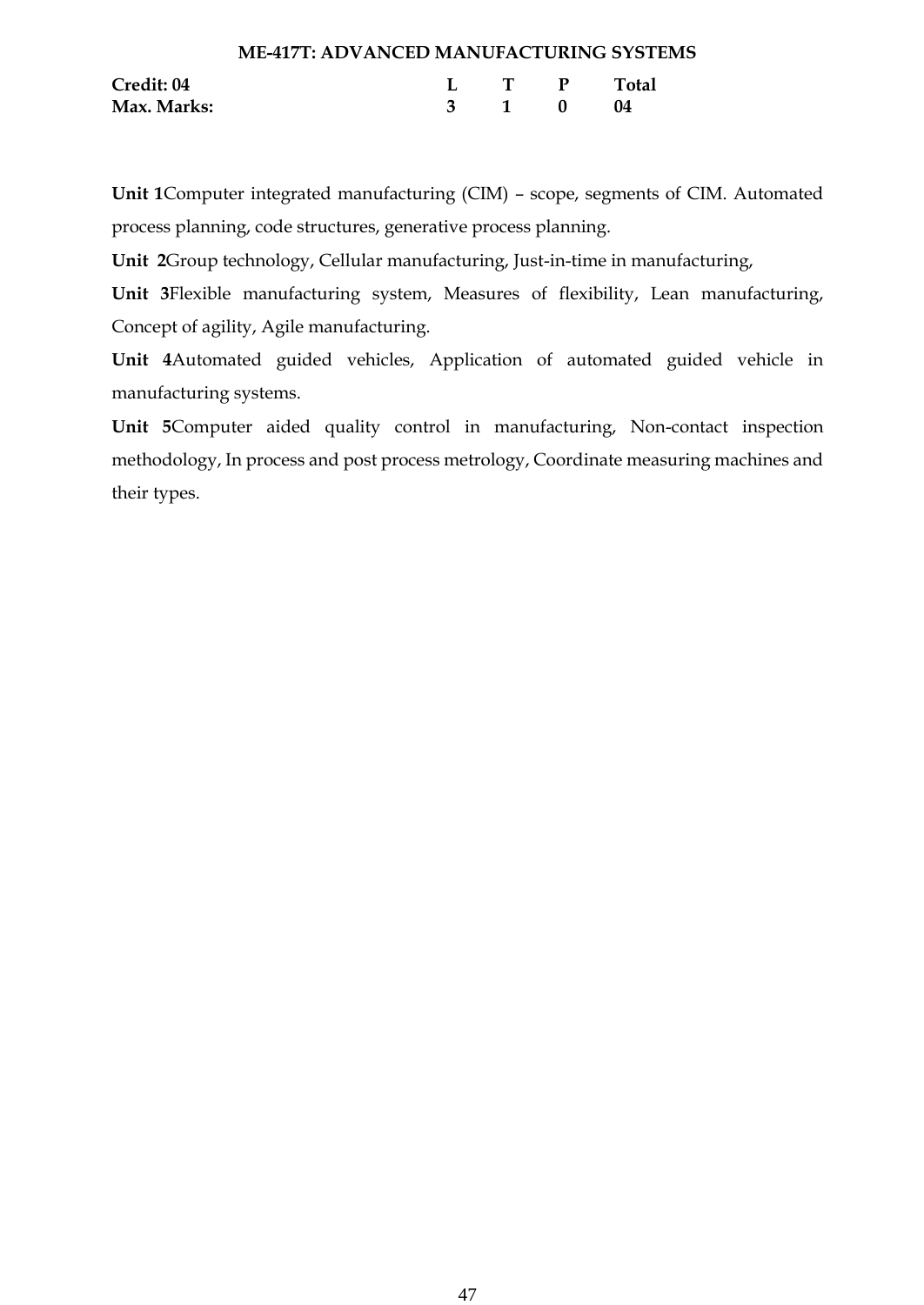- 1. Introduction- Vector representation and addition of harmonic motion, beats phenomenon, W.O. by harmonic forces Fourier series and harmonic analysis.
- 2. Single degree of freedom system- undamped vibration. Derivation of differential equation, energy method, equivalent stiffness of spring in series and parallel, positional vibration.
- 3. Single degree freedom system- Damped Vibration. Force vibration with constant hormonic excitation, force vibration with rotating and reciprocating unbalance force, vibration due to excitation of support vibration isolation and transmissibility vibration, measuring instruments i.e. vibrometer, accelerometer and frequency meter.
- 4. Two degree freedom system; Principal modes, double pendulum tensional systems combined sub linear and angular mode' damped force system, undamped forced vibration with harmonic excitation system, undamped forced vibration and .harmonic excitation.
- 5. Multi-Degree vibration:-

Principal modes, torsional systems, combined sublinear and angular mode, damped force system, undamped force vibration with harmonic excitation, critical speed of a light shaft having a single disc with and without damping. Critical speed of a shaft with multiple discs. Electrical analogy. Principle of electrical analogy, truly analogous circuits.

# Text Books:

- 1. Mechanicalvibration: G.K.Groover
- 2. Mechanical Vibration : S. S. Rao

# **Reference Books:**

Mechanical vibration: Francis S.Tse, Ivan E. Morse Rollard T. Hunkle. (Theory and application)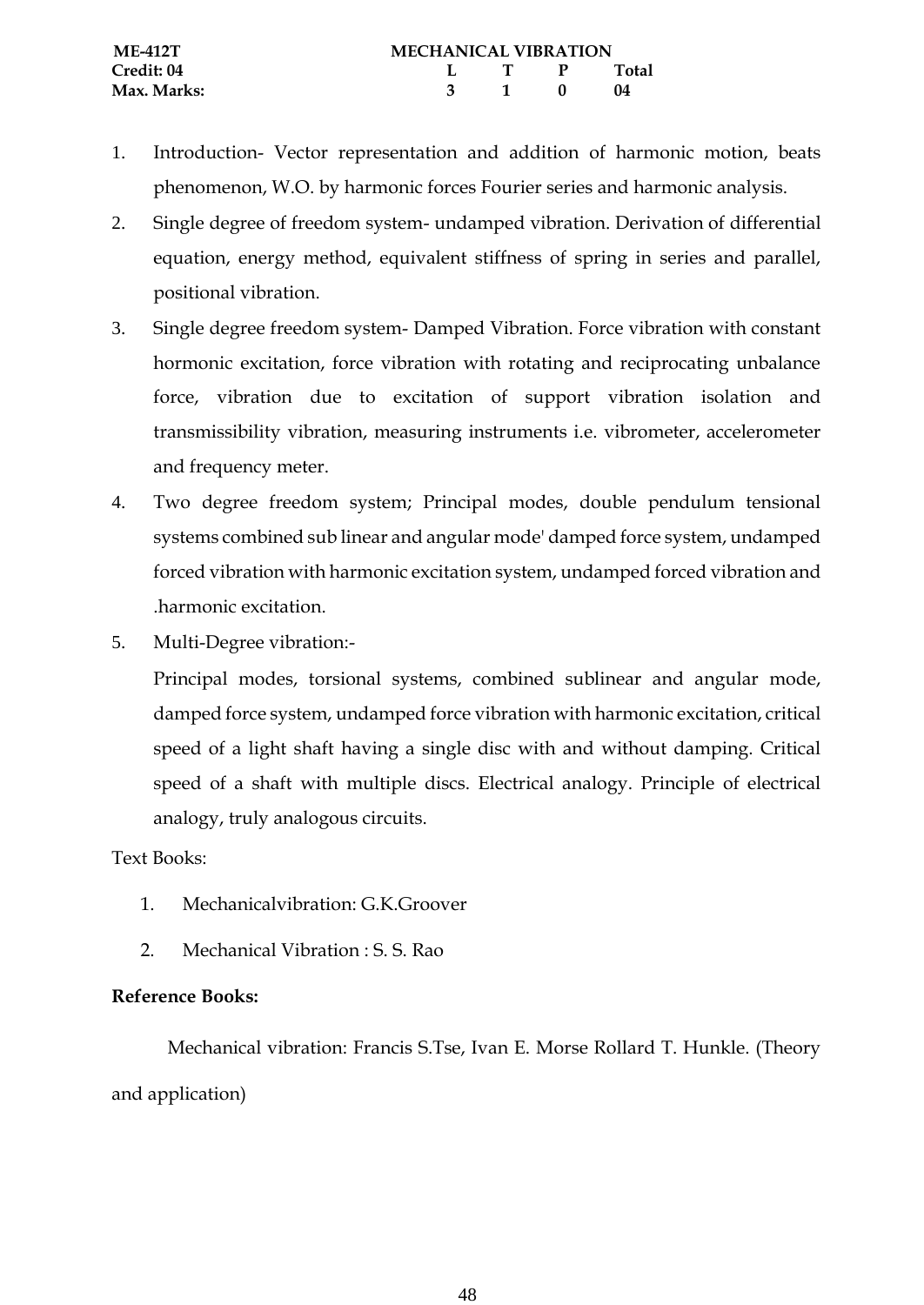**Unit:1(a)** Introduction to Energy sources Energy consumption as a measure of Prosperity. Energy Sources and their availability, Renewable Energy Resources.

**1(b)** Introduction to solar radiations and instruments for Solar Radiation Measurements, solar Energy collectors principles of conversion of Solar Radiation into Heat, Flat Plate collectors, concentrating collectors. Performance evaluation of fled plate and concentrating collector. Design of fled plate collector. Solar energy storage system, solar ponds, few applications of solar energy.

- **Unit:3** Introduction to wind Energy, basic principles of Wind Energy Conversion, (WEC) wind data and energy estimation, site selection considerations, basic components of wind energy conversion system, Wind turbine operation and control, Classification of WEC System, horizontal & vertical axis type turbines. Application of wind energy.
- **Unit:4** Introduction to energy from biomass, biomass conversion technologies, fludised bed combustion of Bio-mass biogas generation, factors affecting generation of gas, classification of biogas plants, material used for biogas generation.
- **Unit:5** Introduction to geothermal energy, nature of geothermal fields, geothermal sources, hydrothermal resources, geopressured resources, petrothermal systems, Vapor dominated power plant, Liquid-dominated systems, Hybrid systems, application of geothermal, energy, geothermal energy in India, Prospects.
- **Unit:6** Introduction to Energy from ocean, Ocean Thermal Energy Conversion (OTEC), open cycle OTEC system, modifications of open OTEC cycle, closed OTEC system, Prospects of OTEC in India. energy from tides, basic principles of Tidal power, advantages & limitation of tidal power generation, prospects of tidal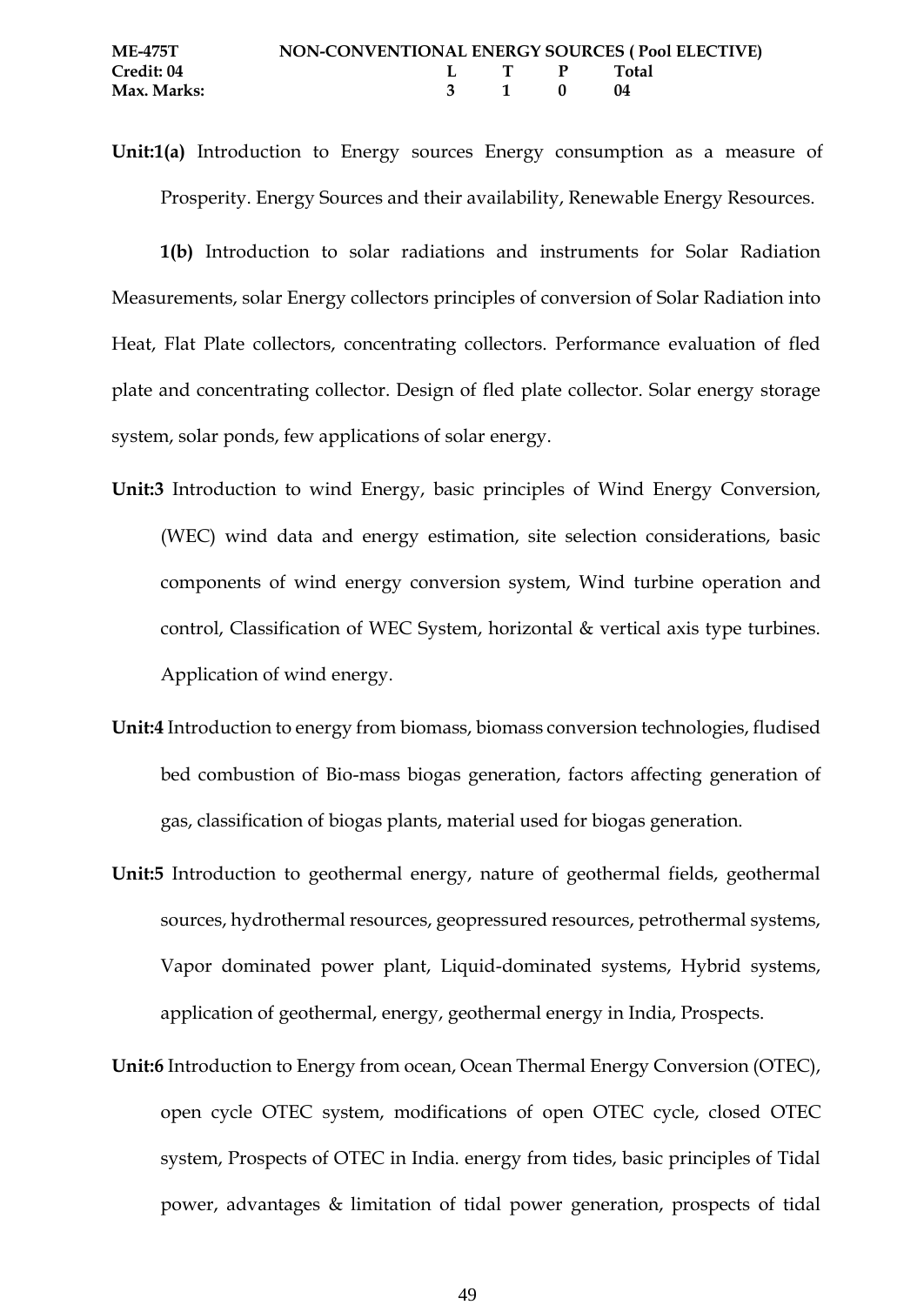energy in India ocean waves, introduction, advantages & disadvantages of wave

energy, wave energy conversion devices.

Books: 1. Non-Conventional Energy Sources by G.D. Rai

2. Non-Conventional Energy Sources by Dr. R.K.Singal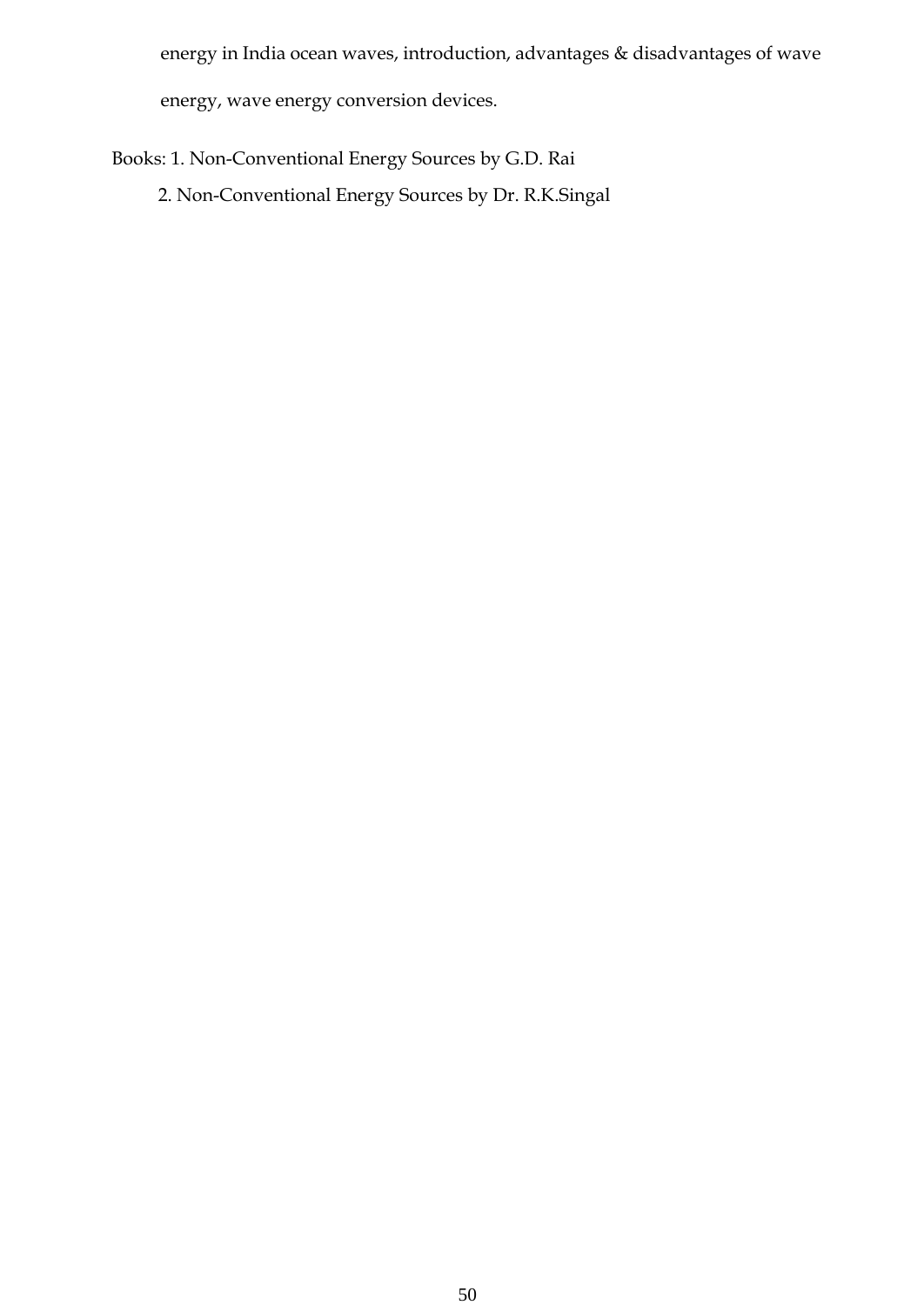| $(ME-415T)$        | <b>Value Engineering</b> |  |  |              |  |  |
|--------------------|--------------------------|--|--|--------------|--|--|
| <b>Credit: 04</b>  |                          |  |  | <b>Total</b> |  |  |
| <b>Max. Marks:</b> |                          |  |  |              |  |  |

- Chapter 1: Introductory concepts in value and cost analysis. Value engineering and value assurance.
- Chapter 2: Product lifecycle and value oriented efforts. Value engineering job plan. Value tests.
- Chapter 3: Techniques of value engineering. Value analysis and decision theory. Decision tree and decision matrix. Purchase price analysis. Evaluation of value alternatives.
- Chapter 4: Fast diagramming. Function cost matrix, matrix evaluation. Brain storming and creativity.
- Chapter 5: Elements of product cost and cost classification. Investment criteria in value analysis. Case studies in value engineering.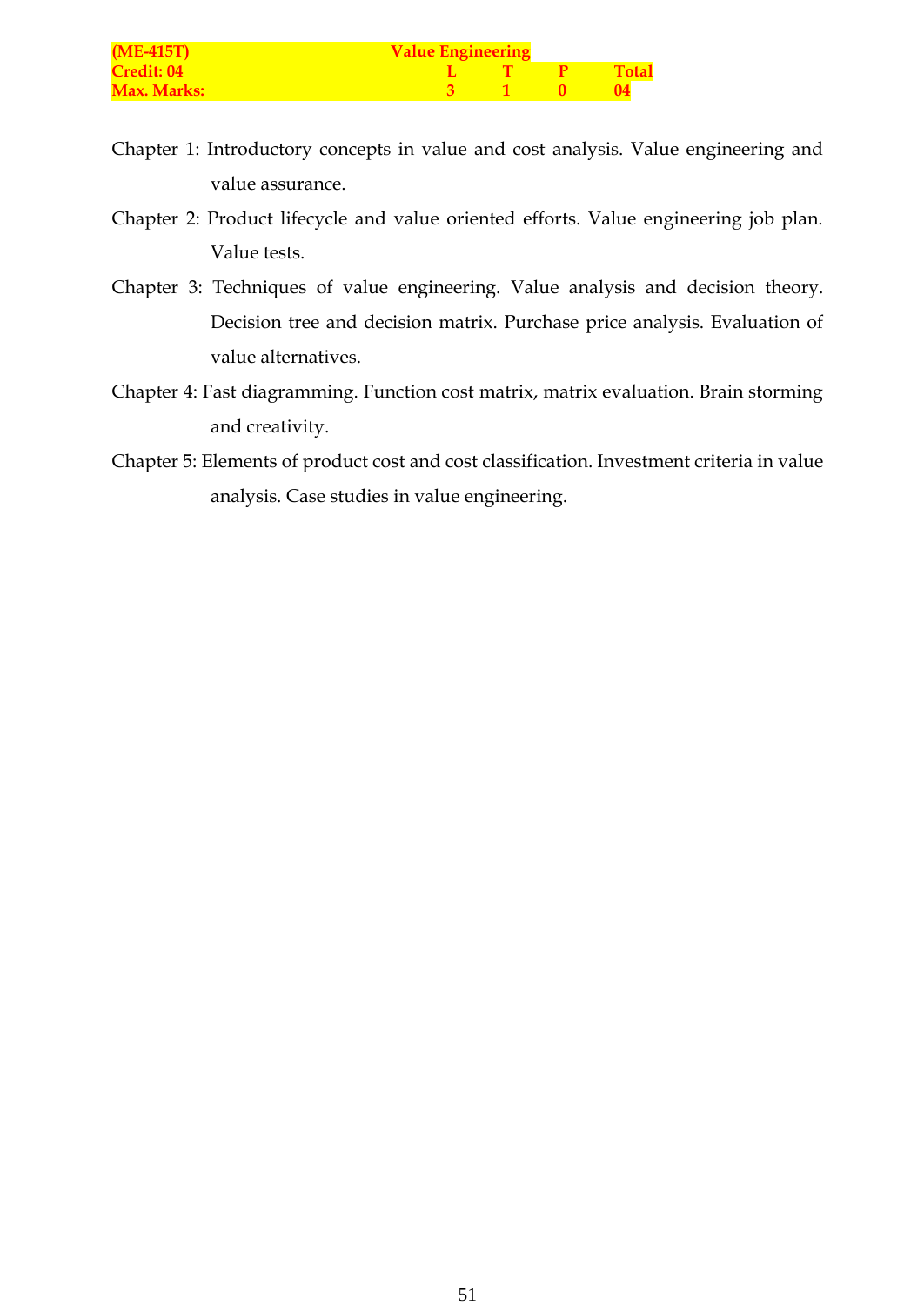| <b>ME-416 T</b> | <b>GAS DYNAMICS (Elective-IV)</b> |       |  |             |  |  |  |  |
|-----------------|-----------------------------------|-------|--|-------------|--|--|--|--|
| Credit: 04      |                                   |       |  | L T P Total |  |  |  |  |
| Max. Marks: )   |                                   | 3 1 0 |  | -04         |  |  |  |  |

Introduction and Basic definitions- difference between compressible and incompressible flow, assumptions made for the analysis of compressible flow, continuum, control volume, bulk modulus of elasticity, adiabatic bulk modulus, isothermal bulk modulus, coefficient of compressibility.

- 1. Fundamental equations of one dimensional steady flow, equation of continuity or law of conservation of mass, momentum equation, steady flow energy equation, adiabatic energy equation, adiabatic energy transformation, stagnation enthalpy, stagnation temperature, stagnation velocity of sound, stagnation pressure, stagnation density, stagnation- state, various regions of flow. Reference velocities such as velocity of sound, maximum fluid velocity, critical velocity of sound, Mach number M\* Crocco number derivation of Bernoulli equation from adiabatic energy equation, equivalent of Bernoulli equation for isentropic compressible flow, effect of Mach No. on compressibility, (Numerical problems).
- 2. Wave Motion- Wave propagation in gases or compressible media, wave front, a brief description about various types of waves such as infinitesimal pressure wave or sound wave, non-step pressure wave, steep pressure wave, expansion wave, equation of acoustic velocity in a compressible fluid, Mach Number, Mach cone, Mach angle.
- 3. Isentropic flow with variable Area- Comparison of isentropic and adiabatic flows on T-S and P-V diagram, Equation for Mach number variation, Expansions in nozzles, compression in diffusers, stagnation and critical states, Area ratio as a function of Mach number, impulse function, mass flow rate flow through convergent nozzle and convergent-divergent nozzle under varying pressure ratios.
- 4. Flow with normal shock waves- Formation 'of a normal shock wave. Governing relations of the normal shock, Prandt L - Meyer-relation, Mach. No. Downstream of the normal shock wave, Static pressure ratio across the shock, temperature ratio across the shock, density ratio across the shock (The Rankine-Hugoniot equation), stagnation pressure ratio across the shock, moving normal shock wave.
- 5. Flow through constant area ducts with friction but without heat transfer, governing equations, Fannolines. Flow through constant area ducts with heat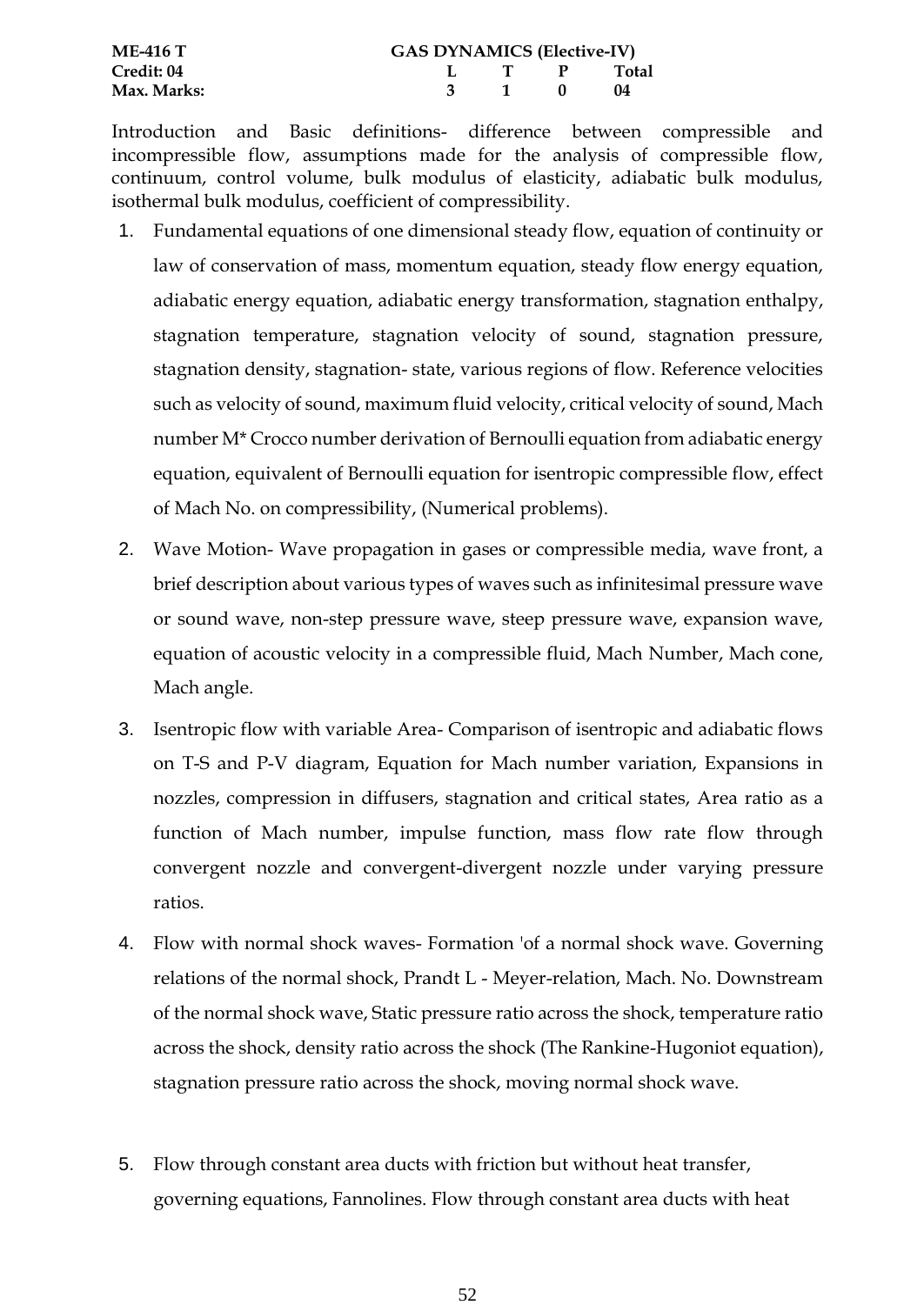transfer but without friction, governing equations, Raleigh lines.

Books:

- 1. Gas dynamics By S M Yahaha
- 2. A text book on compressible flow by

Rathakrishan

3. Fluid Mechanics and Machines by Modi and Seth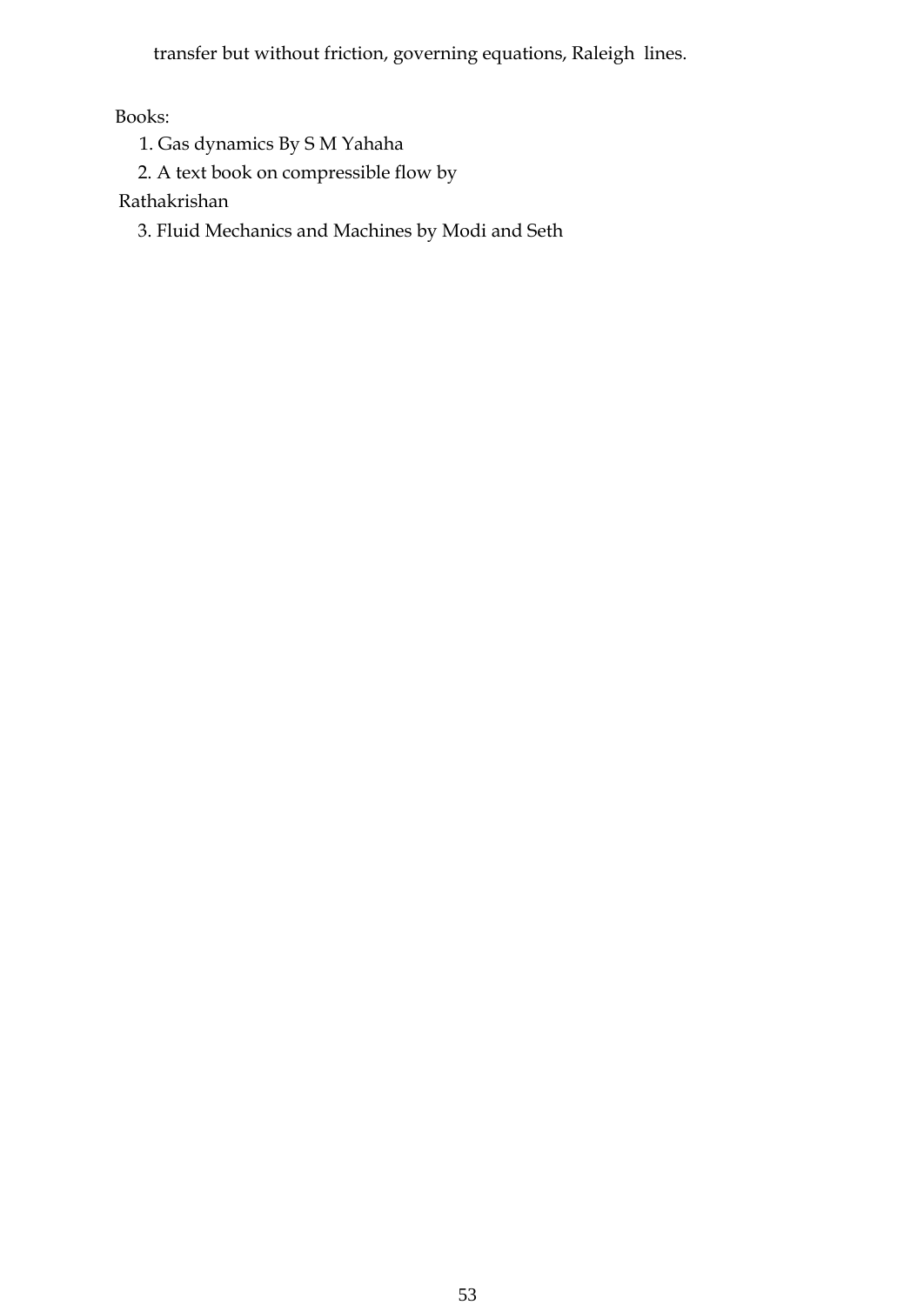| <b>ME-418T</b> | <b>Maintenance Management</b> |  |              |       |  |  |  |
|----------------|-------------------------------|--|--------------|-------|--|--|--|
| Credit: 04     |                               |  |              | Total |  |  |  |
| Max. Marks:    |                               |  | $\mathbf{0}$ |       |  |  |  |

Reliability: Hazard rate, mean time to failure. Hazards models. Constant hazard Weibull model. System Reliability: Series, parallel and mixed configurations. Economics of introducing a standby or redundancy into a production system, optimum design configuration of a series/parallel system. Maintainability: Maintainability increment Equipment and mission availability. Replacement Decisions: Economic models block replacement policy, age replacement, replacement policies to minimize downtime, economics of preventive maintenance. Inspection Decisions: Optimal inspection frequency to profit maximizing, minimization of downtime and availability maximization.

Overhaul and Repair Decisions: Optimal overhaul/repair/replace maintenance policies for equipment subject to breakdown finite and infinite time horizon. Optimal repair effort of a maintenance work force to meet fluctuating taking into subcontracting opportunities. Spares Maintenance Organization: Computer application in maintenance management, MIS for maintenance.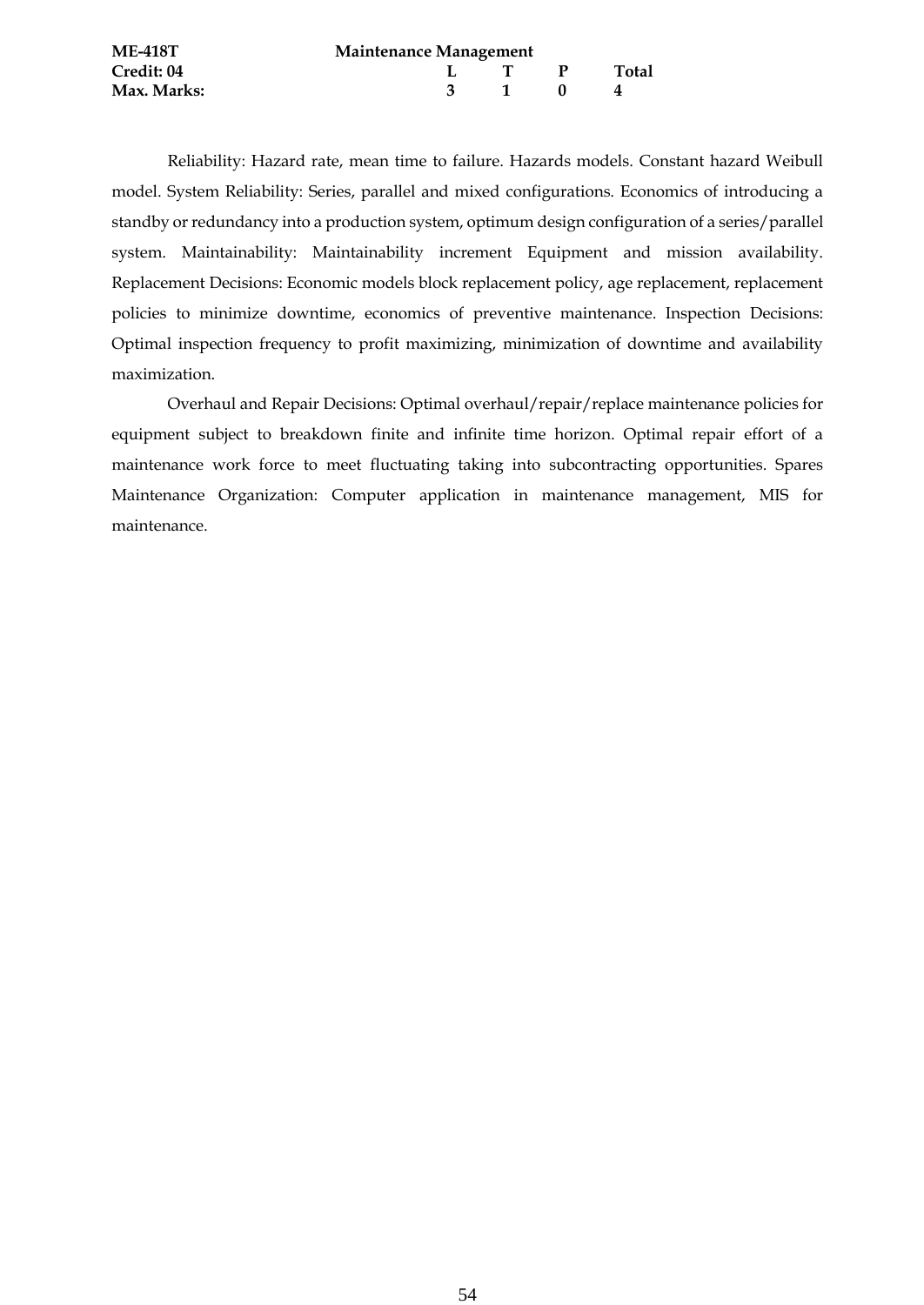- Unit-2:Kinematics principles: Position and orientation, Co-ordinate systems, Relative frames, Homogenous Co-ordinates, Direct and inverse kinematics, Differential motions and the Jaconians.
- Unit-3:Introduction to Dynamics: Types of motions: Slew, joint-interpolated, straight line interpolated motions, planning of manipulator Trajectories and Control, Drive basic Electrical, Hydraullic and Preumatic drives-basic and relative merits.

Unit-4: Components: Harmonic reduction units, servo valves and grippers.

- Unit-5: Sensors and Actuators: Basic types including vision force-torque wrist sensors, Basic types of actuators including intelligent and smart actuators, piezoelectric actuators, shape memory alloy actuators etc., Programming various methods, levels, typical languages like VAL, Industrial applications, Robot cell formation, Case studies.
- *References Books*: 1. Robotics Technology and Flexible automation by Deh, S.R, Tata Mc Graw Hill 2. Robotics: Mechanics and control by Craig, J. J, Addison Wesley *Text Book*: 1. Industrial Robots-Technology, Programming and applications by

Mikell. P. Grooveretal, Mc Graw Hill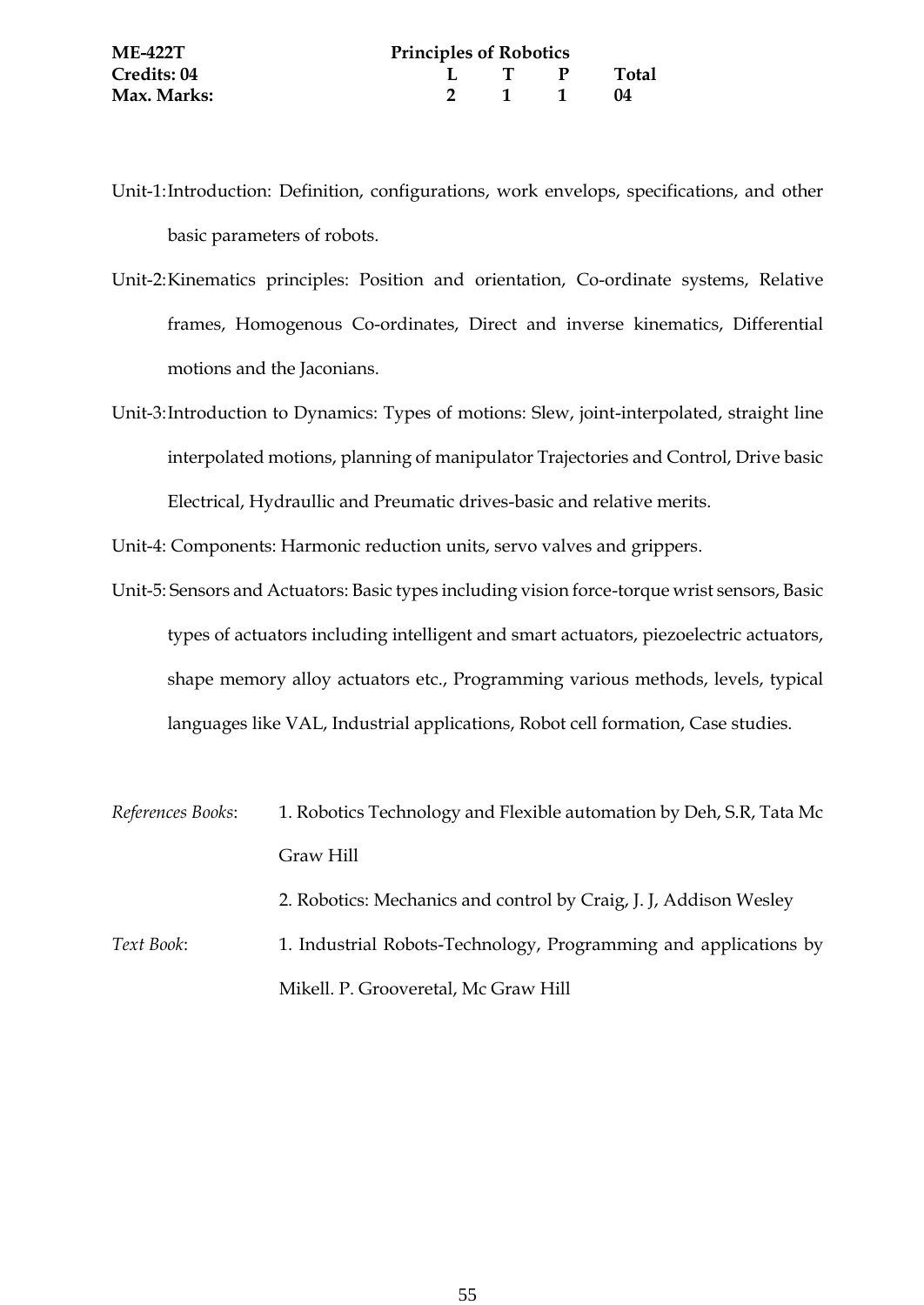- Unit:1 Productivity: Factors affecting productivity, causes of low productivity, remedies to increase productivity. Work study and productivity.
- Unit:2 Work Study- definition, purpose & scope, value of work study, human aspects in work study, basic approach. Work study techniques and their comparison.
- Unit:3 Method study- definition, purpose and scope, basic approach or procedure, recording techniques, outline process charts, flow process charts, their construction and analysis flow diagrams, string diagram photographic aid, models. Critical examination techniques, primary and secondary questions, development, installation and maintenance methods.
- Unit:4 Motion Economy Principle- Micro motion study, Therbligs, motion analysis, simo charts, motion study.
- Unit:5 Work Measurement definition, purpose & scope, basic procedure, work measurement techniques, introduction to stop watch time study, work sampling & predetermined motion calculation using rating.
- Unit:6 Rating its techniques & scope, application of rating normal time, standard time calculation usingrating.
- Unit:7 Industrial Relation & Industrial legislation- Introduction, industrial disputes & their causes and their settlement, workers participation management and ways to improve. Industrial harmony, common industrial legislations, India boilers act 1973, payment of wages act 1936, Industrial dispute act 1948, minimum wages act, 1948.

Text Book: 1. Work study by ILO.

#### **LIST OF OPEN ELECTIVES**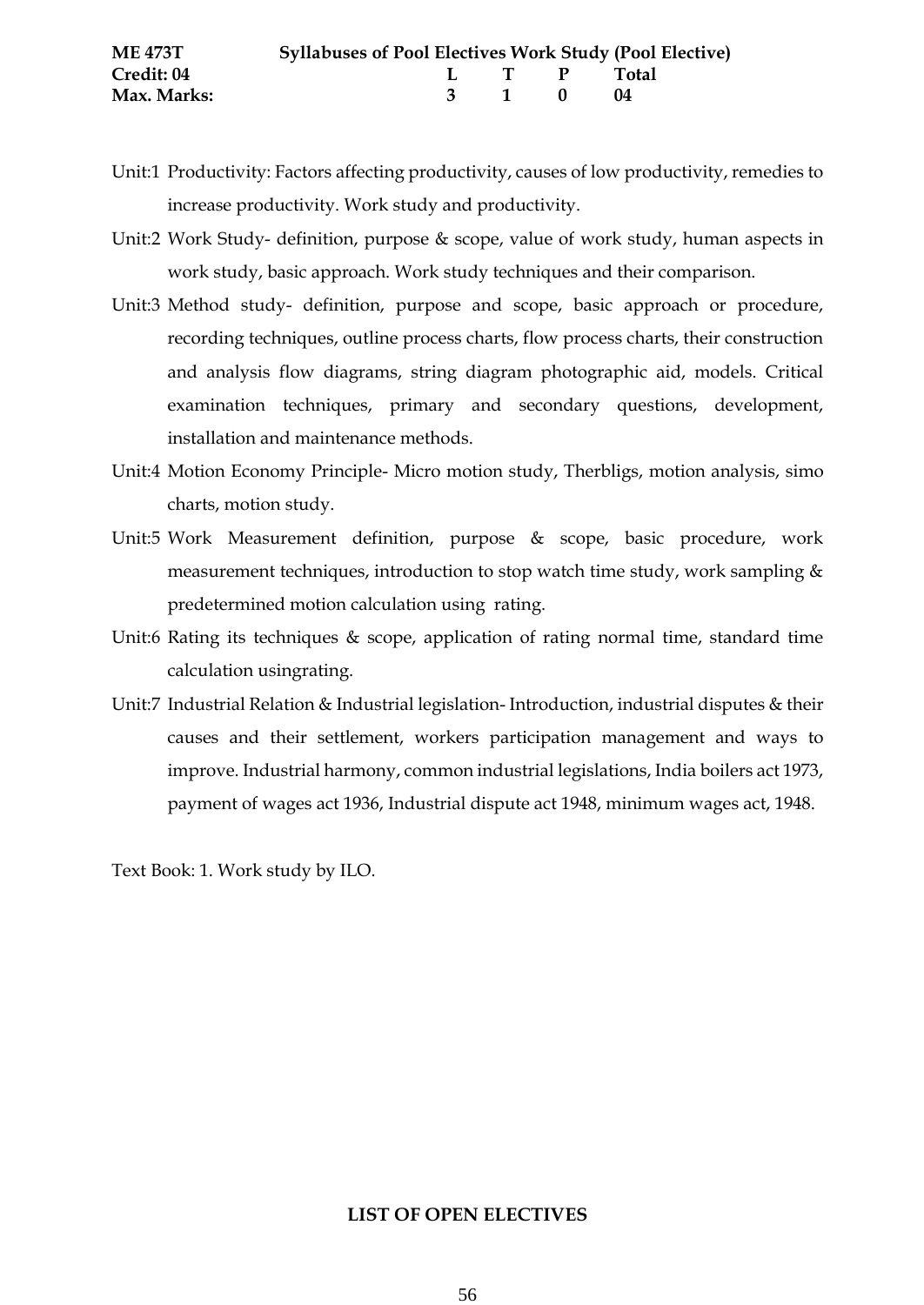# **Material Imperfection and Their Application (PH-429T) L P T (3 1 0) CREDIT-4**

- **Structure of Crystalline Solids:** Fundamental concepts, unit cell, crystallographic directions and planes, Crystal systems, Metallic crystal structures.
- **Imperfections in Solids:** Introduction, Point defects: Vacancies and self-interstitials colour centres, in purities is solids, Linear defects dislocations, Interfacial defects, Bulk or volume defects.
- **Diffusion in Solid:** Diffusion, diffusion Mechanisms: vacancy diffusion, interstitial diffusion, steady state diffusion: Fick's first law, non-steady state diffusion: Fick's second law, Factors that influence diffusion, Applications.
- **Amorphous Materials:** Definition, types, structure, methods of preparation of amorphous materials, Applications: optical fibers, amorphous semi-conductor, optical memories, solar cells.
- **Plastic deformation & Strengthening Mechanisms:** Plastic deformation, the tensile stress-strain curve, modes of plastic deformation-slip and twinning, the shear strength of perfect and real crystals, the stress to move a dislocation, mechanisms of strengthening in metals by grain size reduction, solid solution strengthening, strain hardening.
- **Lasers:** Principle, population inversion, Einstein's and B coefficients, types: Ruby laser, he-Ne laser, semi conductor lasers.

| Books: | Non Crystalline materials:  | by Davis & Mott |
|--------|-----------------------------|-----------------|
|        | Amorphous Solids:           | by S.R. Elliot  |
|        | <b>Solid State Physics:</b> | by M.A. Wahab   |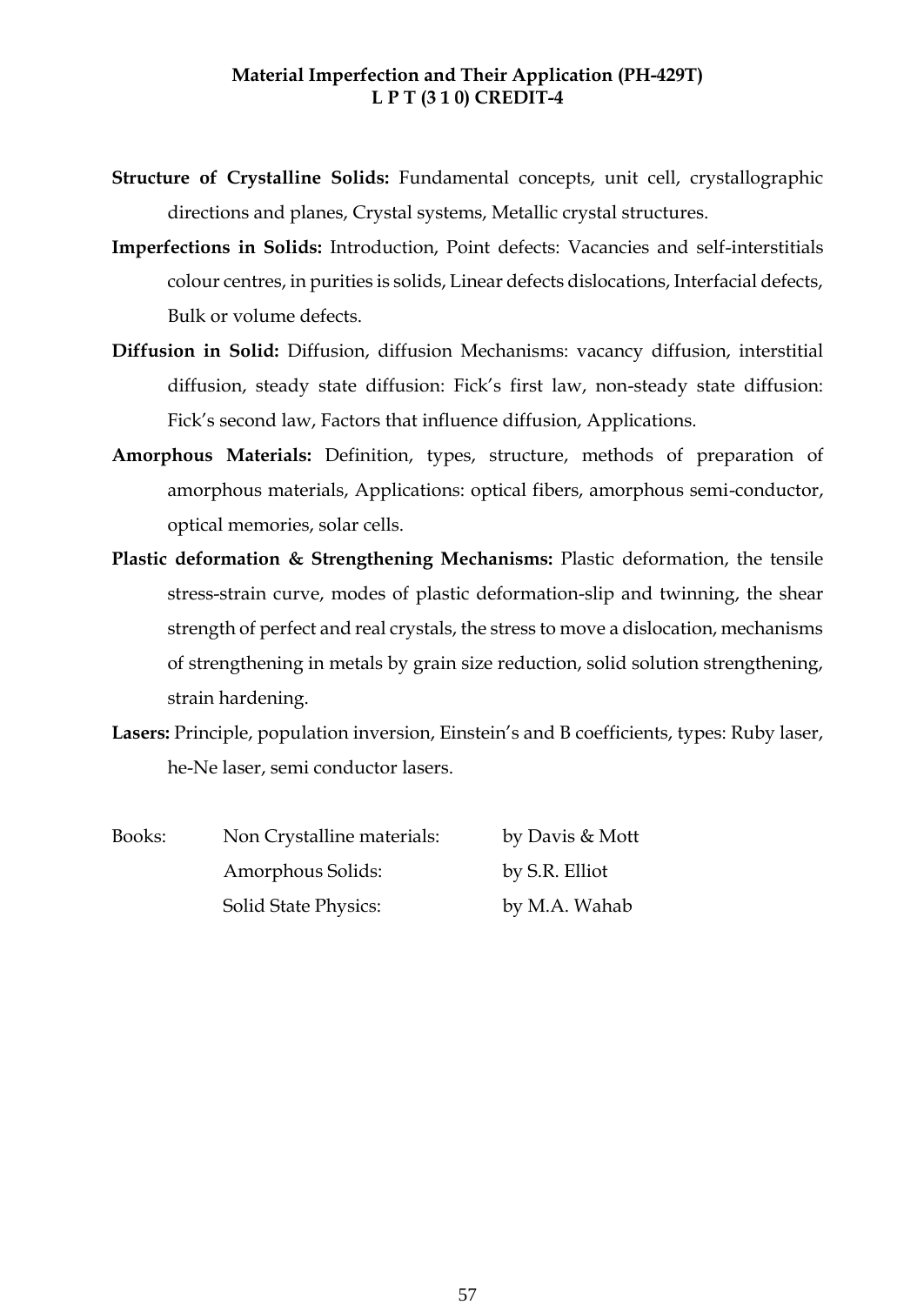# **Polymeric Materials and Their Applications (CY-401T) L P T (3 1 0) CREDIT-4**

- 1. **Basic Polymer Chemistry:** Definition, Classification, Types of polymerization.
- 2. **Resins and Plastics:** Thermoplastic and thermosetting resins, constituents of plastics, fabrication of plastic materials, Important resins, Cellulose derivatives, Polyethylene, Teflon, Polystyrene, Polyvinylacetate, PVC, Nylons, Phenolic resins Phenol-Formaldehyde, Urea and Malamine-Urea and melamine-Formaldehyde resins, Epoxy resins, Polyester, Silicones, Lon exchange resins.
- 3. **Rubbers/Elastomers:** Natural rubber, compounding of rubber, Properties, uses, reclaimed rubber, Synthetic rubber, Buna-S, Nitrile rubbers, Fibre reinforced plastics (FRP).
- 4. **Biopolymers:** Importance and applications of few important biopolymers eg. Proteins, carbohydrates etc.

# **Engineering Economics (HU-402T) L P T (3 1 0) CREDIT-4**

- **UNIT:1 Economics Micro and Macro:** Definition, Importance and Uses, Interdependence between Micro and Macro Economics.
- **UNIT:2 Concept in Economics:** Law of Demand, Law of Diminishing Marginal Utility, Law of Equi-marginal Utility, elasticity of Demand, Indifference Curve Analysis-Price effect. In-come effect and substitution effect.
- **UNIT:3 Theory of Production:** Production Function, Laws of Variable proportions, Laws of Returns of to Scale, Cost Function-Meaning of Fixed Cost and Variable Cost, Location of Firms, Wabers theory of Location of the firms.
- **UNIT:4 Theory of the Firm:** Perfect Competition, Monopoly and monopolistic Competition:- Meaning, Assumptions, Equilibrium of the firm in Short run and Long run period of time.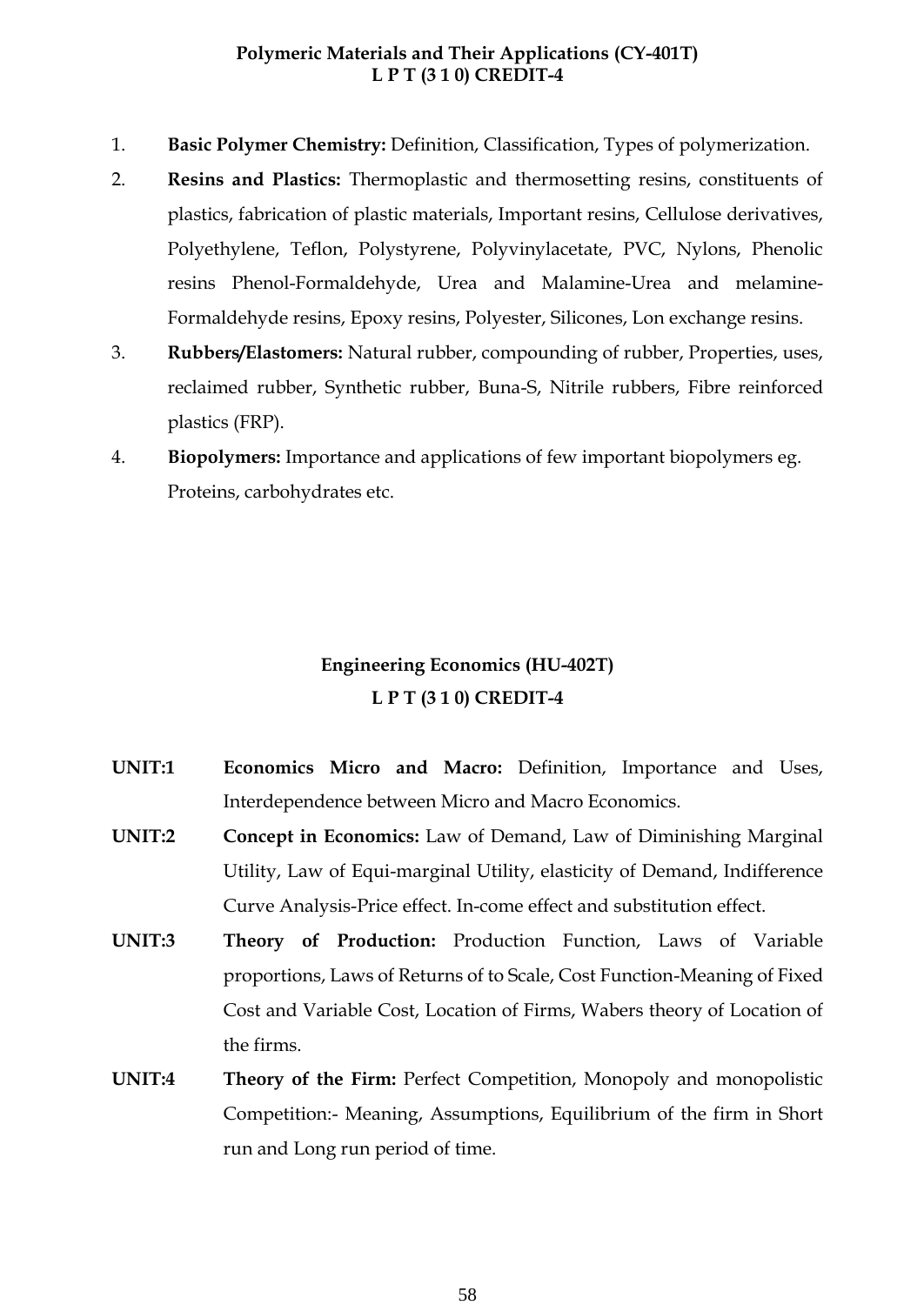**UNIT:5 International Trade:** Meaning, Nature and Scope of International Trade, Types and Effects of Tariffs and Quotas, Objective and Functions of International Monetary Fund (I.M.F.).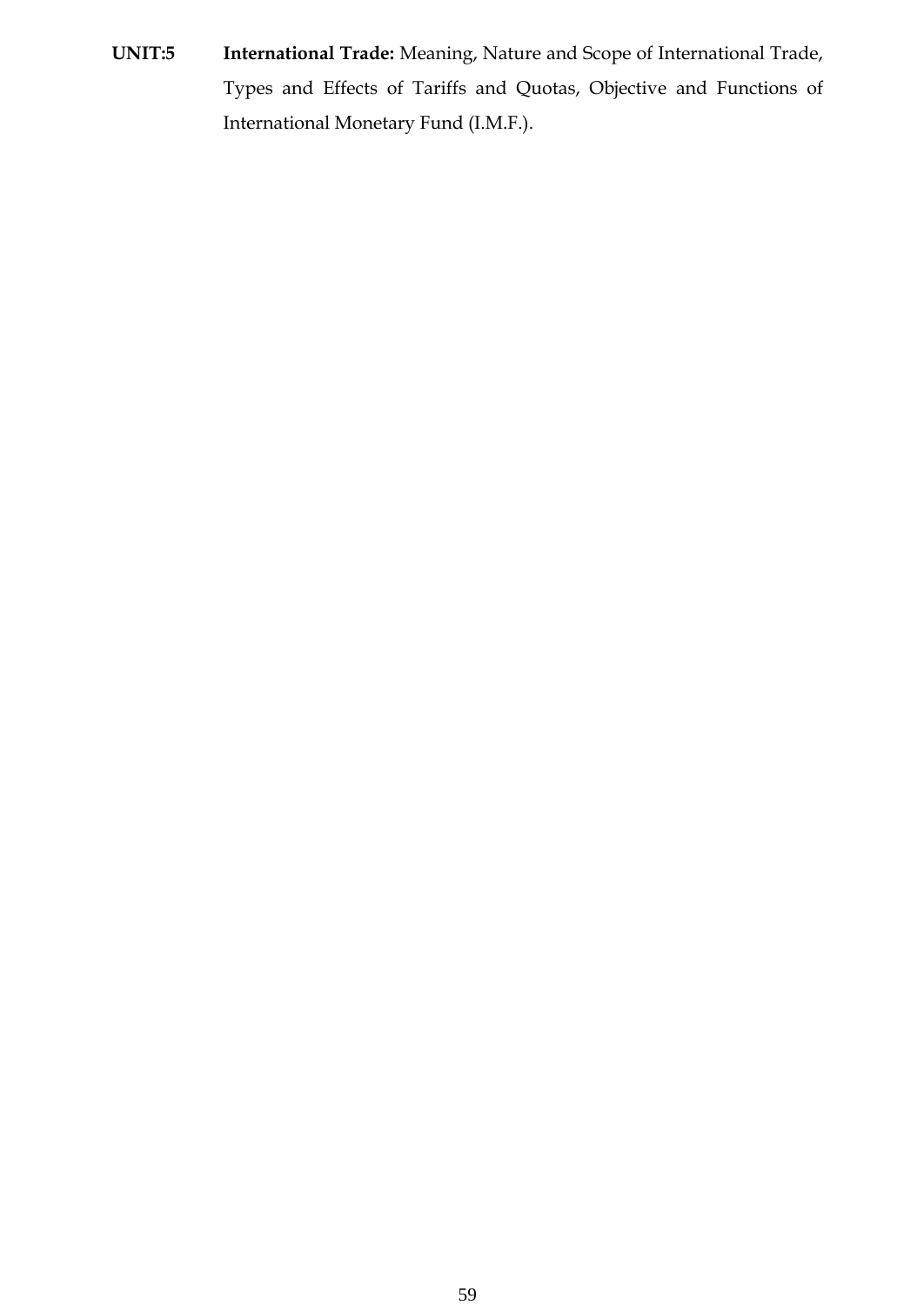# **Code: HU-449 T Subject : Principle of Management Credits 4(3-1-0)**

- **UNIT 1:**Management as a discipline: Definition, nature, scope, functions, managerial Skills, Management. Thought-Historical Prospective, Social Responsibility, of Business.
- **UNIT2:**Planning: Concept and purpose, planning process, Management, By Objectives(MBO), Decision making.
- **UNIT3:**Organization: Concept and purpose of organisation, types of organisation, bases of Departmentation, concept of Authority and Responsibility, Span of Management, Line and Staff Authority, Functional Authority, Delegation of Authority, Centralization and Decentralization of Authority, Coordination Staffing.
- **UNIT4:** Directing: Leadership Concept, Ingredients, Traits, Styles, Roles Communication Concept. Types, Process Barriers, Making Communication effective, Importance.
- **UNIT5:**Controlling: Concept, Provides, Requirements, for adequate control, controlling and earning, Budgeting control Importance, Management Audit, Management in future.

| <b>Subject: Operation Research</b> | <b>Code: MA-491T</b> | Credits: 4     |
|------------------------------------|----------------------|----------------|
| <b>Branches: EI</b>                | <b>Semester:VII</b>  | <b>LPT:310</b> |

- **UNIT 1: Introduction:** Definition of O.R. and it's scope, modeling in O.R. General methods for solving O.R. models. The Monte-carlo technique, main characteristic of O.R. main phases of O.R. Linear programming problems. Graphical method for solve L.P.P., Two phase Method, Big-M Method, problems of tie.
- **UNIT 2: Assignment Model :** Mathematical formulation of assignment model, Reduction theorem, problems of maximization & minimization. Hungarian process, travelling salesman problems.
- **UNIT 3: Transportation Model :** Mathematical formulation of transportation problem. Definition of BFS, IBFS, Optimum solution. Algorithms of N-W rule, Least-cost & VAM and their problem
- **UNIT 4: Sequencing :** Introduction, principle assumptions processing of jobs through two, three & m machine's.
- **UNIT 5: Game Theory :** Characteristic of Games. Basic definitions, mini-max criterion and optimal strategy. Equivalence of rectangular Games, Dominance process, Arithmetic method for solving zero-sum-two person Games. Graphical and simplex methods for solving the games.
- **UNIT 6: Replacement:** Replacement of item that fail completely.
- **UNIT 7: Inventory :** Elementary Inventory Models, Inventory models with price breaks.

List of Pool Elective:

- 1. EI-402 PCB Design & Technology
- 2. EI-456 Aircraft Instrumentation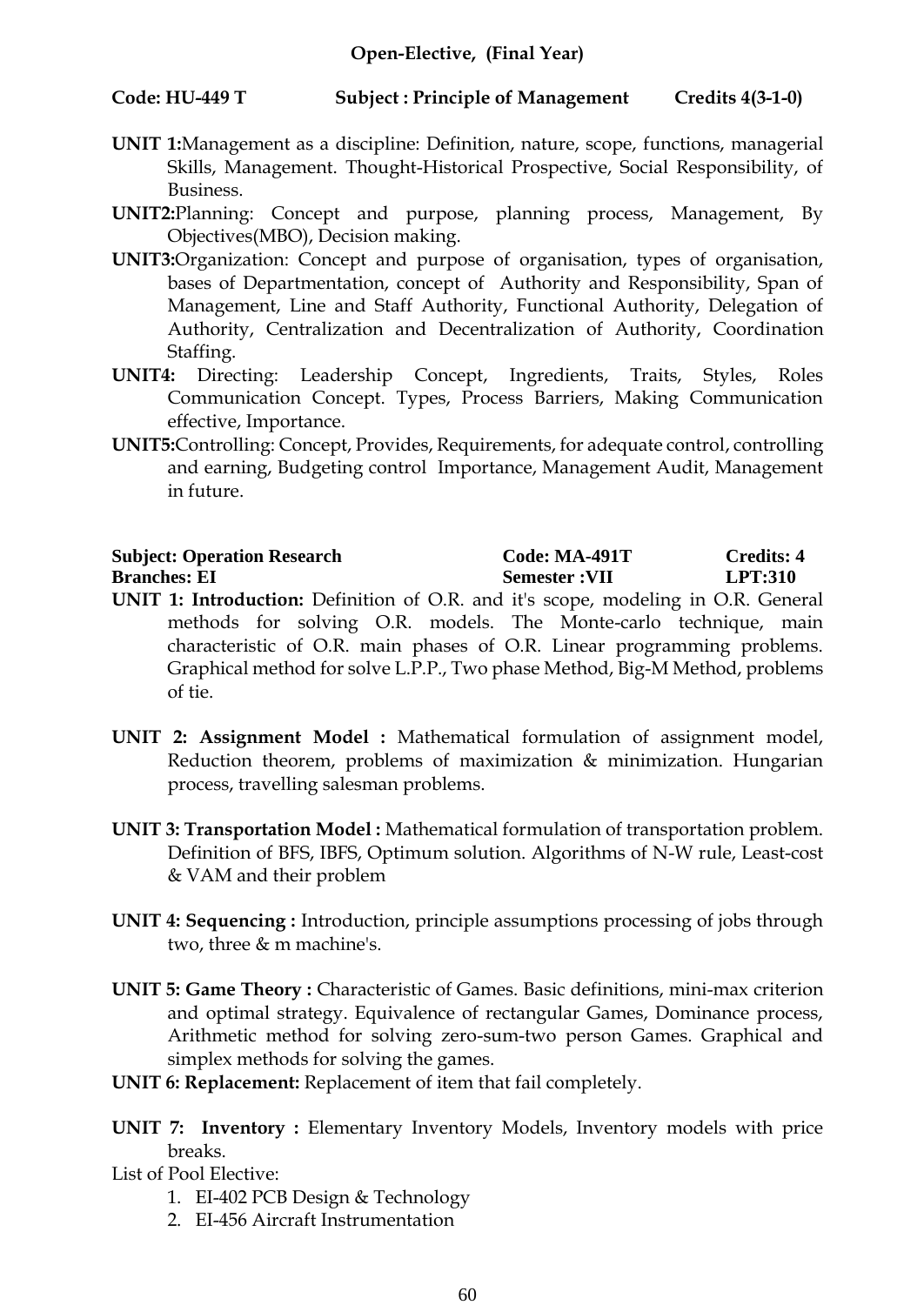- 3. EC-458 Digital Image Processing
- 4. EC-460 Microwave Integrated circuit

#### PH 419 T **Futuristic Materials** Credits 4(3-1-0)

#### **Semiconductors :**

Introduction of semiconductors. intrinsic and extrinsic, II-VI and IIIV semiconductors and its alloys, Advantages and necessity of the tailoring of semiconductor, Semiconductors and it alloys used of LED and other devices, Utility of semiconducting alloys like GaAIAs, GaAIN, GaAIP etc.

#### **Superconductors:**

Fundamenal Phenomena associated with sumerconductors. Type I & II superconductors, Meissner Ochenfeld effects, Josephon effects, fundamental of BCS theory. Novel High Temperature Superconductors. Hole superconductors, TIBa CaCuO single and bilayer. Electron superconductors NdCuO etc. Doping effects in superconductors, Organic superconductors, fullerenesl. Application of the superconductors in science, medical and commercial sectors.

#### **Material for Magnetic media:**

Material useful for magnetic recording head, magnetic disk, magnetic tape media, Magneto optic recording materials. Holography, data storage materials.

#### **Holography:**

Fundamentals of holography, Difference between conventional photography and holography. Techniques to make a hologram. Advantages of holography over other techniques.

# **Introduction of following with applications :**

Fibre optics, Lasers,Ceramics, Dielectric Chactrization of Materials

**Books: 1)** Superconductivity Today: T.V. Ramakrishnan & C.N.R. Rao Wiley astern Pvt. Ltd, New Delhi, 1992 **2)** Solid State Physics: Ashcrost/Mervin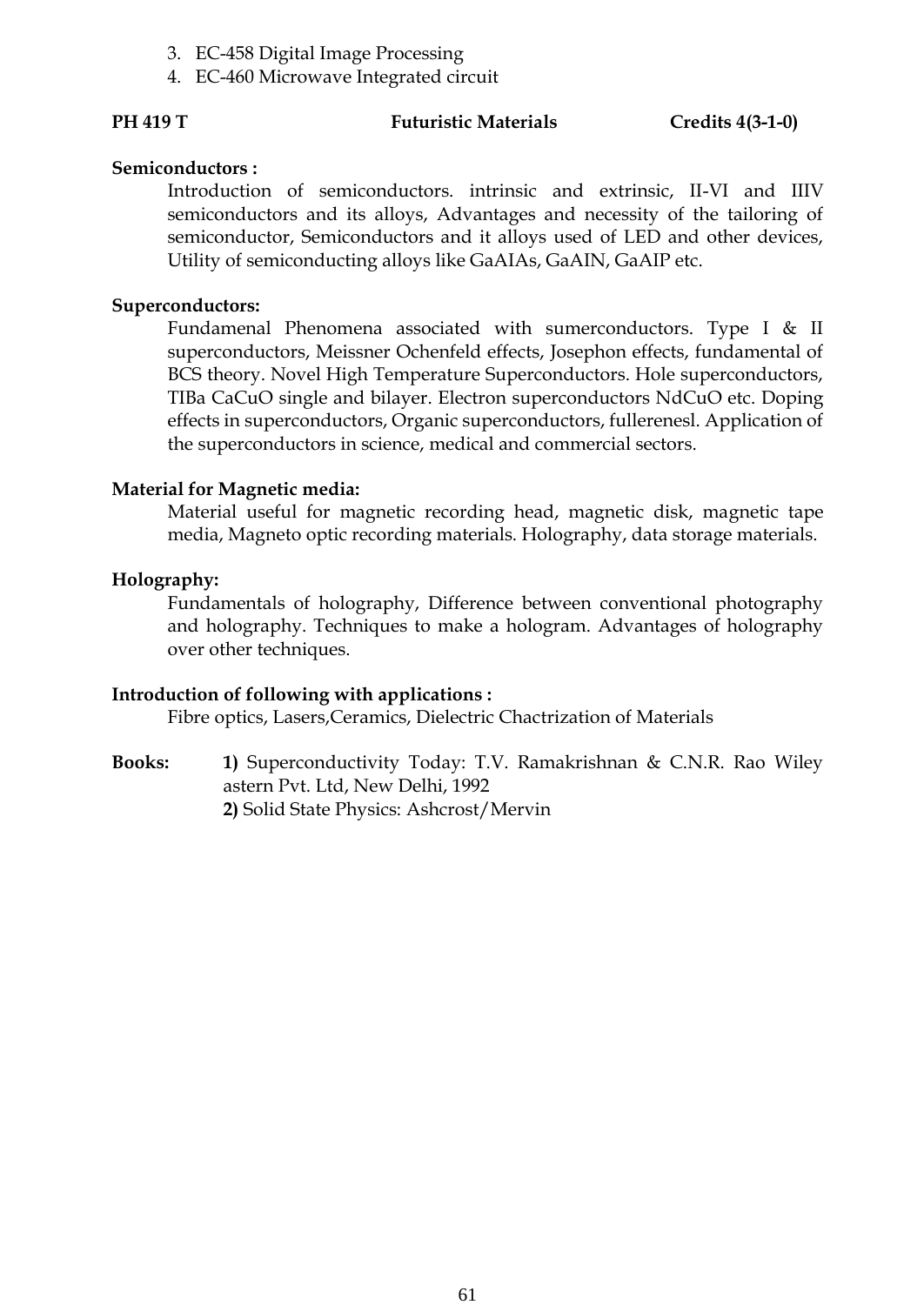# **Quantitative Methods in Economics (HU-409T) L P T (3 1 0) CREDIT-4**

- **UNIT:1 Statistics:** Definition, Importance, Scope and Limitations of statistics, primary and secondary data. Classification of Meaning objectives and types of classification. Frequency Distribution-Discrete, Grouped and continuous frequency distributions. Fundamentals of frequency distribution.
- **UNIT:2 Measures of Central Tendencies:** arithmetic mean, Median, Mode, Geometric Mean and Harmonic Mean, Demerits and Uses of all methods.
- **UNIT:3 Measures of Dispersion:** Mean deviation Method about Mean, Median and Mode, Merits and Demerits of Mean Deviation. Coefficient of M.D. Standard Deviation (S.D.) Method with simple short-cut and step deviation methods. Merits and Demerits of S.D. Coefficient of S.D.
- **UNIT:4 Correlation:** Introduction, Types of Correlation, Karl Pearson's Coefficient of Correlation. Interpretation of 'r'. Probable Error, Uses of Probable Error.
- **UNIT:5 Linear Regression Analysis:** Introduction, Two method of Linear Regression Analysis:- (1) Line of Regression of Y on X and (2) Line of Regression and X on Y. Why two lines of regression Coefficient of Regression. Relation between the coefficient of correlation and Regression.
- **UNIT:**6 Index Number: Definition, Uses and Types of Index Numbers, Methods of Construction Index Numbers-(1) Simple Aggregate Method (2) Weighted Aggregate Method (3) Fisher's Ideal Index Numbers (4) const of living Index Numbers (5) Chain Base Index Numbers. Base Shifting. Limitations of Index Numbers.